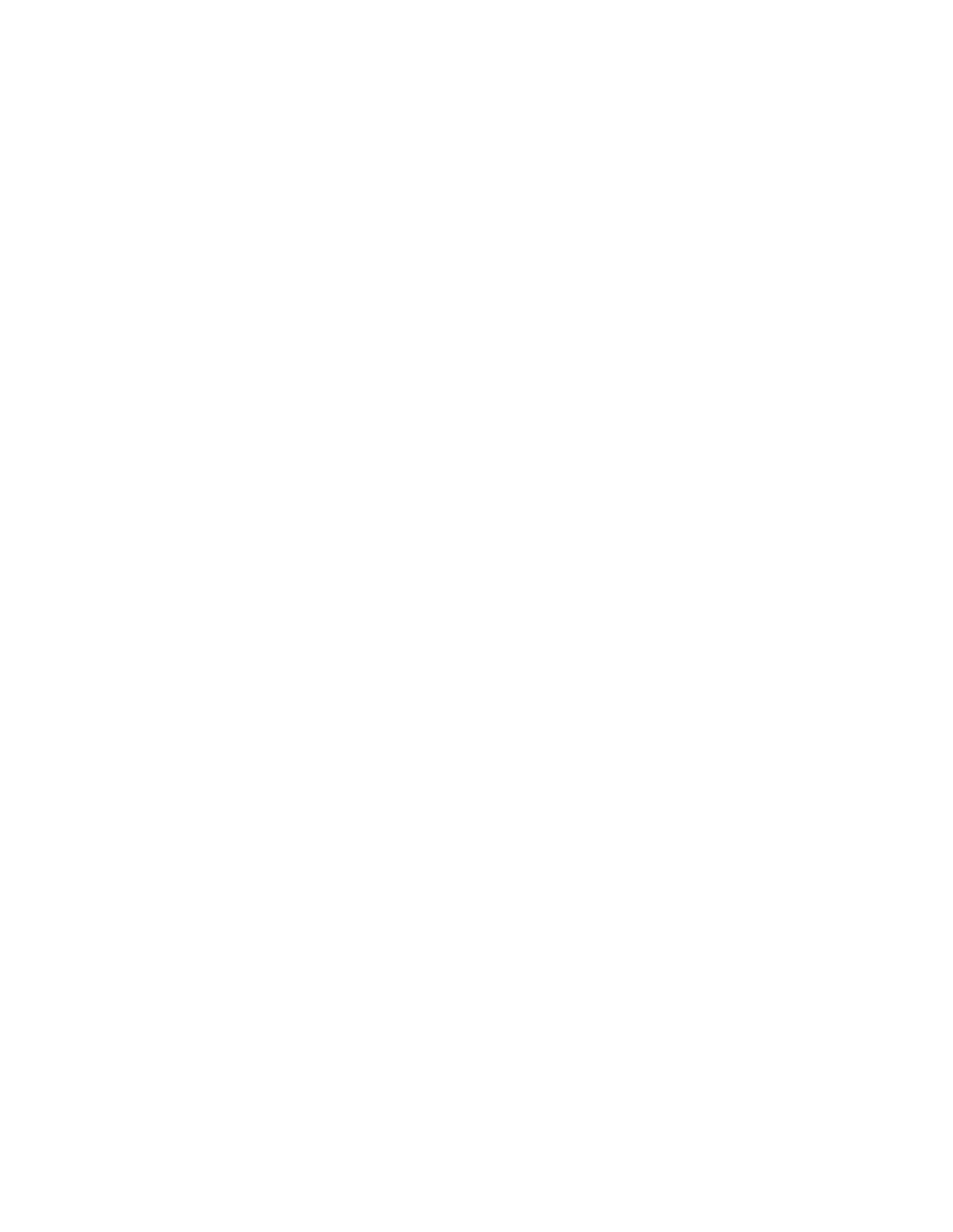# **European Power from U.S. Forests**

How Evolving EU Policy Is Shaping the Transatlantic Trade in Wood Biomass

# *Authors*

Jamie Joudrey Will McDow Tat Smith Ben Larson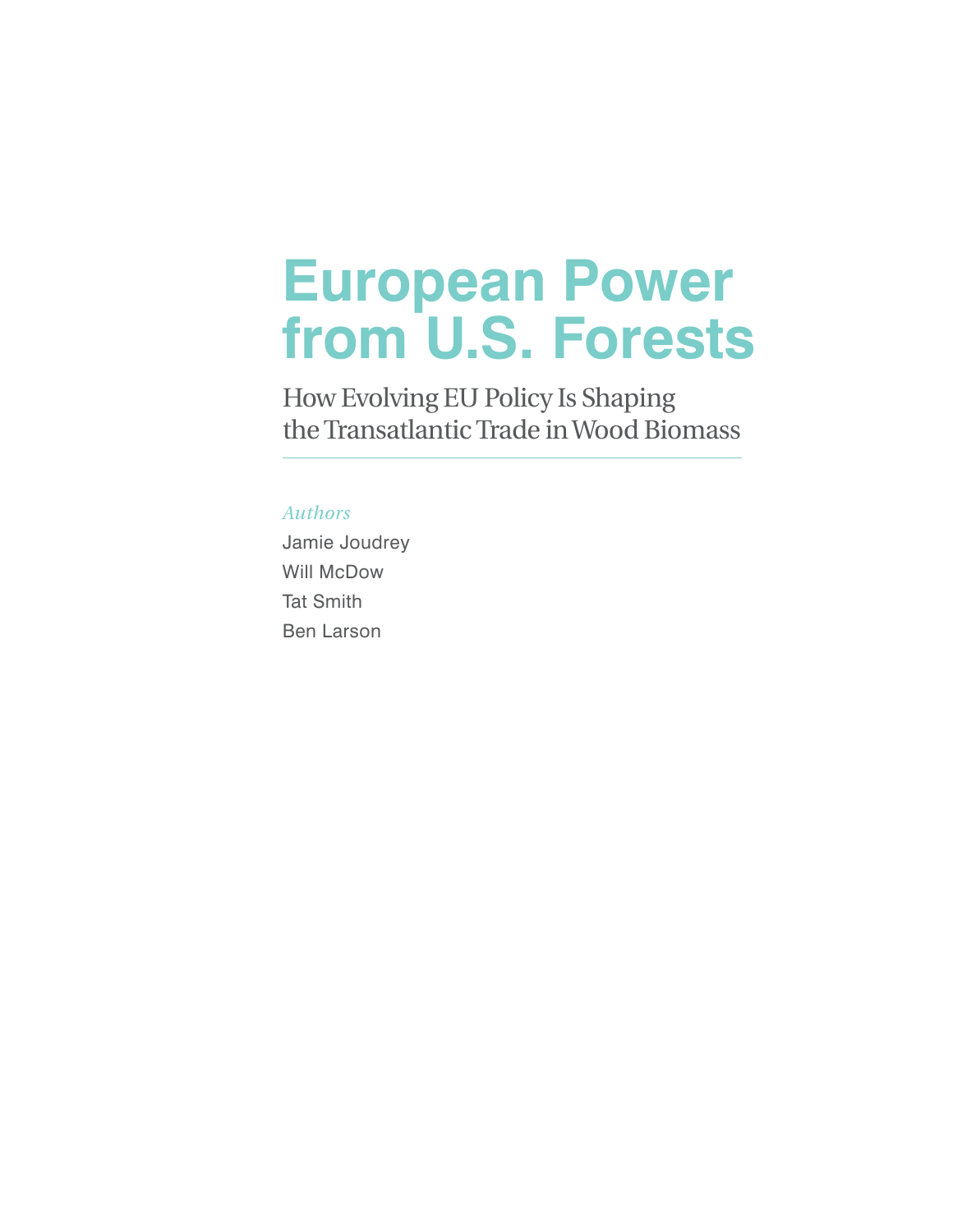### *Acknowledgments*

This publication is made possible through funds from the USDA Forest Service and U.S. Endowment for Forestry and Communities.

### *Authors*

Jamie Joudrey, Bioenergy Consultant, jamie.joudrey@utoronto.ca Will McDow, Regional Manager, Environmental Defense Fund, wmcdow@edf.org Tat Smith, Professor, University of Toronto, tat.smith@utoronto.ca Ben Larson, Bioenergy Consultant, benbrorlarson@gmail.com

### *Environmental Defense Fund*

Environmental Defense Fund is dedicated to protecting the environmental rights of all people, including the right to clean air, clean water, healthy food and flourishing ecosystems. Guided by science, we work to create practical solutions that win lasting political, economic and social support because they are nonpartisan, cost-effective and fair.

*Cover photo:* iStock ©2012 Environmental Defense Fund The complete report is available online at [edf.org/bioenergy.](http://www.edf.org/bioenergy)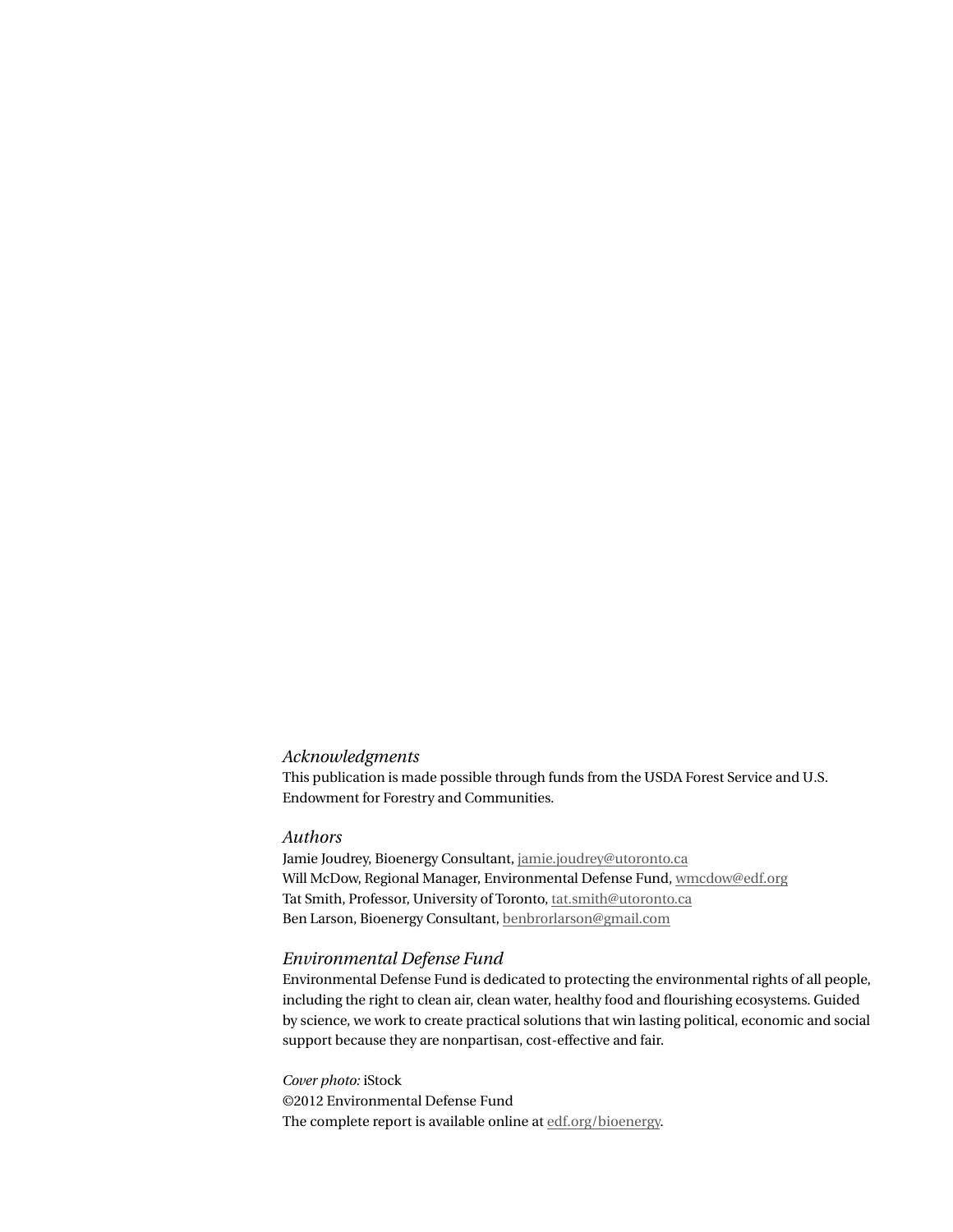# **Table of contents**

| Executive summary-contract to the state of the state of the state of the state of the state of the state of the |     |
|-----------------------------------------------------------------------------------------------------------------|-----|
|                                                                                                                 |     |
|                                                                                                                 |     |
| Chapter 3: Current and projected demand in the EU————————————————————————————————                               |     |
| Chapter 4: Individual country demand and policy drivers-<br>-9                                                  |     |
| Chapter 5: Industry-led sustainability initiatives———————————————14                                             |     |
| Chapter 6: Policy shifts and sector developments-<br>17                                                         |     |
| Chapter 7: Conclusions 19                                                                                       |     |
| Appendices 21                                                                                                   |     |
| References 2008 2009 2009 2009 2009 2009 2010 2020 2031 2040 2051 2052 2053 2054 2055 2056 2057 2058 2059 205   | -31 |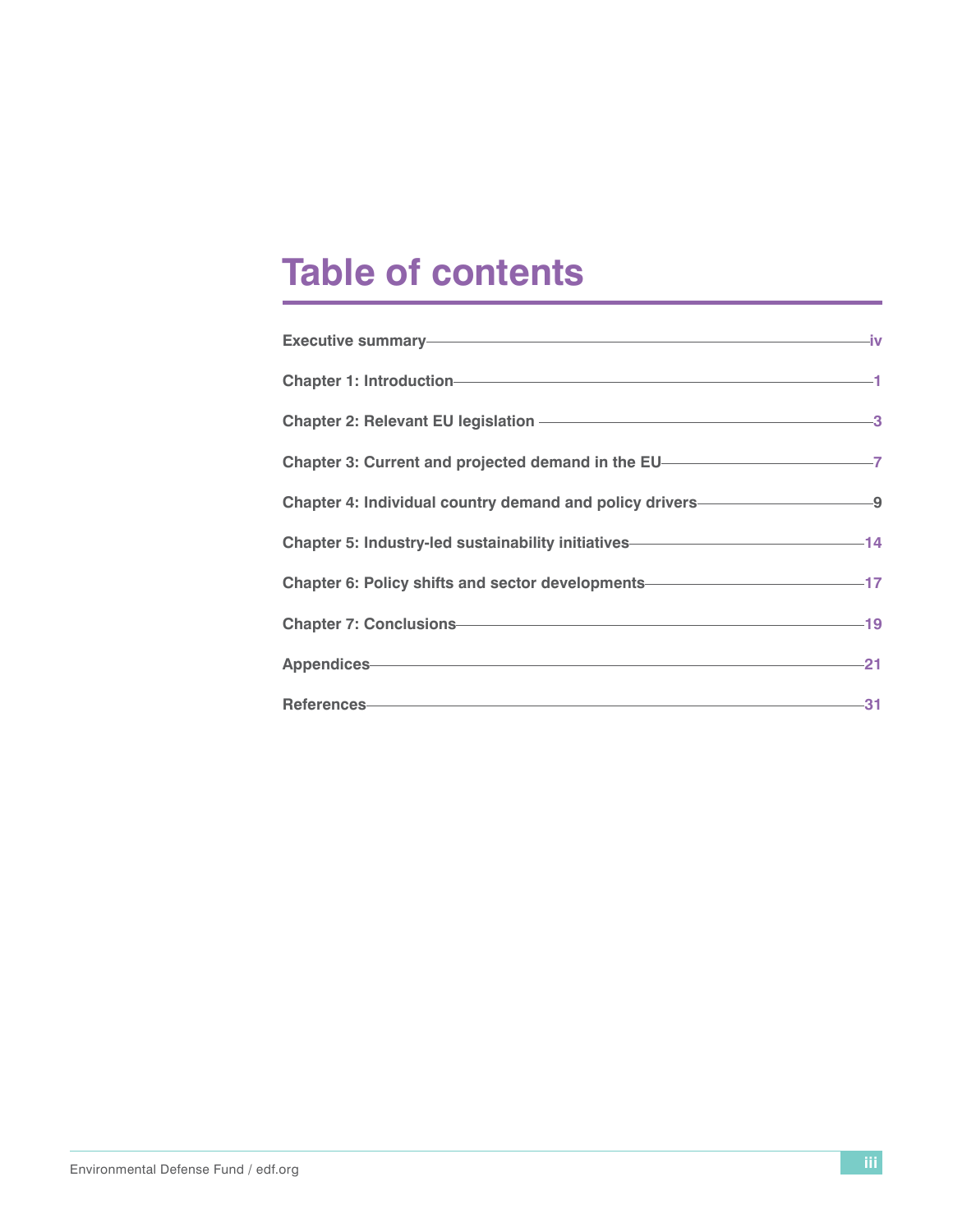# <span id="page-5-0"></span>**Executive summary**

The European Union (EU) is currently the largest market for wood pellets (i.e., solid wood biomass compressed into a pellet form) in the world. Wood pellet demand has been driven primarily by the 2009 Renewable Energy Directive (RED), a requirement that EU member countries reduce greenhouse gas (GHG) emissions by 20%, produce 20% of total energy consumption from renewable resources and decrease total energy consumption by 20% by 2020 (known as the 20/20/20 targets). The European Commission (EC) has set mandatory targets for all Member States, and wood pellets and solid biomass has emerged as an important component of the plan to meet these targets.

The United States, in particular the southeastern states, have responded to this demand by increasing production of pellets for export to Europe. Significant investments have been made in large-scale pellet plants throughout the Southeast, often using chipped trees and other harvested forest material.

Debate in the U.S. and the EU over sustainability of biomass production and its carbonreduction benefits has been intensifying as demand increases. New regulations on solid biomass, expected in late 2012, may set standards on solid biomass sustainability and carbon reduction requirements.

With the release of the 2009 RED, the EC provided binding minimum sustainability requirements for biofuels and bioliquids, but not solid biomass. In 2010, the Commission



Wood pellets, derived from wood chips or roundwood, are easily exportable. European policies including the EU Renewable Energy Directive are driving production and export of wood pellets from the Southeast U.S.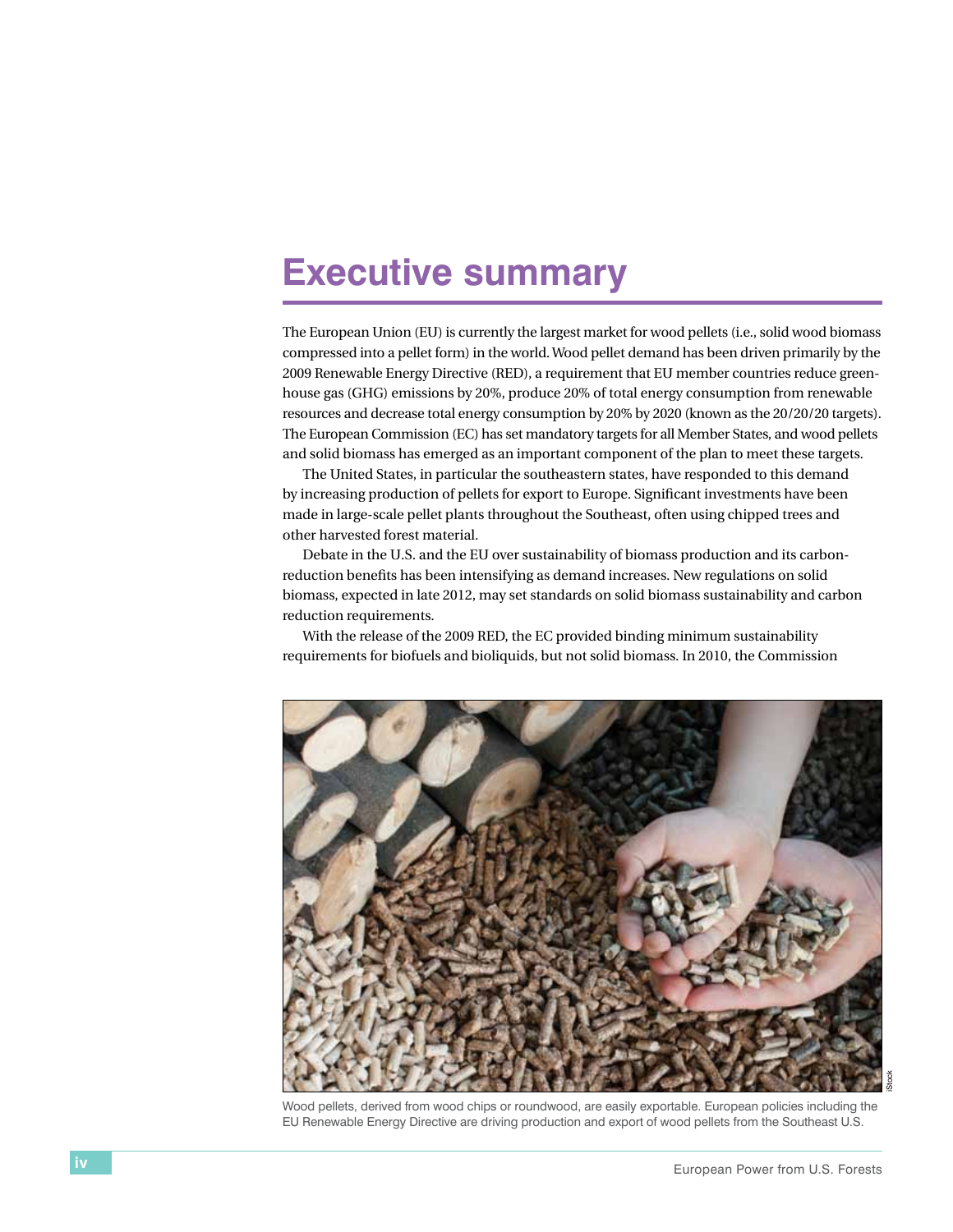released a follow-up report (Report COM (2010)11, which outlined recommended sustainability criteria for solid biomass production and use (European Commission 2010(b)). The criteria were essentially identical to that of the RED requirements for biofuels and bioliquids, with some additional stipulations for agricultural feedstocks, and modifications to the carbon accounting.

The COM (2010) report states that the Commission will release an additional report, expected in late 2012, to clarify crucial uncertainties in the EU pellet market, such as (1) identifying which sustainability programs meet EU approval, (2) ruling whether certification or other sustainability schemes constitute a barrier to trade and (3) whether EU-wide binding sustainability criteria are necessary for solid biomass (versus allowing each Member State to set sustainability criteria).

Many experts predict that the sustainability requirements outlined in the RED and COM (2010) will remain as baseline criteria for the new standards for solid biomass. Beyond the sustainability standards, the report may outline which certification systems pellet manufacturers can use, the steps toward harmonization or standardization among certification systems, and the rules governing biogenic carbon accounting and accounting for indirect effects of biomass production.

The EU pellet market currently is marked by a welter of sustainability standards that have been developed or are being developed by EU Member States, utilities using biomass and independent standard-setting agencies. Most EU countries importing or exporting pellets have their own incentives and policies to encourage sustainable production and use, and there is little coordination between them. Some of those national regulations have developed into independent third-party certification schemes, such as the NTA 8080/8081 scheme in the Netherlands.

In addition, industry-led certification programs to ensure sustainability and meet EU recommended criteria have proliferated, often by multinational energy companies such as RWE-Essent (e.g., Green Gold Label) and Electrabel (e.g., the Laborelec Certification System). Most industry-led schemes have attempted to ensure compatibility with the EU recommended criteria as much as possible. Recently, the seven largest energy companies have started an initiative known as the Initiative Wood Pellet Buyers (IWPB) to create a set of harmonized sustainability criteria. A long-term goal of this initiative is to gain EU approval or acceptance as an official EU standard.

The European Committee of Standardization and the International Standardization Organization are also developing sustainability standards that are meant to create uniform or consistent sustainability and quality standards for solid biomass, and to provide guidance on terminology, verification and auditing, indirect effects, GHG accounting, and other such issues.

For the U.S. export market to benefit from the large potential capacity for pellet production (estimated at 6 million tonnes), producers in the U.S. will need to meet or exceed the sustainability requirements that the EU finally does set. It is possible that some type of forest management or pellet supply chain certification will become required by the EC, and U.S. pellet producers are now considering how they might meet the new requirements.

For the U.S. export market to benefit from the large potential capacity for pellet production, producers in the U.S. will need to meet or exceed EU sustainability requirements.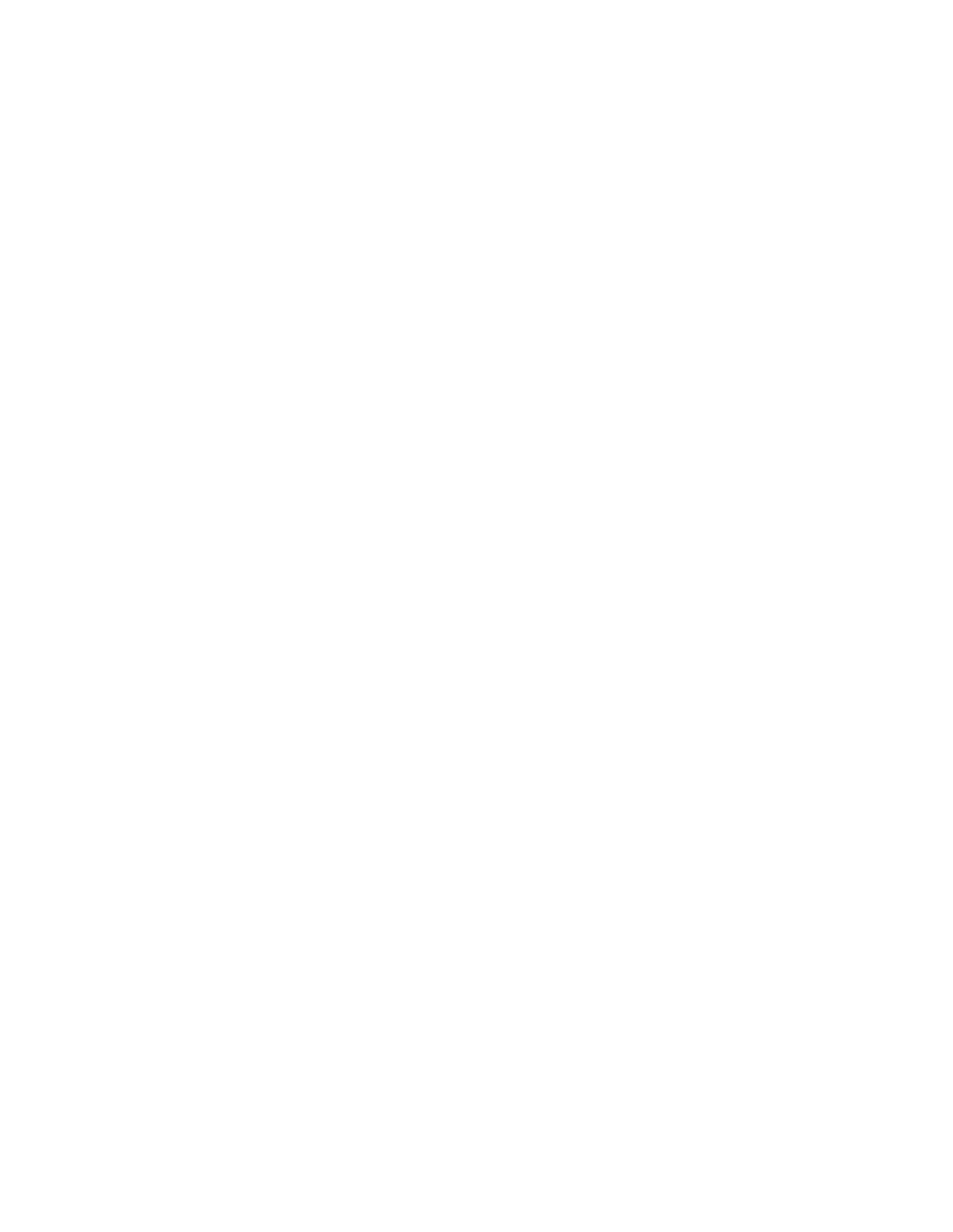# <span id="page-8-0"></span>**Chapter 1 Introduction**

The global wood pellet market has expanded and matured over the past five years. Wood pellets can be used in a broad array of applications including residential pellet stoves, district heating systems, combined heat and power plants (CHP) which produce both useable heat and power, and co-firing with coal in industrial power plants (Cocchi & Marchal 2011). The recent development in the pellet market has been driven by public and corporate policies designed to (1) decrease the use of traditional fossil fuels, (2) address concern over the effects of climate change and (3) improve energy security and independence.

Global consumption of pellets was estimated at 12 million tonnes in 2009 (IEA Bioenergy Task 40 2011). Globally, the European Union is the biggest market for wood pellets, consuming 10.4 million tonnes in 2009 (Cocchi & Marchal 2011). Traditionally made from wood processing residues (such as sawmill dust, bark and pulp and paper residues), pellet feedstocks have expanded to include logging residues, recycled wood waste, and increasingly chipped roundwood (i.e., whole trees) (Cocchi & Marchal 2011). Globally, the biggest producers of pellets are the United States, Canada, Germany, Sweden, Russia and Austria (IEA Bioenergy Task 40 2011).

# **United States**

The domestic market for pellets, primarily for home heating in the Northeast, is quite well developed in the United States and the export market is relatively new (Sikkema et al. 2011). In 2008, pellet production was 1.8 million tonnes (66% of capacity), and over 80% of that was used domestically for residential heating (Sikkema et al. 2011). The U.S. has a number of policies that encourage domestic demand of solid biomass. Renewable Portfolio Standards have been written for 29 states that require a certain percentage of power to come from renewable sources. However, these policies have created very little demand for wood pellets.

Development of large-scale pellet plants throughout the U.S. is ongoing, and the recovery of the logging industry may create as much as 5.5 million tonnes of new residues for pellets in 2012 (Cocchi & Marchal 2011). In addition, many new pellet mills are now being built to use chipped roundwood (whole trees) as a feedstock, decreasing reliance on the traditional forest industry for feedstock supply but raising new sustainability concerns (Cocchi & Marchal 2011). This has allowed the size and capacity of plants to increase substantially. These newer, larger pellet plants have attracted substantial investment from European utilities, which has helped to develop the U.S. export market (IEA Bioenergy Task 40 2011). In 2010, approximately 750,000 tonnes of pellets were exported to Europe, mostly to northern countries for industrial co-firing, but also to Italy for residential heating (IEA Bioenergy Task 40 2011). As evident in Figure 1, the U.S. produced approximately 2 million tonnes of pellets in 2010. Most recent estimates of total production capacity are 6 million tonnes (Cocchi & Marchal 2011). This suggests a large opportunity for increased production.

Global consumption of pellets was estimated at 12 million tonnes in 2009. The European Union is the biggest market for wood pellets, consuming 10.4 million tonnes in 2009.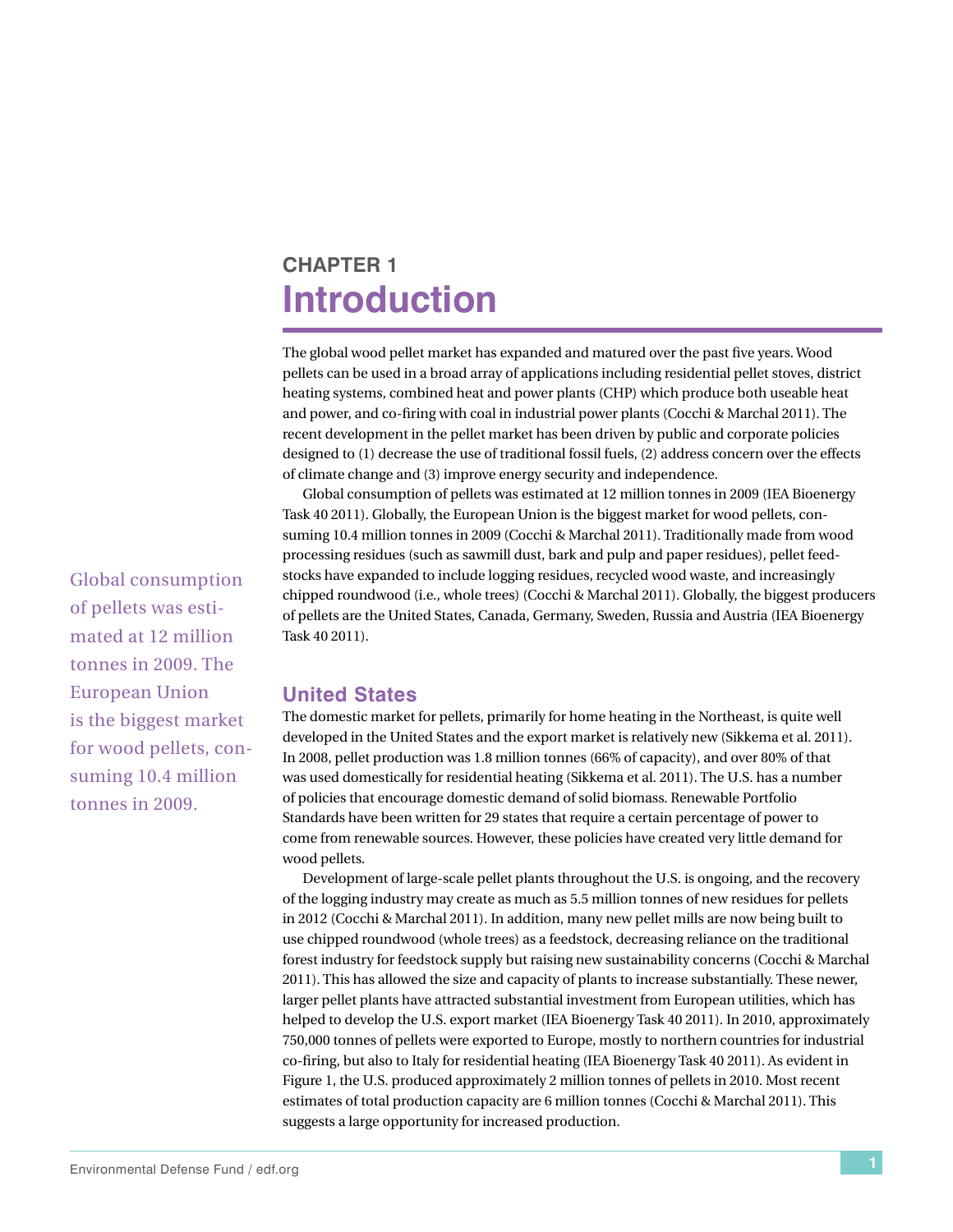# **Canada**

Canada is a net exporter of wood pellets, producing 1.7 million tonnes in 2010 and shipping over 90% of that to Europe via the main international pellet trading ports of Amsterdam, Rotterdam and Antwerp (IEA Bioenergy Task 40 2011, Sikkema et al. 2011). Japan also recently began its first industrial co-firing project using Canadian-sourced pellets in 2008 (Sikkema et al. 2011). At present, there is little domestic demand within Canada, though developments in Ontario to eliminate coal use in power generation stations by 2014 may stimulate an increase in domestic demand (Ontario Ministry of the Environment 2011). An additional 15 new pellet plants have been proposed throughout Canada and may increase production capacity from 3 million tonnes (in 2009) to 4.4 million tonnes in the near future (Cocchi & Marchal 2011).

# **Overview of report**

The primary goal of this report is to identify and understand the relevant policy drivers in the EU, which may drive pellet production in the U.S., with particular emphasis on existing and emerging sustainability requirements. To this end, Chapters 2 and 3 provide an overview of the relevant EU legislation, sustainability requirements and demand projections based on those policies. Chapter 4 evaluates the major exporting and importing countries to identify important policy drivers at the national level. Chapter 5 examines how industry is responding to those policy drivers, through the creation of industry-led sustainability schemes or other methods. Finally, Chapter 6 identifies key themes or cross-cutting issues influencing the pellet market within the EU, and how those issues may affect U.S. production.





Soure: IEA Bioenergy Task 40 "Global Wood Pellet Industry Market Study, 2011"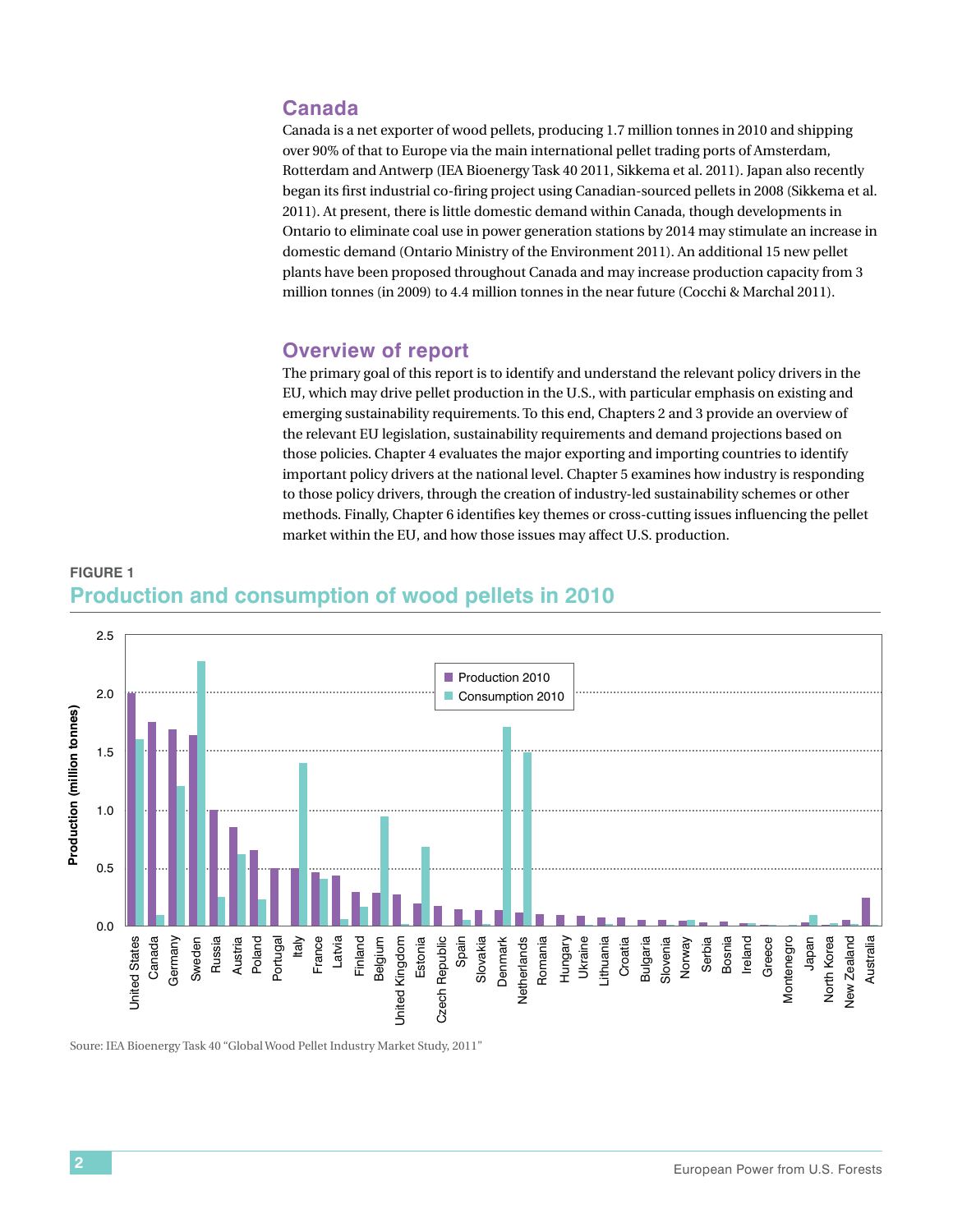# <span id="page-10-0"></span>**Chapter 2 Relevant EU legislation**

There are several pieces of EU legislation which influence the use of biomass within the European Union. Appendix 1 provides a tabular summary of relevant EU legislation. The two primary policy drivers for wood pellet consumption are described below followed by several additional related policies.

# **Renewable energy directive**

Perhaps the most significant piece of EU legislation pertaining to the use of biomass for energy is the Renewable Energy Directive (RED) of 2009. This Directive outlines a strategy for the EU to reach several targets: 20% total energy consumption from renewable energy (RE) sources, 20% reduction in energy consumption and 20% reduction in GHG emissions by 2020 (also known as the 20/20/20 targets). The Directive also calls for 10% RE in transport by 2020 (European Commission 2009). These targets are mandatory for all Member States, and as part of this Directive, Member States must write National Renewable Energy Action Plans (NREAPs) to outline the strategy toward meeting the goals. Required in the NREAPs are estimates and projections of total biomass needed, total domestic production and estimated amount of



EU energy policy, especially the Renewable Energy Directive (RED) and Report COM (2010) 11, are driving wood pellet production in the United States.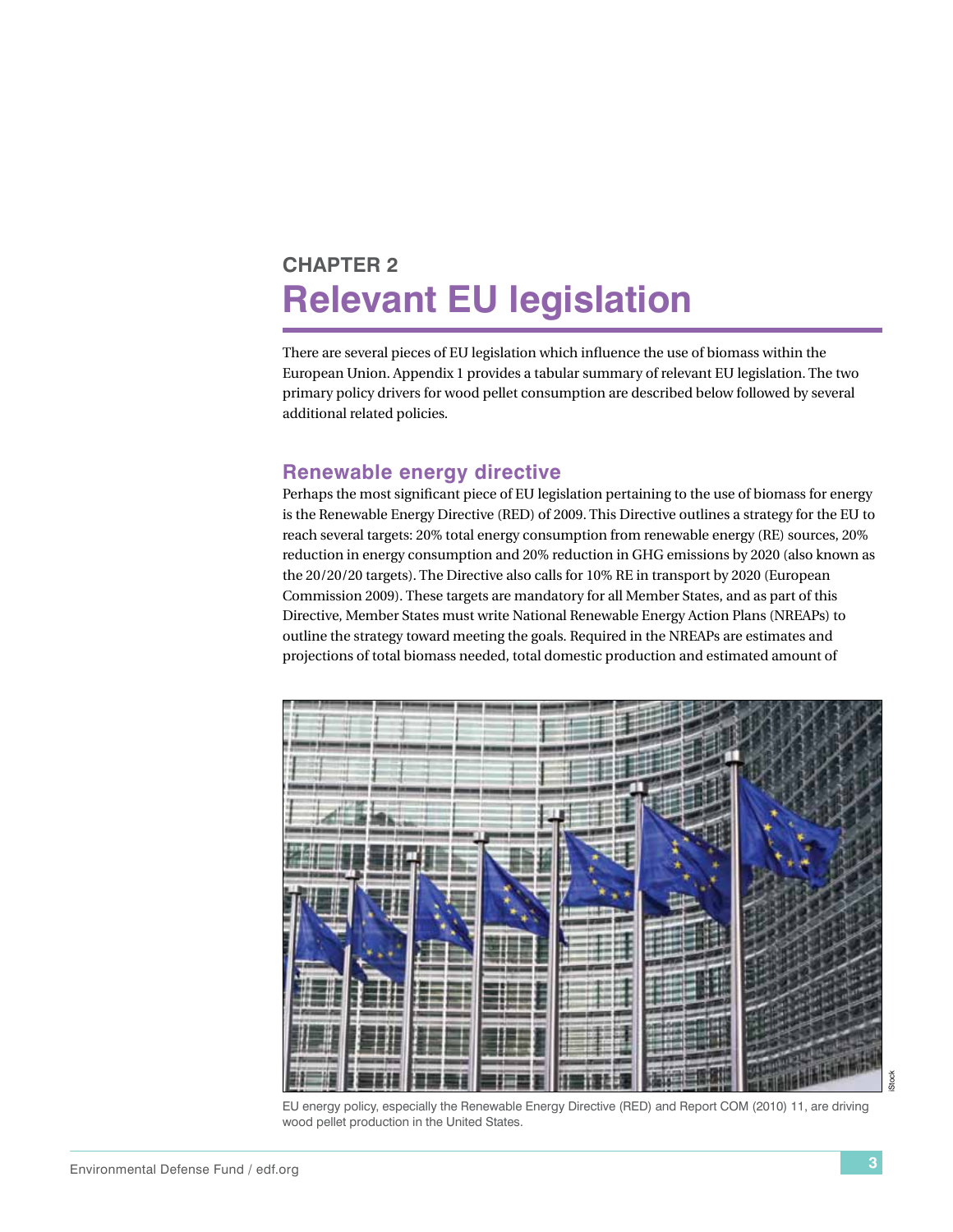imports for 2020 (European Commission 2009). The Member States must also prepare progress reports every two years until 2020. Member Countries are allowed to transfer excess RE or initiate joint projects to achieve national targets (European Commission 2009). It should be noted that the 20% energy from RE sources is an overall combined target for the entire EU, and individual Member targets are different. They are calculated as an "equal increase in each Member States share, weighted by their GDP, modulated to reflect their starting points" and these targets are provided in the Directive (European Commission 2009). There is quite a substantial range in the assigned targets (for example, Malta has a target of 10% while Sweden has a target of 49%) (European Commission 2009).

# **Table 1 Sustainability requirements of the EC-RED and Report COM (2010)11**

|                                                | <b>Sustainability requirements</b>                                                                                                                                                                     | <b>Reference/additional information</b>                                                                                              |  |  |
|------------------------------------------------|--------------------------------------------------------------------------------------------------------------------------------------------------------------------------------------------------------|--------------------------------------------------------------------------------------------------------------------------------------|--|--|
|                                                | 1. GHG emission saving shall be at least 35% until Jan 2017, when<br>it must be 50%, and then 60% after Jan 2018                                                                                       |                                                                                                                                      |  |  |
| Directive 2009/28/EC<br>(also known as EC-RED) | 2. Biomass shall not be produced from land with high biodiversity<br>value:                                                                                                                            |                                                                                                                                      |  |  |
|                                                | • primary forest or wooded land, with native species and<br>no visible indication of human activity, with functioning<br>ecological processes                                                          |                                                                                                                                      |  |  |
|                                                | • designated protection areas, reserves or rare or endangered<br>species habitats as designated by IUCN, unless there is proof<br>that production does not interfere with those protection<br>purposes | • Binding criteria for biofuels and bioliquids                                                                                       |  |  |
|                                                | • highly biodiverse grassland that is natural or non-natural<br>but species-rich unless harvest can be shown to preserve its<br>grassland status                                                       | (not solid biomass)<br>• Must demonstrate compliance with these<br>requirements to be able to count toward RE                        |  |  |
|                                                | 3. Biomass shall not be produced from the conversion of lands<br>with high carbon stock, namely land that was one of the<br>following in 2008:                                                         | targets and apply for support schemes<br>For more information: http://eur-lex<br>.europa.eu/LexUriServ/LexUriServ                    |  |  |
|                                                | • wetlands                                                                                                                                                                                             | .do?uri=CELEX:32009L0028:EN:NOT                                                                                                      |  |  |
|                                                | • continuously forested areas (> one ha) with a canopy cover of<br>more than 30% and trees higher than five meters                                                                                     |                                                                                                                                      |  |  |
|                                                | • land spanning more than one ha with trees over five meters<br>and a canopy cover between 10-30%                                                                                                      |                                                                                                                                      |  |  |
|                                                | unless the biofuels can be produced in such a way as to still offer<br>35% GHG reduction benefits                                                                                                      |                                                                                                                                      |  |  |
|                                                | 4. Biomass shall not be made from land that was peatland in 2008<br>unless it can be proven that harvesting did not involve drainage of<br>previously undrained soils                                  |                                                                                                                                      |  |  |
|                                                | 1. Minimum GHG savings of 35%, rising to 50% in 2017 and 60% in<br>2018. NOTE: Waste and residue based feedstocks do not need to<br>comply with this criterion                                         | • Recommended sustainability requirements<br>be developed for solid and gaseous biomass<br>(expected in 2012)                        |  |  |
|                                                | 2. Raw material must not come from high biodiversity areas,<br>conversion of high-carbon stock areas, or undrained peatlands<br>as outlined in RED requirements above                                  | • Compliance can be proven three ways: by<br>EU level recognition of voluntary schemes<br>which address the sustainability criteria, |  |  |
| <b>Report COM (2010)11</b>                     | 3. Agricultural raw materials produced within the EU must follow<br>agricultural regulations of the EU                                                                                                 | through bilateral or multilateral agreements<br>with third countries, and by Member States<br>national verification methods          |  |  |
|                                                | 4. Economic operators must show compliance with these criteria<br>using the "mass balance" method for the chain of custody                                                                             | • Criteria apply only to energy producers of 1<br>MW or more                                                                         |  |  |
|                                                | 5. LCA methodology must be extended to include the final<br>conversion efficiency of biomass to electricity or heating and<br>cooling                                                                  | For more information: http://ec.europa<br>.eu/energy/renewables/bioenergy/<br>sustainability_criteria_en.htm                         |  |  |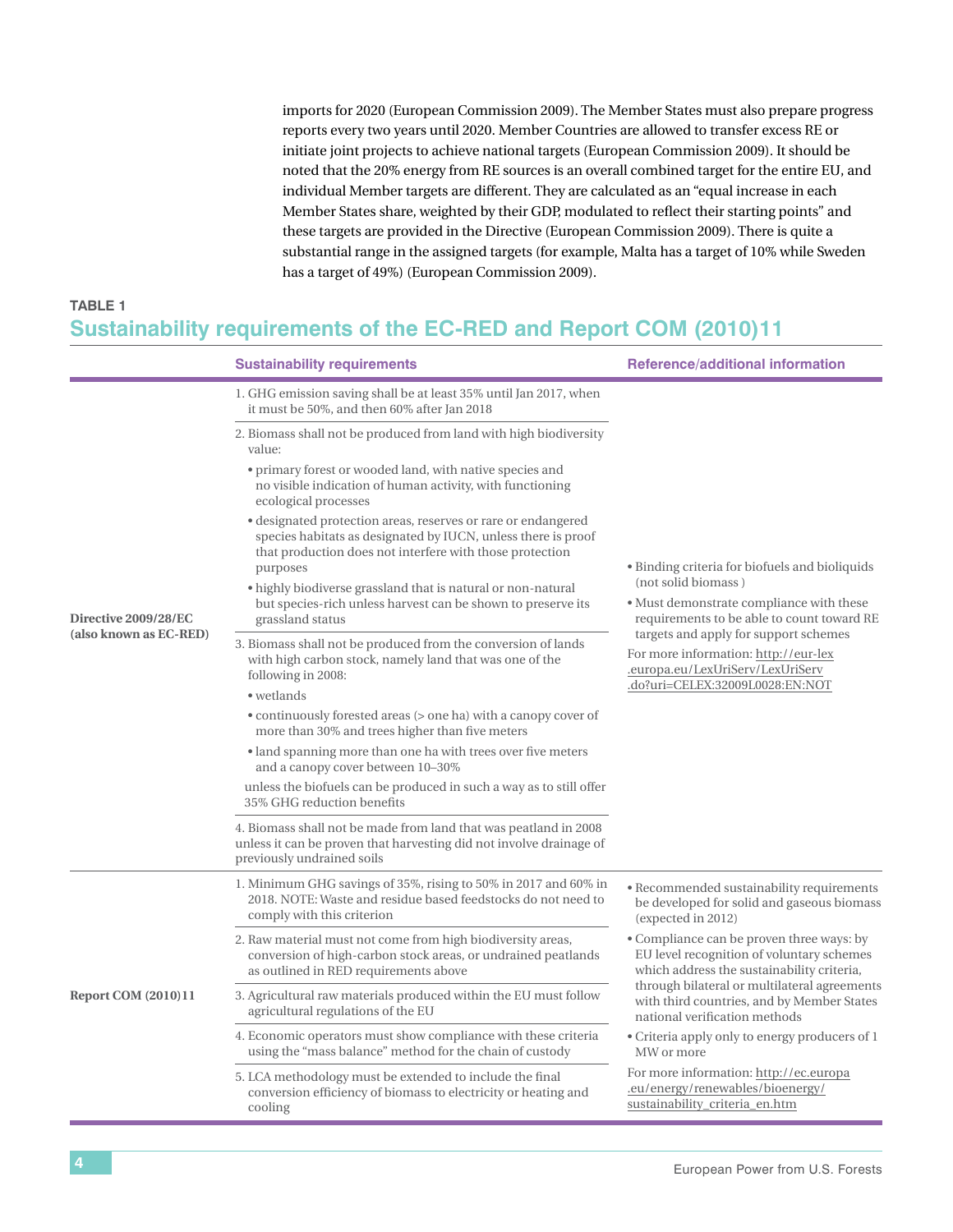The Directive provides binding sustainability requirements for transportation biofuels and bioliquids, but not for solid biomass. The Commission does not elaborate on why they choose to focus sustainability efforts on biofuels and bioliquids other than "a concern that the production of biofuels and bioliquids may not respect minimum environmental and social requirements" (European Commission 2009). All biofuels and bioliquids produced or consumed in the EU must meet these requirements in order to count toward RED targets or be applicable for any support schemes (European Commission 2009). Requirements for biofuels and bioliquids address mandatory GHG emission reductions and limit production in sensitive areas (such as highly biodiverse areas or areas of high carbon stock). The Directive also indicates that the mass-balance method is the one that must be used for verifying compliance and that the energy allocation method is most appropriate for GHG emission calculations (European Commission 2009). For a detailed description of the sustainability requirements in the Directive, see Table 1. The Directive states that it will re-examine whether sustainability requirements for solid biomass are necessary at a later date (European Commission 2009). This has since been done, and the results are outlined in the Report COM (2010)11, discussed below. A clarifying report is expected later in 2012.

# **Report COM (2010)11**

The Report COM (2010)11 was released in 2010 by the European Commission addressing the need for further sustainability requirements for solid and gaseous biomass for use in electricity, heating and cooling. The Commission considered three factors when looking at EU-wide sustainability criteria: (1) the effectiveness of dealing with sustainability issues associated with biomass use, (2) cost-efficiency in meeting the EU objectives, and (3) consistency with existing policies (European Commission 2010b). Appendix 5 provides a summary of the impact analysis undertaken by the EC to help determine the need for binding sustainability requirements. The EC concluded that biomass produced within the EU is generally sustainable because of the current forestry and agricultural best practices in place, and does not need additional sustainability requirements for energy purposes (European Commission 2010b). They concluded that binding criteria wasn't necessary at the time of the report for several reasons: because it may present different cost implications on different Member States; because of the complexity of feedstocks (with regards to sustainable production, greenhouse gas performance, efficient energy conversion) making uniform regulation difficult to enforce; and because of the limited amount of imports coming into the EU (European Commission 2010a, European Commission 2010b). However, the Commission did outline a set of recommended criteria, and suggested that Member States develop their own national sustainability schemes (European Commission 2010b). The criteria they recommended were essentially identical to those for biofuels and bioliquids as outlined in the RED, with the exception of slight modifications of GHG methodologies to include conversion efficiencies of end product, and an exemption for wastes from the GHG minimum requirements (European Commission 2010b). Please see Table 1 for more information.

The EC indicate in the Report COM (2010)11 that there may be several ways to demonstrate compliance with sustainability criteria: (1) EU-approved voluntary schemes, (2) bilateral or multilateral agreements with third parties and (3) national verification methods (European Commission 2010b). The EC will identify which Member Countries' national sustainability schemes meet EU approval, will determine whether national schemes constitute a barrier to international trade, and revisit binding EU-wide criteria in a future report (European Commission 2010b). This report was meant to be released by the end of 2011, but has since been put on hold until 2012 (V. Dossche, FERN, pers. comm. 01-24-2012, Junginger et al. 2010). The results of a public consultation in early 2011 indicated broad support for minimum EU-wide binding sustainability criteria (Directorate-General for Energy 2011).

The results of a public consultation in early 2011 indicated broad support for minimum EU-wide binding sustainability criteria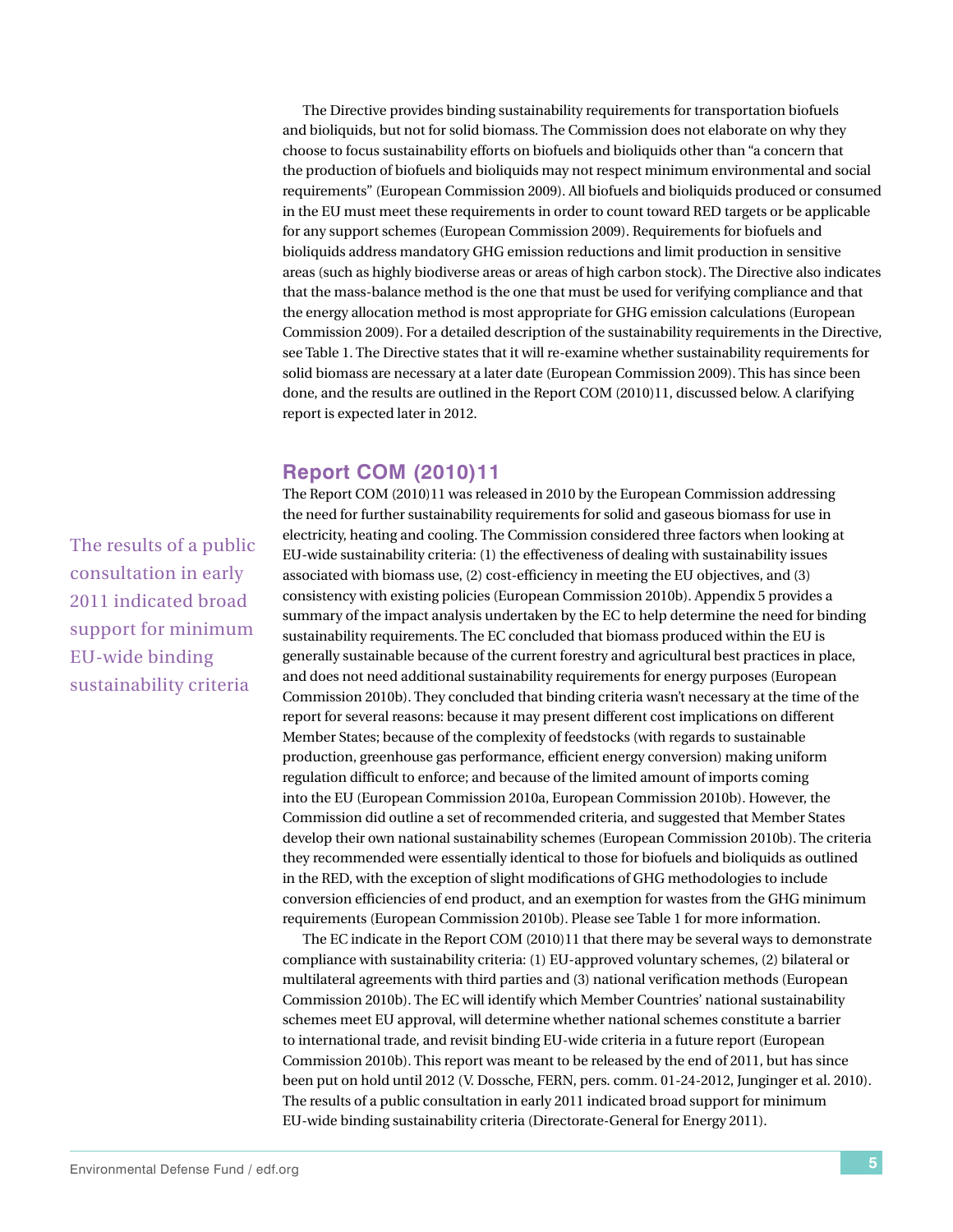# **Additional EU policies affecting biomass demand**

The Emissions Trading System (ETS) was introduced in 2005 to develop a carbon cap-and-trade system for EU Member Countries and participating third countries (Iceland, Liechtenstein, and Norway). The EU ETS caps carbon dioxide emissions from some 12,000 installations across various sectors of the European economy. The ETS is a crucial element of the EU's overall goal of limiting EU-wide greenhouse gas emissions to 8% below 1990 levels for the years 2008 through 2012, and driving EU-wide overall emissions down 20% below 1990 levels by 2020. Industries included in the ETS include power stations and other facilities that may use solid biomass as a greenhouse gas mitigation strategy.

Another, more recent piece of legislation that may affect biomass consumption in the EU is the Energy Efficiency Directive of 2011 (also known as COM (2011) 370). The aim of this Directive is to ensure that the EU meets a target of 20% reduction in energy consumption by 2020 (European Commission 2011). This Directive has many initiatives, but in particular it strives to encourage the use and expansion of CHP plants and district heating and cooling in each Member Country (European Commission 2011). It requires Member States to develop national heating and cooling plans, and set non-binding energy efficiency targets by 2014. If the Commission believes the EU is not making sufficient strides toward energy efficiency by 2014, it will set out binding efficiency targets for all Member States (European Commission 2011). This may stimulate an additional demand for pellets for CHP or district heating throughout the EU.

Recently, the EC has introduced an (Illegal) Timber Regulation (Regulation (EU) No. 995/2010) which will enter into effect in 2013 (Bennet & Ares 2011). This prohibits illegally logged timber from entering the EU markets. This regulation is mandatory for all Member Countries, and it requires EU traders (importers or buyers) to exercise due diligence and perform risk assessments to monitor for legal compliance of sourced wood and wood products (European Commission 2012c). This regulation may have consequences for illegally sourced pellets from areas such as Russia or South America, and may influence where pellets are imported from beginning in 2013.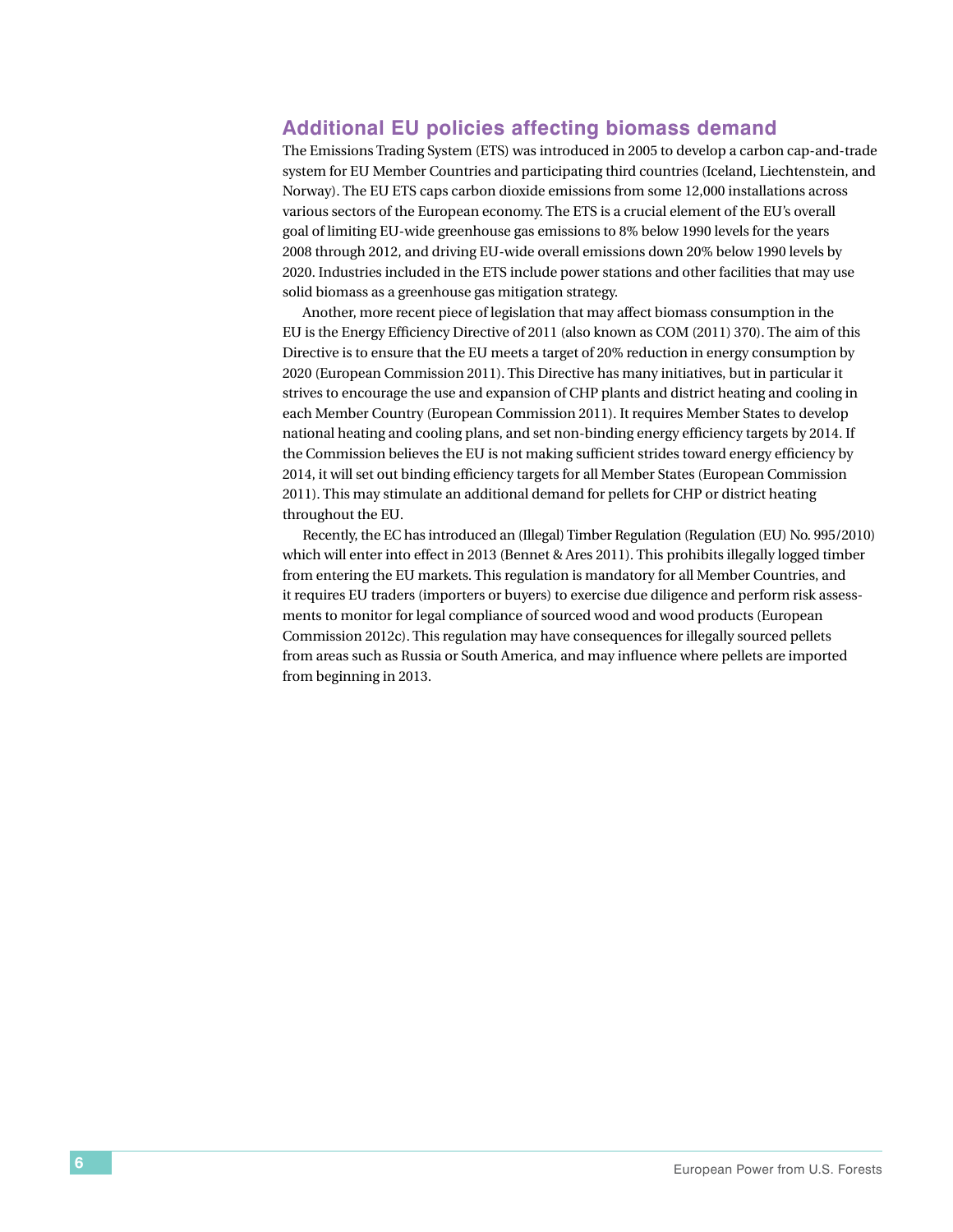# <span id="page-14-0"></span>**Chapter 3 Current and projected demand in the EU**

Total EU consumption in 2009 was estimated at 10.4 million tonnes of solid biomass (IEA Bioenergy Task 40 2011, Sikkema et al. 2011), and imports from non-Member Countries were approximately 2.6 million in 2010 (IEA Bioenergy Task 40 2011). Inconsistencies in the reporting and accounting of biomass, differences in market regulations and variability in feedstocks make it difficult to determine with absolute certainty actual production, consumption and import levels (Beurskens et al. 2011, Hewitt 2011, Atanasiu 2010). Several attempts have been made to estimate total EU demand for 2020, and demand projections for the EU vary widely (see Table 2 for various estimates). Projected total demand for 2020 varies widely from 35 million tonnes to 315 million tonnes, and projected imports range from 16 million to 60 million tonnes (Beurskens et al. 2011, Cocchi & Marchal 2011, Sikkema et al. 2011, Atanasiu 2010, European Commission 2010b).

There are three distinct end-use markets for wood pellets within Europe: (1) industrial co-firing in power plants, (2) smaller-scale district heating or CHP plants and (3) residential heating (using higher quality bagged or bulk pellets) (Sikkema et al. 2011). Trade and production of pellets varies by market segment. Most high quality pellets for residential heating are produced

# **TABLE 2 EU demand projections for solid biomass by 2020 (by source)**

|                                      | <b>Current total</b><br><b>EU demand</b> | <b>Projected total</b><br><b>EU demand</b> | <b>Projected demand</b><br>(imports)      | <b>Notes</b>                                                                                                                          |
|--------------------------------------|------------------------------------------|--------------------------------------------|-------------------------------------------|---------------------------------------------------------------------------------------------------------------------------------------|
| Sikkema et al. 2011                  | 9.8 million tonnes<br>(2009)             | 114.8 million tonnes                       | 60 million tonnes                         | Reference scenario: Growth projections<br>based on current growth rates, competition<br>with forestry sector                          |
| Sikkema et al. 2011                  | 9.8 million tonnes<br>(2009)             | 314.8 million tonnes                       | Demand met entirely<br>by domestic supply | Rapid growth scenario: Maximum<br>production within the EU from forestry,<br>increased recovery of waste, energy<br>plantations, etc. |
| <b>IEA Bioenergy</b><br>Task 40 2011 | 10.4 million tonnes<br>(2009)            | $\sim$ 35 million tonnes                   | 16 million tonnes                         | BAU scenario: based on past and current<br>trends, industry expectations, press releases,<br>existing studies, etc.                   |
| <b>IEA Bioenergy</b><br>Task 40 2011 | 10.4 million tonnes<br>(2009)            | $\sim$ 35 million tonnes                   | 33 million tonnes                         | High-import scenario: rapid growth in<br>demand stimulates increased plantations,<br>pellet production in new areas.                  |
| Report COM (2010)11                  | n/a                                      | 80 million tonnes                          | n/a                                       |                                                                                                                                       |
| Atanasiu 2010                        | n/a                                      | 193 million tonnes                         | n/a                                       |                                                                                                                                       |
| Beurskens et al. 2011                | 149 million tonnes<br>(2010)             | 219 million tonnes                         | n/a                                       | From NREAPs: Solid biomass for electricity<br>and heating                                                                             |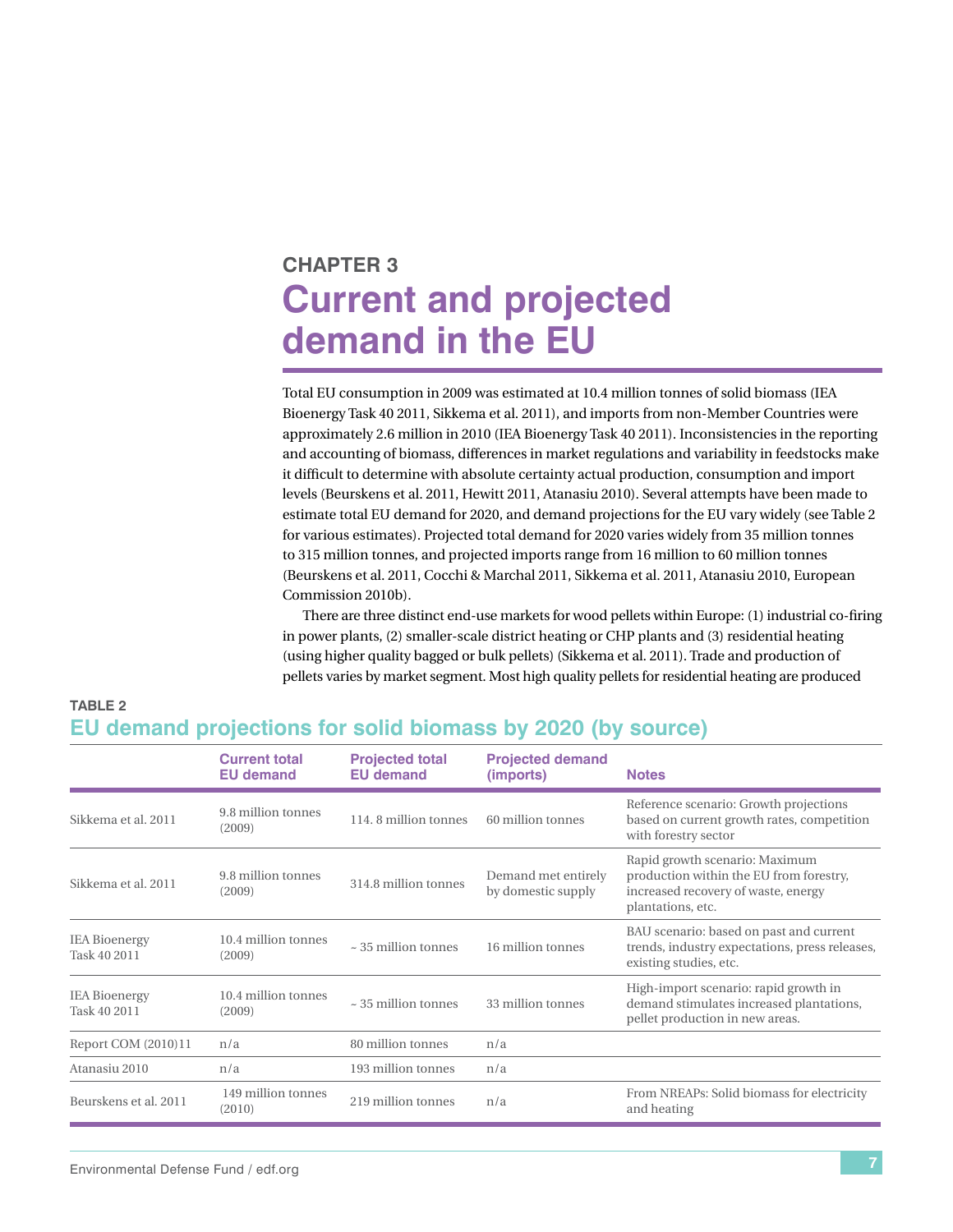within Europe, while many industrial bulk pellets for co-firing or CHP are imported from North America (IEA Bioenergy Task 40 2011). Several reports and presentations released in the past few years have provided information on the demand and supply, production and consumption of pellets within the EU, and have also provided assessments of import and export levels (e.g., Cocchi & Marchal 2011, Hennig 2011, Sikkema et al. 2011, Junginger et al. 2010, Peksa-Blanchard et al. 2007). For the purposes of this paper, we have used the aggregate results of those studies to focus our efforts for the in-depth country profiles that follow in Chapter 4. The following tables provide a summary of the different assessments of net importing and net exporting countries.

The main exporting countries in the EU include Germany, Austria, Baltic States (Latvia, Lithuania and Estonia are considered together), Finland, Portugal, Spain, Poland and France (see Table 3) and the main importing countries include Denmark, the Netherlands, Sweden, Italy, Belgium, and the UK (see Table 4). The following section will focus on the major importing countries listed above, and several major exporters (namely Germany and Austria). The exporting countries are included to provide a more complete understanding of the pellet market in Europe, and to better understand how production and consumption levels might change by 2020.

# **TABLE 3 Net exporting countries (by source)**

|                                | <b>Canada</b> | <b>Russia</b> | <b>Germany</b> | <b>Baltic</b><br>States* |           | <b>Finland Portugal</b> |           | Spain Austria USA Poland |           |           | France    |
|--------------------------------|---------------|---------------|----------------|--------------------------|-----------|-------------------------|-----------|--------------------------|-----------|-----------|-----------|
| Hennig 2011                    | $\bullet$     | $\bullet$     | $\bullet$      | $\bullet$                |           |                         |           |                          |           |           |           |
| Sikkema<br>et al. 2011         |               | $\bullet$     |                | $\bullet$                | $\bullet$ | $\bullet$               | $\bullet$ |                          |           |           |           |
| Peksa-Blanchard<br>et al. 2007 | ٠             | $\bullet$     |                | $\bullet$                | $\bullet$ |                         |           |                          |           | $\bullet$ |           |
| Egger 2010                     | $\bullet$     | $\bullet$     | $\bullet$      |                          |           |                         |           | $\bullet$                | $\bullet$ |           | $\bullet$ |
| Junginger et al. 2010          | $\bullet$     | $\bullet$     |                | $\bullet$                | $\bullet$ |                         |           |                          | $\bullet$ |           |           |
| Cocchi & Marchal<br>2011       |               |               | $\bullet$      | $\bullet$                | $\bullet$ | $\bullet$               | $\bullet$ | $\bullet$                |           |           |           |

\*Latvia, Lithuania, Estonia

# **Table 4 Net importing countries (by source)**

|                             | <b>Denmark</b> | <b>Netherlands</b> | <b>Sweden</b> | <b>Italy</b> | <b>Belgium</b> | <b>UK</b> |
|-----------------------------|----------------|--------------------|---------------|--------------|----------------|-----------|
| Hennig 2011                 |                |                    |               |              |                |           |
| Sikkema et al. 2011         |                |                    |               |              |                |           |
| Peksa-Blanchard et al. 2007 |                |                    |               |              |                |           |
| <b>Egger 2010</b>           |                |                    |               |              |                |           |
| Junginger et al. 2010       |                |                    |               |              |                |           |
| Cocchi & Marchal 2011       |                |                    |               |              |                |           |
| Report COM (2010)11         |                |                    |               |              |                |           |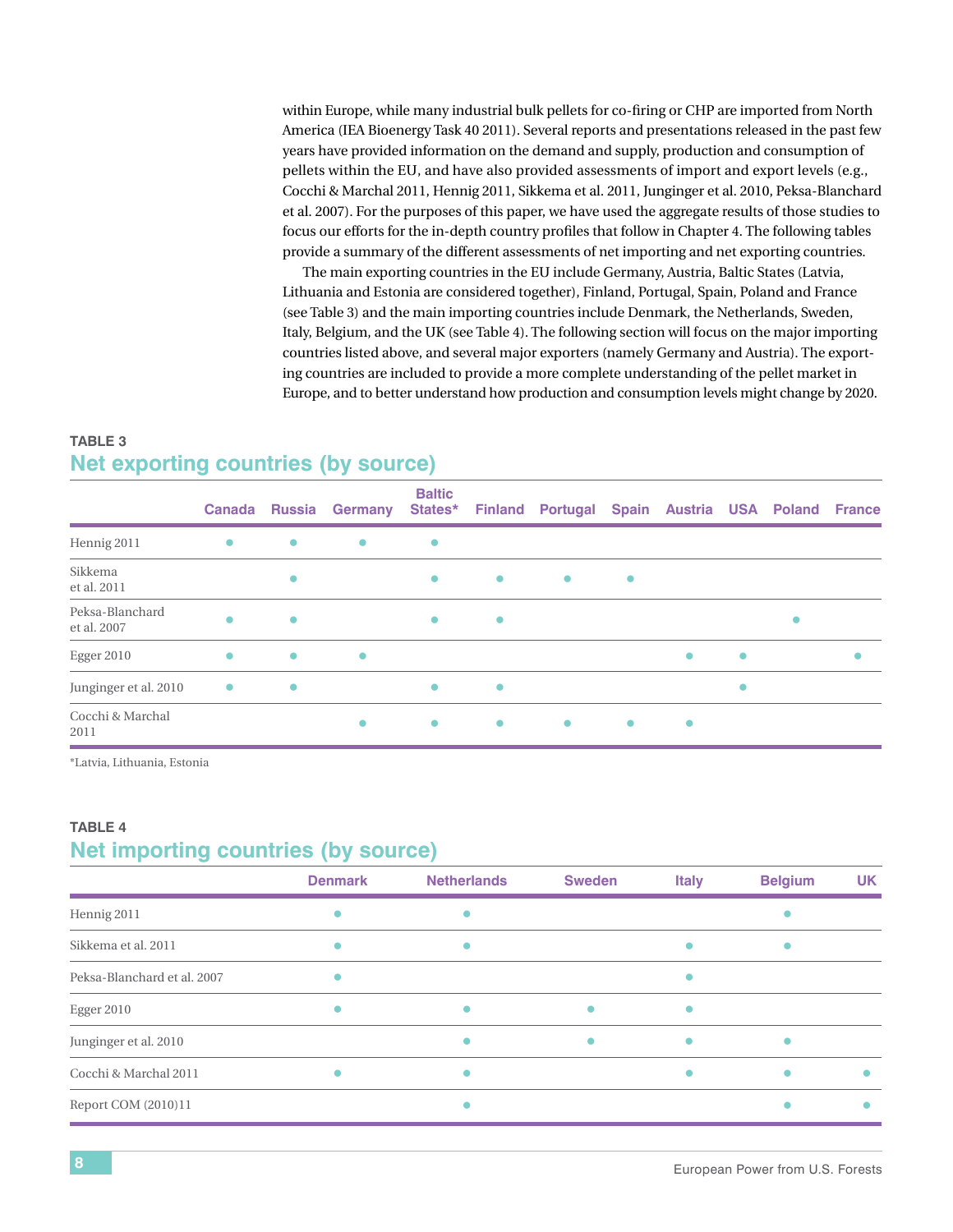# <span id="page-16-0"></span>**Chapter 4 Individual country demand and policy drivers**

All 27 Member Countries supplied National Renewable Energy Action Plans (NREAPs) according to the timeline put forth by the European Commission. Although all Member Countries were asked to explicitly outline a number of things, including anticipated total solid biomass demand, anticipated domestic production capacity and anticipated amount of imports, the NREAPs are generally unclear when it comes to solid biomass, especially with regards to imports (Hewett 2011, Atanasiu 2010). Furthermore, different units of measurement, different biomass fractions (e.g., estimates for total solid biomass, but not biomass from forestry) and different conversion units make it difficult to analyze demand projections (Atanasiu 2010). A summary report by Beurskens et al. from the Energy Research Center of the Netherlands was published in November 2011, providing an overview and synthesis of the figures and projections in the NREAPs. The demand projections for individual countries come from this synthesis paper and the original NREAP documents themselves. All national support schemes and relevant legislation are provided in Appendix 2. For a visual representation of demand projections, see Figure 2. Detailed demand and supply projections by Member Country are provided in Appendix 4.



# **Figure 2 Supply and demand projections for 2020**

Numbers taken from individual country NREAPs. Missing bars are due to lack of information for that parameter (i.e., domestic supply plus imports may not equal total demand). Note that Germany has been excluded because its NREAP projections are for total biomass, not woody biomass.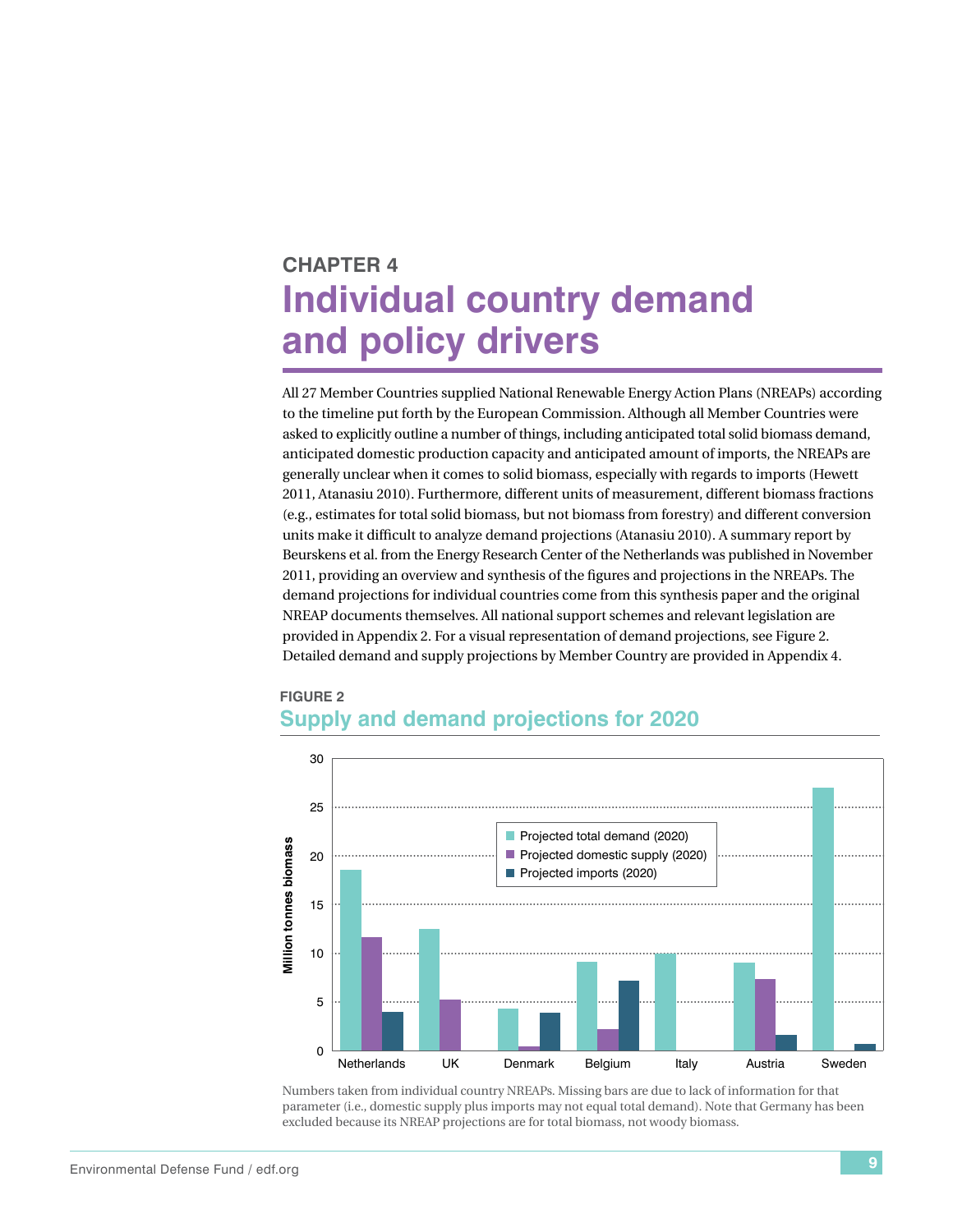# **Germany**

### **Production and consumption**

Germany is currently the largest pellet producer in Europe, and has been a net exporter since 2006 to neighboring countries such as Austria, Denmark, Italy, Sweden and France (Cocchi & Marchal 2011). Pellet production was 1.7 million tonnes in 2010 (Cocchi & Marchal 2011). Domestic consumption of pellets occurs mainly to support the residential and small-scale industrial heating sectors, and is fueled by the high costs of coal and oil (IEA Bioenergy Task 40 2011, Peksa-Blanchard et al. 2007).

#### **Projections for 2020**

Although Germany is currently a net exporting country, the country's projection for 2020 states that 22.1 million tonnes of total biomass may be imported by 2020, while the country's domestic supply of total biomass may be as much as 55.6 million tonnes (Beurskens et al. 2011, Germany's NREAP 2010). Unfortunately, the NREAP does not separate projections for woody biomass from total biomass and does not state where imports might orginate (Germany's NREAP 2010).

#### **Domestic incentives and policies**

Germany has several national initiatives to encourage the use of biomass. The Market Incentive Program is scheduled to end in 2012, but provided subsidies for pellet boiler purchase and installation for residential heating since 1999 (IEA Bioenergy Task 40 2011, Peksa-Blanchard et al. 2007). A newer regulation, called the Biomass Power Sustainability Ordinance provides feed-in tariffs for electricity produced from sustainable bioliquids, using compliance with the EC-RED requirements as proof of sustainability. A similar regulation called the Biomass Sustainability Ordinance for Biofuels also exists (van Dam et al. 2010).

### **Austria**

#### **Production and consumption**

Austria is also a net exporter of pellets, mostly to neighboring countries like Italy (Cocchi & Marchal 2011). The Austrian pellet market has grown rapidly, having doubled from 2006 to 2010. Domestic consumption of pellets is also primarily used for residential heating and small-scale industrial heating (Sikkema et al. 2011). Demand in 2010 was estimated at 630,000 tonnes, while total production was 850,000 tonnes (Cocchi & Marchal 2011).

#### **Projections to 2020**

Projections from the country NREAP indicate that Austria may require as much as 9 million tonnes of woody biomass in total, producing over 7 million tonnes domestically and requiring an additional import of 1.63 million tonnes (Beurskens et al. 2011, Austrian NREAP 2010). Austria imports mostly woody residues, such as pulp and paper by-products and sawmill residues from neighbouring countries and no substantial amount of pellets (Austrian NREAP 2010).

#### **Domestic incentives and policies**

Austria has a number of initiatives to encourage the use of biomass, including the Green Electricity Act, and the Energy Action Plan of Upper Austria (Austrian NREAP 2010, Egger 2010). An important program that ran from 2005 until 2009 was the "Holzwärme" which gave incentives for installation of home pellet heating systems (IEA Bioenergy Task 40 2011).

# **Sweden**

#### **Production and consumption**

Sweden is currently the largest consumer of pellets in Europe (2.28 million tonnes in 2010), which it uses for district heating, CHP, and some residential heating (Sikkema et al. 2011). Sweden has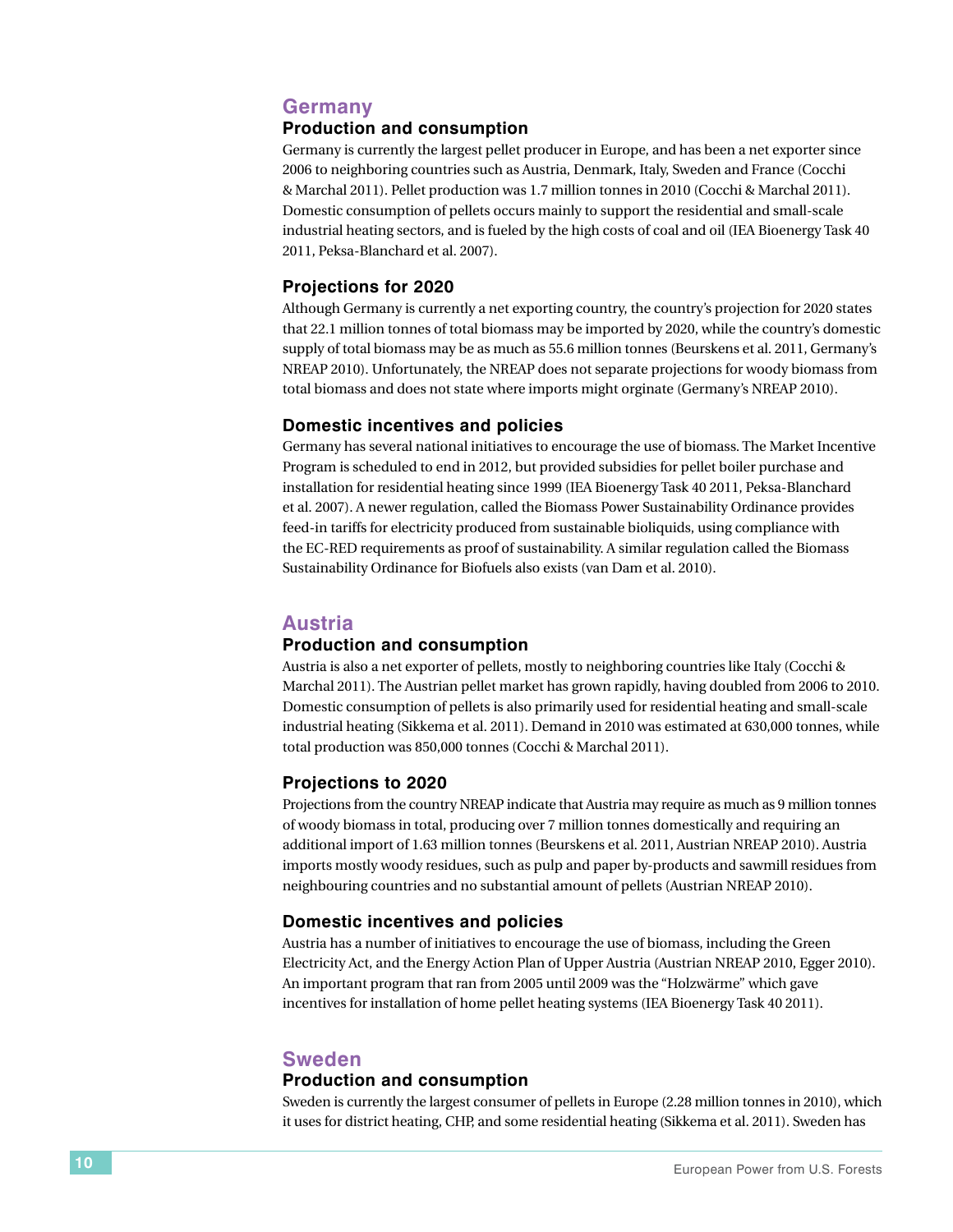recently become a net importer of pellets (importing approximately 695,000 tonnes in 2010) even though production levels remain high, at 1.65 million tonnes annually (IEA Bioenergy Task 40 2011). Sweden has imported pellets from Canada and Poland in the past, but recently has begun importing more from Russia, Finland and the Baltic States (IEA Bioenergy Task 40 2011).

### **Projections for 2020**

 According to the Swedish NREAP projected total demand of solid biomass may reach 27 million tonnes by 2020, but projections for imports remain a modest 660,584 tonnes (Beurskens et al. 2011, Swedish NREAP 2010).

## **Domestic incentives and policies**

Since 1991, Sweden has imposed a fossil fuel tax on thermal energy and some electricity applications, and provides exemptions for energy from "carbon neutral" fuels such as biomass or biogas (Sikkema et al. 2011, Swedish NREAP 2010). There is also an electricity certificate scheme which mandates a certain minimum percentage of electricity generation from renewable sources. This was initiated in 2003, and minimum requirements are set to increase steeply until 2035 (Swedish NREAP 2010).

# **Italy**

### **Production and consumption**

 Italy is a net importing country with total demand of 1.4 million tonnes in 2010 (Cocchi & Marchal 2011). The pellet market in Italy is overwhelmingly made up by demand for residential heating markets. Reliance on imports is growing, with Italy increasingly importing from the United States. Imports for 2010 were approximately 1.05 million tonnes (Cocchi & Marchal 2011).

### **Projections for 2020**

 Although the Italian NREAP does not include projections for imports in 2020, it estimates a total demand of 10.2 million tonnes (Beurskens et al. 2011).

### **Domestic incentives and policies**

Support measures for biomass heating in Italy include energy efficiency certificates to promote energy-saving projects across sectors, tax relief for energy efficiency home improvements, such as boiler installations, and mandatory quota of energy consumption in new buildings of 50% from renewable sources (IEA Bioenergy Task 40 2011). New laws introduced in 2011 to further promote biomass in district heating and cooling may create increased demand (IEA Bioenergy Task 40 2011).

# **Belgium**

### **Production and consumption**

In Belgium, pellets are mainly used for co-firing in industrial power plants, but also for residential heating (Belgium NREAP 2010). Demand in 2010 was estimated at 940,000 tonnes, and domestic production varies dramatically by region and is estimated at 300,000 tonnes for 2011 (IEA Bioenergy Task 40 2011). Belgium is one of the top importing countries in Europe and imports a significant fraction of its biomass from Canada, U.S. and Germany (IEA Bioenergy Task 40 2011).

### **Projections for 2020**

Projections from the NREAP indicate a total demand of 9.11 million tonnes by 2020, and a domestic supply of 2.23 million tonnes (Beurskens et al. 2011, Belgium NREAP 2010). This suggests that 7.21 million tonnes of imports may be required by 2020, indicating that imports will likely remain very important for Belgium through 2020.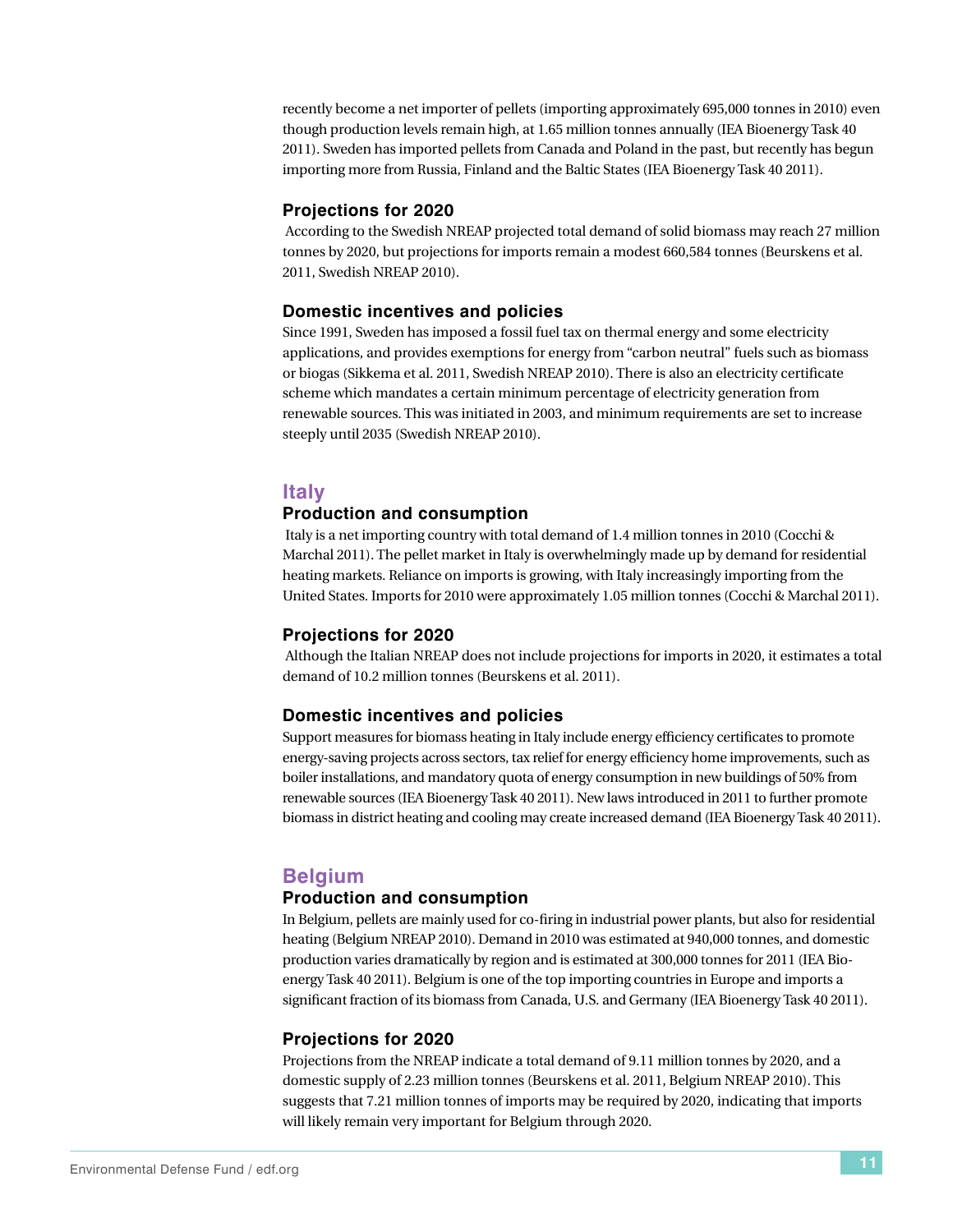#### **Domestic incentives and policies**

Belgium's Green Certificate Scheme (GEC)is a well-developed system for stimulating demand for biomass at electric power plants. The GEC provides a guaranteed value for electricity generated from biomass, based on the percentage of green electricity provided, and by meeting minimum efficiency measures (van Dam et al. 2010). In 2010, changes in the scheme dictated that co-firing stations would receive 50% of the original GEC, while dedicated biomass stations still receive 100% (IEA Bioenergy Task 40 2011, van Dam et al. 2010). Residential heating is also supported through fiscal incentives to install pellet boilers and stoves (IEA Bioenergy Task 40 2011).

# **Denmark**

### **Production and consumption**

Denmark is another major importing country, importing approximately 1.58 million tonnes in 2010, while domestic production was only 137,000 tonnes (IEA Bioenergy Task 40 2011). Imports come from the Balkan States, Poland, Sweden, Finland and Canada and are mostly used for district heating, CHP and industrial co-firing (IEA Bioenergy Task 40 2011, Peksa-Blanchard et al. 2007).

### **Projections for 2020**

Demand projections for 2020 from the Danish NREAP show a growth in total demand to 4.28 million tonnes, with 3.85 million tonnes coming from imports (Danish Energy Agency 2011). The Danish NREAP projects that domestic supply will continue to be limited at 428,000 tonnes in 2020, indicating that imports will remain an important part of Danish biomass supply into the foreseeable future.

#### **Domestic incentives and policies**

The Danish government initiated the Biomass Agreement in 1993, which mandated that large utilities co-fire a minimum percentage of biomass per year (IEA Bioenergy Task 40 2011, Danish NREAP 2010). A newer initiative is the Green Growth 2.0 program, which seeks to promote biomass use in smaller CHP plants, and stimulate domestic biomass production (Danish NREAP 2010). There are also certain tax exemptions to promote pellets as well (IEA Bioenergy Task 40 2011, Danish NREAP 2010).

# **Netherlands**

### **Production and consumption**

The Netherlands is another major importing country, using pellets almost entirely for industrial co-firing in large power plants (IEA Bioenergy Task 40 2011, Sikkema et al. 2011). Current demand is estimated at 1.5 million tonnes in 2011, while imports were 1.4 million tonnes in 2010 (Cocchi & Marchal 2011). Most of the imports are coming from Canada and the United States.

### **Projections for 2020**

Demand projections for 2020 show a total biomass demand of 18.6 million tonnes, while imported pellets for co-firing are estimated at 3.95 million tonnes (Beurskens et al. 2011, Netherlands NREAP 2010). This indicates that imports in the Netherlands will likely increase in the near future.

#### **Domestic incentives and policies**

There are a number of incentives that have encouraged biomass consumption in the Netherlands. The existing MEP subsidies are scheduled to end in 2012–2014 and have provided feed-in tariffs for large industrial power plants. These subsidies require sustainability certification by NTA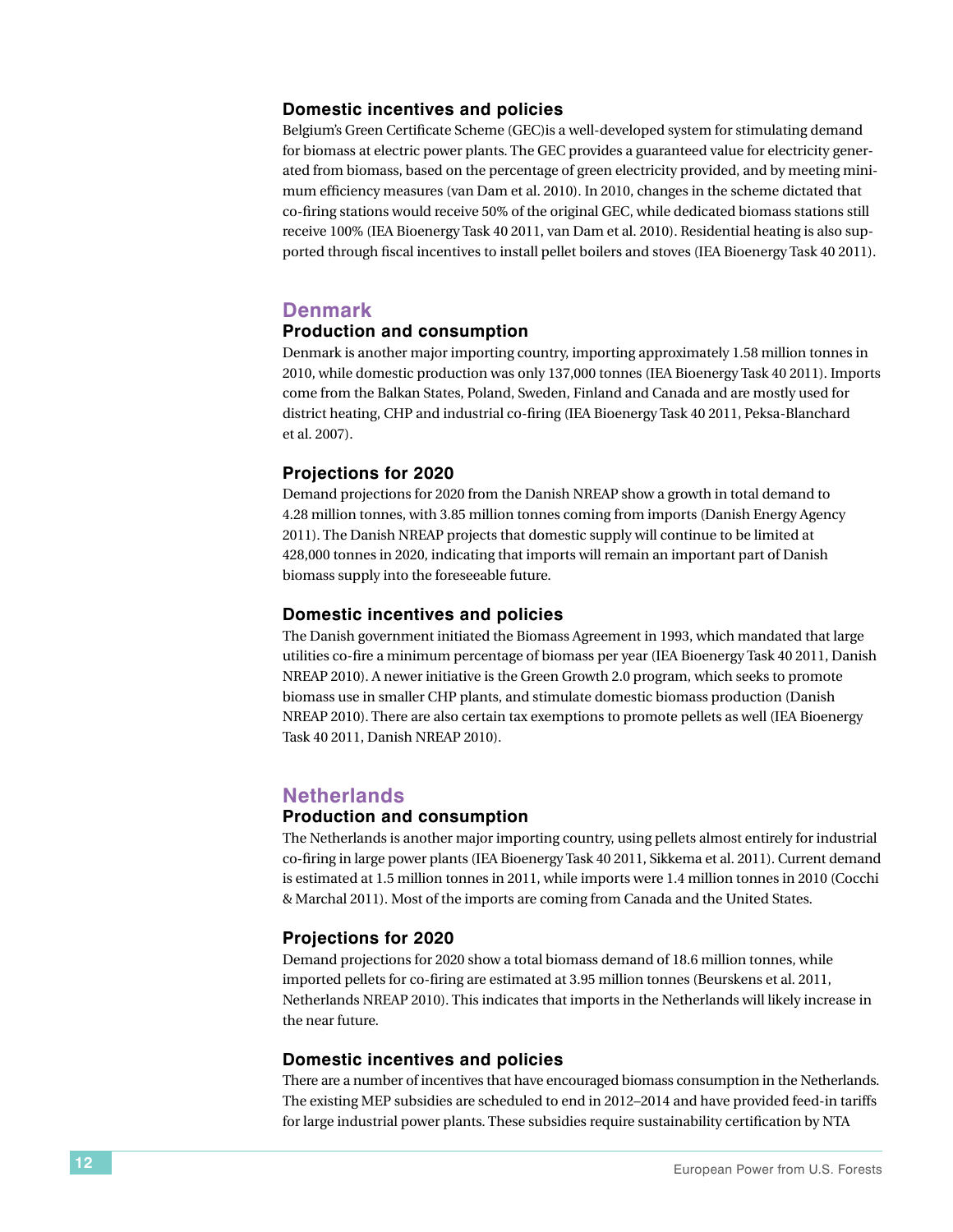8080/8081 standards, a sustainability scheme developed by the government, to receive the premiums (IEA Bioenergy Task 40 2011). The MEP subsidies will soon be replaced by the newly proposed SDE and SDE+ schemes, which focus more on small-scale electricity production. The government also announced recently that it plans to set a mandatory minimum limit for biomass co-firing in all power plants by 2022 (IEA Bioenergy Task 40 2011).

# **United Kingdom**

## **Production and consumption**

The United Kingdom has only recently become a major importer, and as a result there is a lot of uncertainty with respect to demand and import figures. Nevertheless, current demand was listed as 683,000 tonnes in 2010 by the IEA Bioenergy Task 40 (2011). Imports have been estimated at 550,000 tonnes to 884,000 tonnes in 2010 suggesting a significant reliance on imports within the UK (IEA Bioenergy Task 40 2011). [Note: The upper range of reported imports exceeds the reported current demand. It is clear these two different sources do not fully align.]

### **Projections for 2020**

Demand projections from the UK NREAP are vague, and biomass from the forestry sector isn't separated from total solid biomass (UK NREAP 2010). However, 12.5 million tonnes of solid biomass is projected for 2020 for electricity, heating & cooling demands, with an estimated 5.2 million tonnes as a projected supply, suggesting that imports will play a large role in meeting the UK's RED targets (Beurskens et al. 2011, UK NREAP 2010).

### **Domestic incentives and policies**

The United Kingdom's Renewable Obligations (ROs) are regulatory measures to increase RE in energy generation, and in particular support large CHP and electricity producers. These measures were initiated in 2002 and are in effect until 2037 (IEA Bioenergy Task 40 2011, UK NREAP 2010). The government has recently proposed feed-in tariffs to go alongside the ROs. Feed-in tariffs are also available for small-scale technologies, such as small scale industrial, residential heating or CHP up to 5 MW (IEA Bioenergy Task 40 2011, UK NREAP 2010). These were introduced in 2010 and will close to new entrants in 2021 (UK NREAP 2010). Renewable Heat Incentives were introduced in 2011 to a wide range of heating projects with the goal of increasing heating from RE to 12% (IEA Bioenergy Task 40 2011, UK NREAP 2010).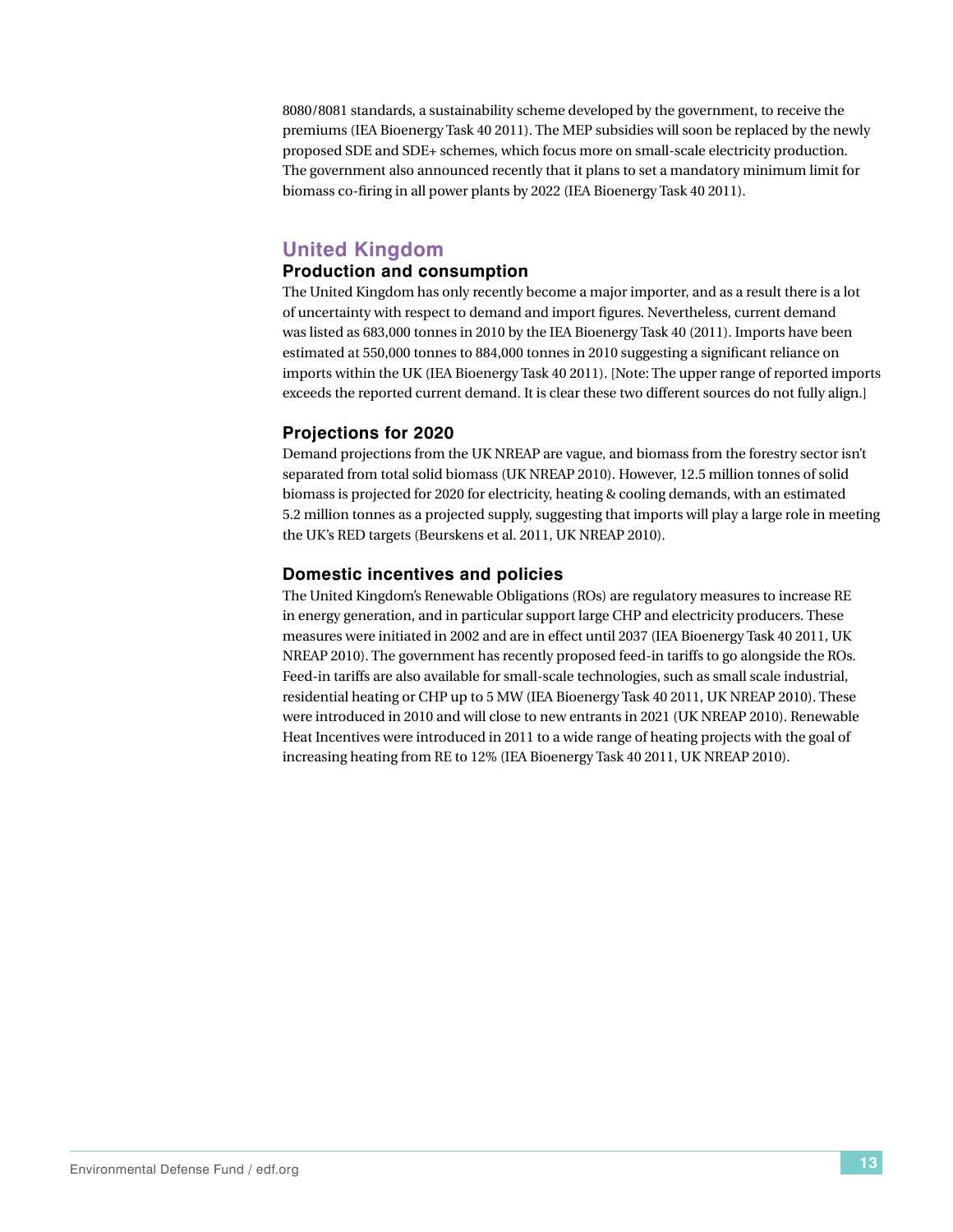# <span id="page-21-0"></span>**Chapter 5 Industry-led sustainability initiatives**

With the increasing development of the global pellet market and the ongoing discussions related to sustainability requirements, the wood pellet industry has responded with several initiatives to ensure sustainability. At the suggestion of the EU, sustainability requirements are increasingly being written to comply with those outlined in the EC-RED and Report COM (2010)11. Different certification schemes have been initiated in different regions, with varying levels of rigour. We will consider those that are most current and relevant to the focus areas discussed above. Please see Appendix 3 for a summary of relevant industry-led sustainability schemes and initiatives.

# **Nordic Ecolabel**

The Nordic Ecolabel (also known as the SWAN Ecolabel) is one of the older schemes still currently in use. Initiated in 1989 by the Nordic Council of Ministers, this certifies a broad array of product groups, including solid biomass and biofuels sold in Nordic countries (van Dam et al. 2010). The criteria are updated every 3–5 years, and include requirements on type of material, origin, and energy consumption during manufacturing (Nordic Ecolabel 2007). Upcoming changes might include lowering of allowable energy consumption, changes to quality specifications for different feedstock types, and changes to control of emissions from stored pellets (van Dam et al. 2010). This scheme also stipulates that if virgin wood raw material is used for pellets, at least 70% per annum of raw material must come from certified forests (Nordic Ecolabel 2007).

# **Green Gold Label**

The Green Gold Label (GGL) was originally initiated by Essent, a large energy company based in the Netherlands, in 2002 for biomass supplied to Essent (van Dam et al. 2010). This was in response to government concerns over sustainability of imported biomass (van Dam et al. 2010). The certification system has grown to include eight separate standards and is currently being used in at least nine countries by 25 different suppliers (Green Gold 2012). The aim of this certification system is to ensure sustainability from feedstock to source (Green Gold 2012). It has been formally recognized by the EU, the Netherlands and the UK as a valid certification scheme, and currently the EU and GGL are working toward a coordinated GGL-RED standard, which ensures consistency with RED requirements (Green Gold 2012). Planned activities include incorporating the NTA8080/8081 requirements into GGL standards, and opening the GGL system to other energy companies (van Dam et al. 2010).

# **Laborelec Certification System**

An initiative similar to the Green Gold Label was designed by Laborelec and SGS in 2005 for Electrabel (a Belgium energy company) and is called the Laborelec Certification System (LBE) (van Dam et al. 2010). Laborelec is a technical competency and innovation center for electricity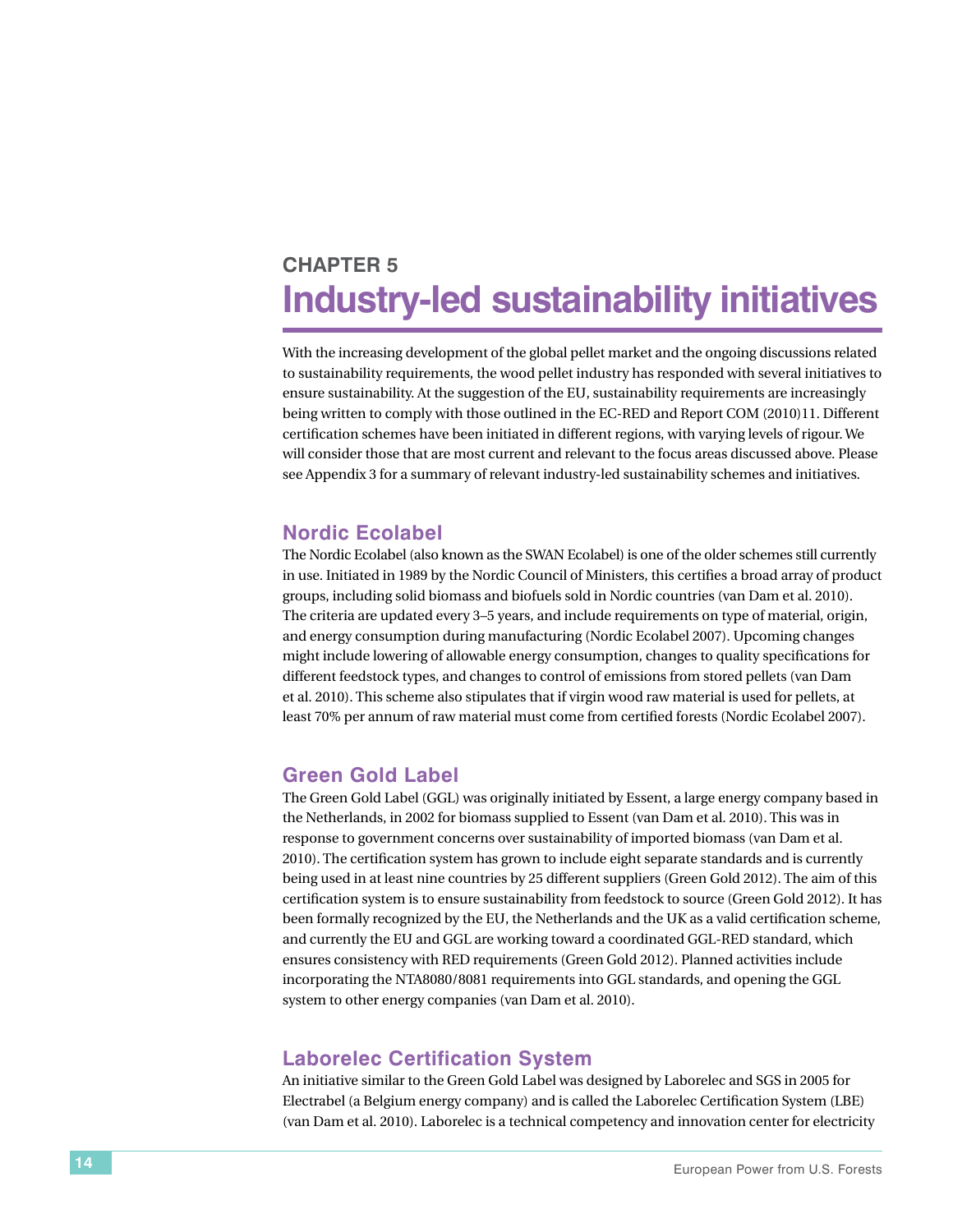and energy production, and SGS is the certification body in Belgium (van Dam et al. 2010). This certification system is meant to correspond with the Green Certificate Scheme in Belgium, and it involves a detailed analysis of full supply chain of biomass (Ryckmans & Andre 2005). The emphasis of the certification is on traceability of the resources, to ensure sustainability along the entire supply chain, and on energy and carbon balances of biomass production (van Dam et al. 2010, Ryckmans & Andre 2005). LBE does not have its own standards, but uses the standards of others (i.e., FSC, RSPO) to demonstrate sustainability. This certification system mostly applies to woody residues, but also some agricultural residues as well (van Dam et al. 2010).

# **Drax Sustainability Policy**

The most recent utility company to define sustainability principles is Drax Power Limited, with the release of the Drax Sustainability Policy in 2011 (Drax Power 2011). This outlines several principles for responsible procurement of biomass, and mandates that all suppliers adhere to the principles. Although currently just principles, Drax has committed to ongoing improvement of principles and plans to include third-party auditors in the future (Drax Power 2011, van Dam et al. 2010). Those principles address GHG emissions, carbon stock, biodiversity, competition with local food and water, local prosperity and social well-being (Drax Power 2011, van Dam et al. 2010). Currently, they require minimum compliance with UK sustainability requirements.

# **Initiative wood pellet buyers**

Recently, there has been a shift toward a harmonized set of industrial sustainability standards with the Initiative Wood Pellet Buyers (IWPB) group (IEA Bioenergy Task 40 2011, IWPB 2011). This project is led by Laborelec, with the aim of developing common quality specifications and sustainability principles to better facilitate trade of wood pellets (IWPB 2011). This initiative involves seven major European utilities companies: Vattenfal, DONG Energy, E.ON, Drax Power, Delta, RWE-Essent, and GDF-SUEZ. The initiative draws on the certification schemes that have



Southern pine forests, especially those along the Atlantic and Gulf coastal states, are highly desirable for wood pellet production. Emerging EU sustainability requirements will influence the future management of these forests.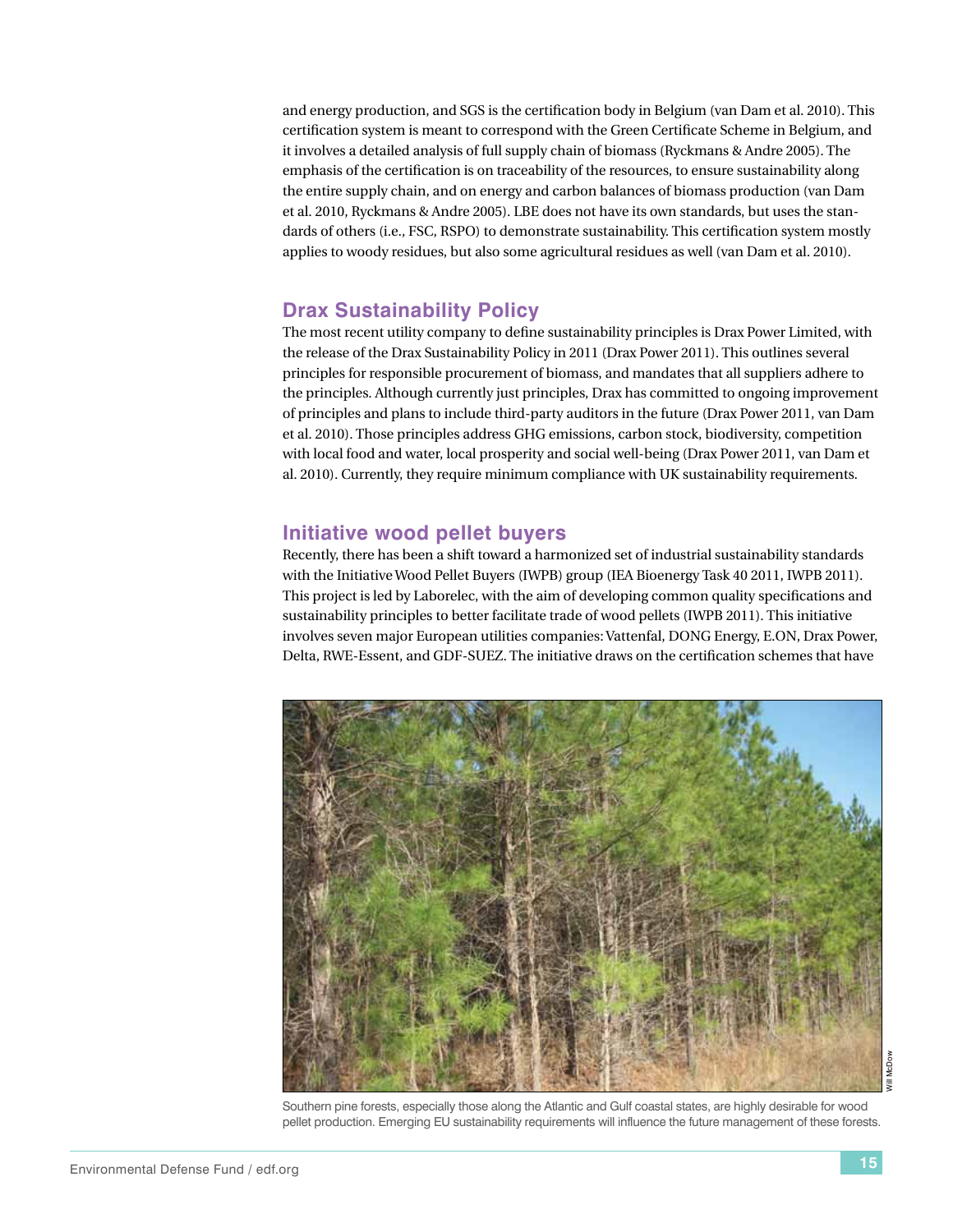come before it, such as GGL and LBE (IWPB 2011). It is not yet clear whether the IWPB principles would replace the existing utilities standards or would serve as a meta-standard, using those schemes to demonstrate compliance (IWPB 2011). The process is ongoing, and there are currently eight principles that have been developed. The first three (GHG balance, carbon stock, and biodiversity) are considered mandatory and must be adhered to, while the other five (soil, air, water quality, competition with local resources and local socioeconomic performance) are considered harder to prove compliance but are still important to the IWPB group (IWPB 2011). Demonstrable efforts to ensure compliance with those principles is required through reporting or other verification means (IEA Bioenergy Task 40 2011, IWPB 2011). A longterm goal of this initiative is to gain EU approval or possible acceptance as an official EU standard (IEA Bioenergy Task 40 2011).

# **EN 14961 standards**

Several other initiatives aim to create standardization or harmonization with the pellet industry as well. The European Committee of Standardization released the EN 14961 standards in 2010, with the aim of creating a classification system for pellets in Europe (Junginger et al. 2010, van Dam et al. 2010). Specifications are different for industrial pellets and pellets used for residential heating (known as non-industrial) (Alakangas 2010). Information on origin and source, moisture and ash content, calorific value, additives and mechanical durability is required and used to create different pellet classes. This system guarantees the traceability of the entire supply chain (Alakangas 2010). The EN 14961 classification system is now required for all pellets produced or consumed in the EU, since 2010 (Junginger et al. 2010).

# **ENPlus/ENPlus GREEN**

The European Biomass Association (AEBIOM) is now working on quality standards known as ENPlus (ENPlus 2012). Through a project called "PellCert," which involves the collaboration of a number of national pellet associations and Laborelec, the group intends to develop a set of uniform quality standards, building on those of the EN 14961 (ENPlus 2012). Along with those standards, they will introduce a set of sustainability measures known as "ENPlus GREEN" which are expected by late 2012 (ENPlus 2012).

# **ISO 13065**

The International Organization for Standardization (ISO) has commissioned a technical committee TC 248 to develop a standardized set of sustainability criteria for global application of wood pellets (ISO 2012, Junginger et al. 2010). This scheme is currently in development and details are limited as to its publication date, but it will provide criteria for production, supply chain and application of bioenergy (Junginger et al. 2010). It will also provide guidance and standardization on terminology, verification and auditing, indirect effects, greenhouse gases and criteria to ensure environmental, social, and economic sustainability (ISO 2012, Junginger et al. 2010). The scheme will be known as ISO 13065.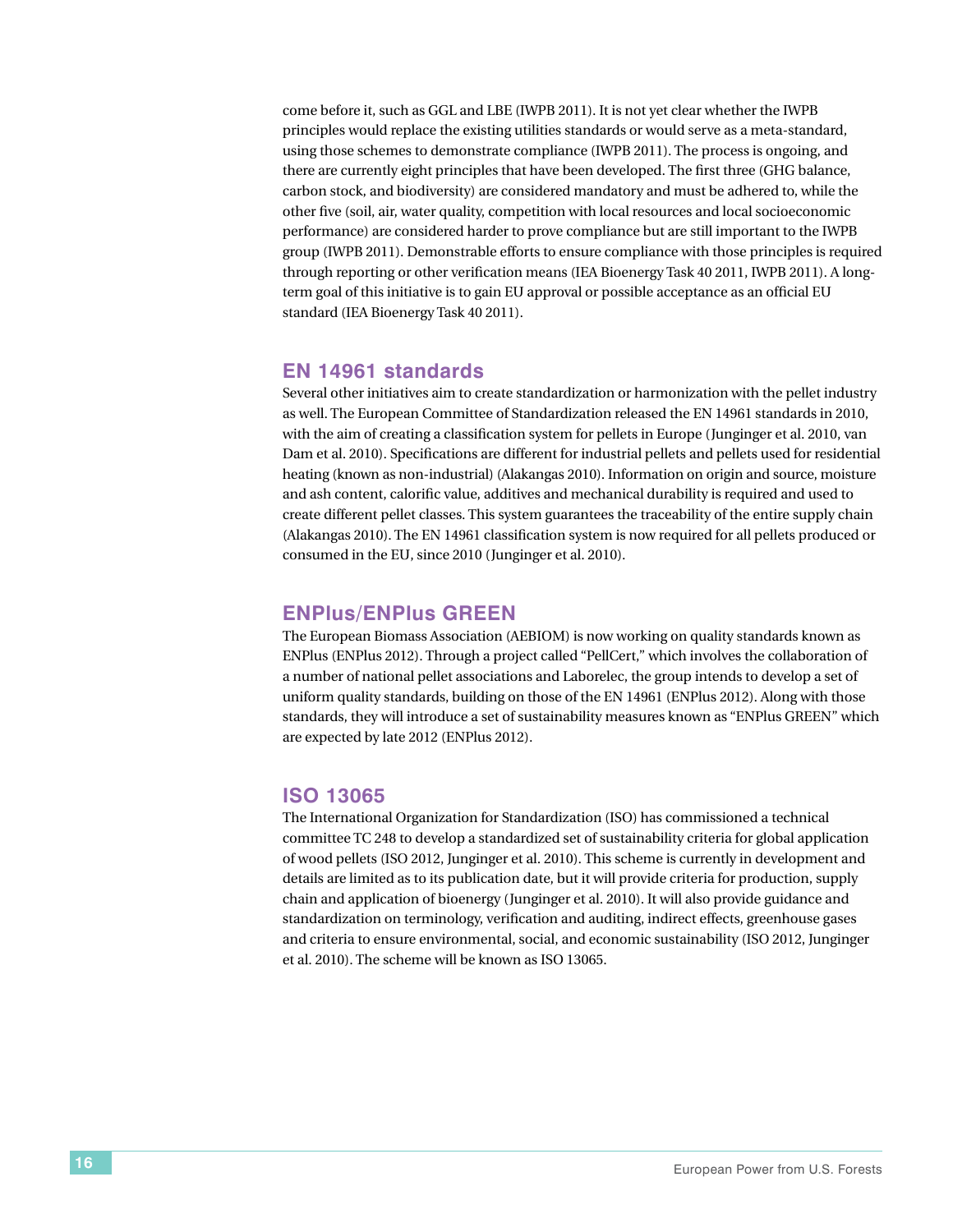# <span id="page-24-0"></span>**Chapter 6 Policy shifts and sector developments**

A race is under way in the EU to create the preferred standard for sustainability. Substantial and prolonged efforts are being undertaken to harmonize various standards (i.e., ISO 13065, PellCert group, and IWPB group). Predicting which schemes will become the norm is difficult at this time. Collaboration among the different groups will help reduce duplication of efforts and decrease confusion in the market. It is also important that any new standards align with the requirements outlined in the EU-RED and Report COM (2010)11 to ensure that developments on the part of the EU do not disqualify certain schemes from gaining broad acceptance. It will be equally important that any new standards provide meaningful sustainability safeguards to ensure public support for the years to come.

The results of a study by Junginger et al. in 2010 to discern the major market barriers and opportunities for bioenergy concluded that most groups supported the move toward harmonized sustainability and quality schemes as a way to reduce trade barriers (Junginger et al. 2010). The EU findings from a recent public consultation agreed with the need for additional



Wood pellet producers chip round wood (i.e. the whole logs stacked in the center left of photo) into wood chips prior to making wood pellets for export to Europe. Sustainability requirements being developed in the EU will likely influence how roundwood is harvested and how U.S. forests are managed.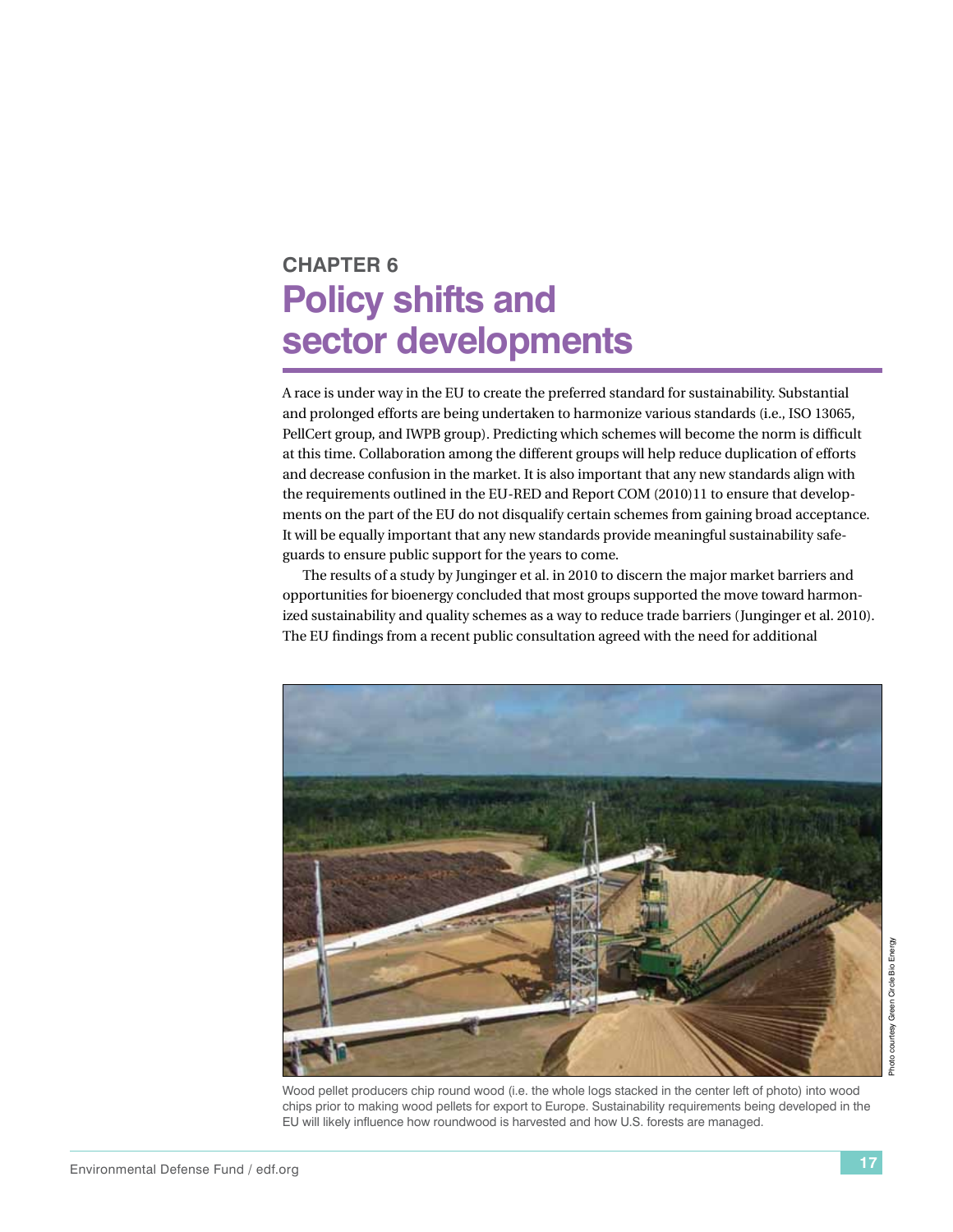sustainability requirements for solid biomass (Directorate-General for Energy 2011). Although there were differences on the details of sustainability requirements (who they should be applicable to, and level of rigor), most respondents believed that minimum binding sustainability requirements at the EU level was important and would benefit biomass trade positively. Respondents indicated that minimum binding criteria should be consistent with those outlined in the RED requirements (Directorate-General for Energy 2011). Interestingly, those respondents that didn't agree with additional sustainability measures were mostly public authorities from forest-rich Member Countries (Directorate-General for Energy 2011). The EC remains under pressure to provide some sort of minimum binding criteria. The report due in 2012 should provide additional clarity for this debate.

One remaining cross-cutting issue is the debate over biogenic carbon accounting and GHG balance methodology. Biogenic carbon emissions have been given a zero carbon score in most EC biomass policies but many NGOs have expressed concern over the validity of this practice (L. Mathe, WWF, pers. comm. 01-11-2012, V. Dossche, FERN, pers. comm. 01-24-2012). The EU has been clear in its requirements for GHG balances, but there is still much debate internationally on which GHG methodology is most appropriate and many certification schemes have different methodologies (van Dam et al. 2010). How to measure and include indirect effects in sustainability schemes is another major issue that many certification systems currently have not addressed (van Dam et al. 2010, Biomass Technology Group 2008). These issues will, hopefully, be resolved by certain international initiatives like the ISO TC 248. The Global Bioenergy Partnership (GBEP) is an international group of organizations, including the FAO, IEA, and UNDP, that developed 24 scientific-based indicators to measure bioenergy sustainability. These indicators are designed for use by policy makers to help develop national bioenergy policies and may be useful in resolving some of these issues (GBEP 2011).

Another likely development in the EU is the diversification of feedstock types. Many countries such as Poland, Denmark and the Czech Republic are expanding development into agro-pellets (IEA Bioenergy Task 40 2011). These agro-pellets are being used to co-fire power plants. This is likely in response to the EC-RED, which encourages Member States to develop domestic biomass as much as possible (European Commission 2009) and may also be influenced by the controversy over forest-based bioenergy feedstocks (Greenpeace Canada 2011, V. Dossche, FERN, pers. comm. 01-24-2012). Wood chips are increasing in importance (IEA Bioenergy Task 40 2011). Many countries are also expanding into biogas and waste-based bioenergy (e.g., Danish NREAP 2010, UK NREAP 2010). Short-rotation energy plantations on unused agricultural land may increase as well to meet RED targets (Sikkema et al. 2011).

Biogenic carbon emissions have been given a zero carbon score in most European biomass policies but many NGOs have expressed concern over the validity of this practice.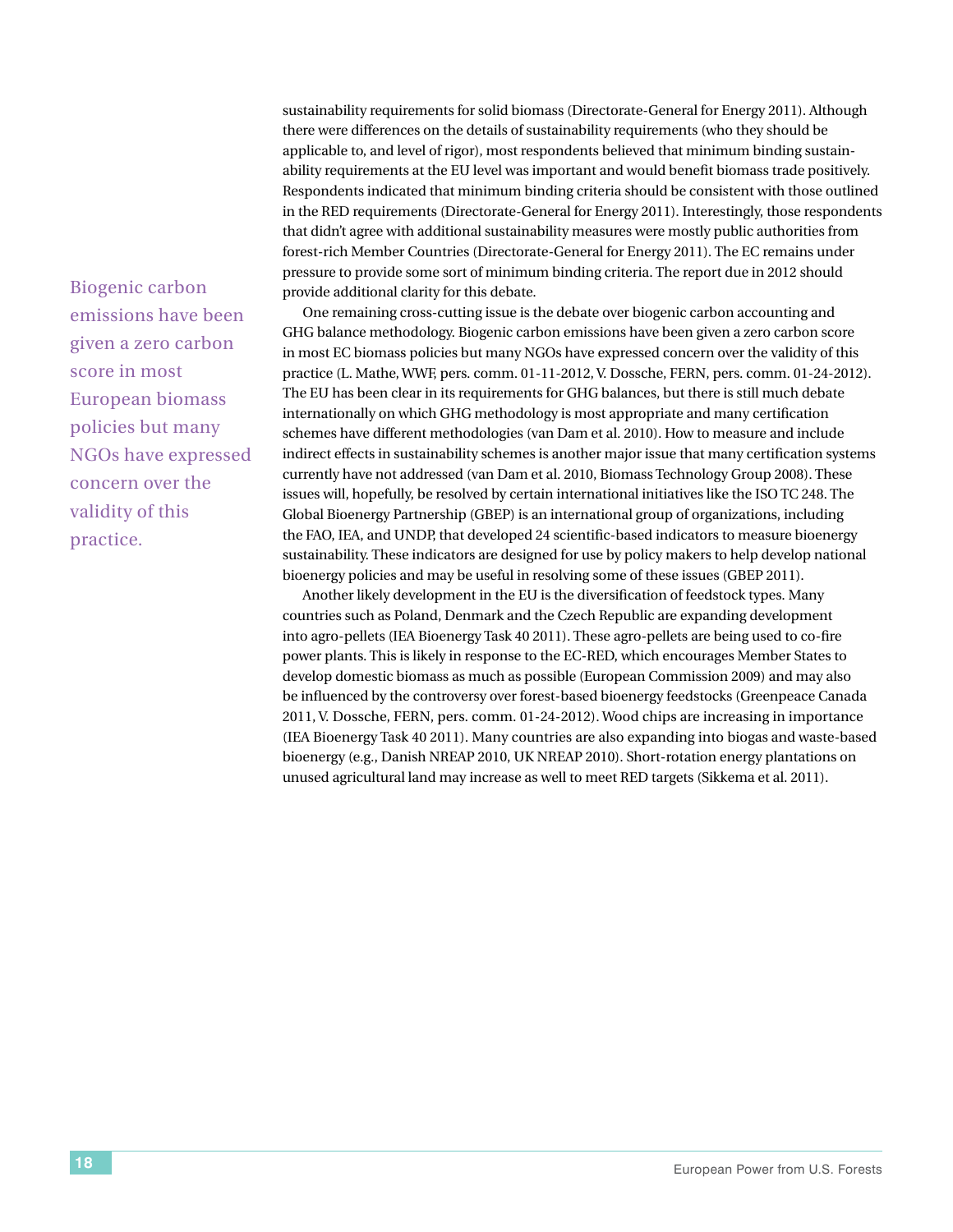# <span id="page-26-0"></span>**Chapter 7 Conclusions**

While there is much uncertainty in pellet demand projections for the next 5–10 years within Europe, it is likely that imports will remain important and will continue to increase, especially in countries such as Denmark, the Netherlands, Belgium, Italy, the UK, and Sweden. Within the scope of the reports studied here, import projections range from 16 million to 60 million tonnes. It is also possible that new markets will develop, particularly in Germany and Austria. Demand for pellets for CHP and district heating will likely increase, as those technologies are considered highly efficient and are strongly encouraged in several EU policies. The mandatory development of National Heating and Cooling Plans for all Member Countries should provide an additional stimulus. Demand for pellets for electricity generation will likely increase as well, as some countries are implementing mandatory co-firing regulations, or encouraging dedicated biomass firing in power plants through financial schemes. The large potential capacity for pellet production in the U.S. (currently estimated at 6 million tonnes) could be made available for increased EU demand, but will require production practices and supply chain logistics meet sustainability and quality requirements for the EU markets.

Sustainability is likely to remain a pivotal issue into the future. The general trend is toward harmonization of sustainability requirements, yet it remains to be seen whether this will be industry-led or through EU legislation. Topics such as carbon accounting and indirect land use changes need to be resolved, if possible with a global consensus, in both certification schemes and national or international agreements on sustainability requirements. This will help to decrease trade and market barriers globally while ensuring climate goals are met through bioenergy development.

It is probable that certification of pellets will become the norm within the EU, and U.S. producers need to consider how they might begin to meet those requirements. Within the Southern U.S., only 17% of commercial forest land is certified sustainable through one of the major U.S. schemes: Forest Stewardship Council (FSC), Sustainable Forestry Initiative (SFI), and American Tree Farm System (ATFS) (Lowe et al. 2011). Of that 17%, FSC certified land makes up 1%, while SFI and ATFS represent 16% of the total certified land within the southern U.S. (Lowe et al. 2011). Whether or not forest management practices within North America are generally considered to be "sustainable," it is necessary to ensure that specific sustainability requirements for wood pellets in the EU are met or exceeded by U.S. forestry practices.

Sustainability requirements laid out in the EC-RED and Report COM (2010)11 likely will remain the baseline for future policies. Domestic producers need to examine how sustainability pathways, whether through certification, biomass harvest guidelines, or other conservation programs, might be consistent with the sustainability requirements of the EU. See the companion report *Pathways to Sustainability* by Environmental Defense Fund and Pinchot Institute on this topic. The upcoming report from the EU examining the different national sustainability schemes should provide additional guidance as to which European schemes will be appropriate in the near future and will further define what sustainability standards will be required for production of wood pellets in the United States.

The general trend is toward harmonization of sustainability requirements, yet it remains to be seen whether this will be industry-led or through EU legislation.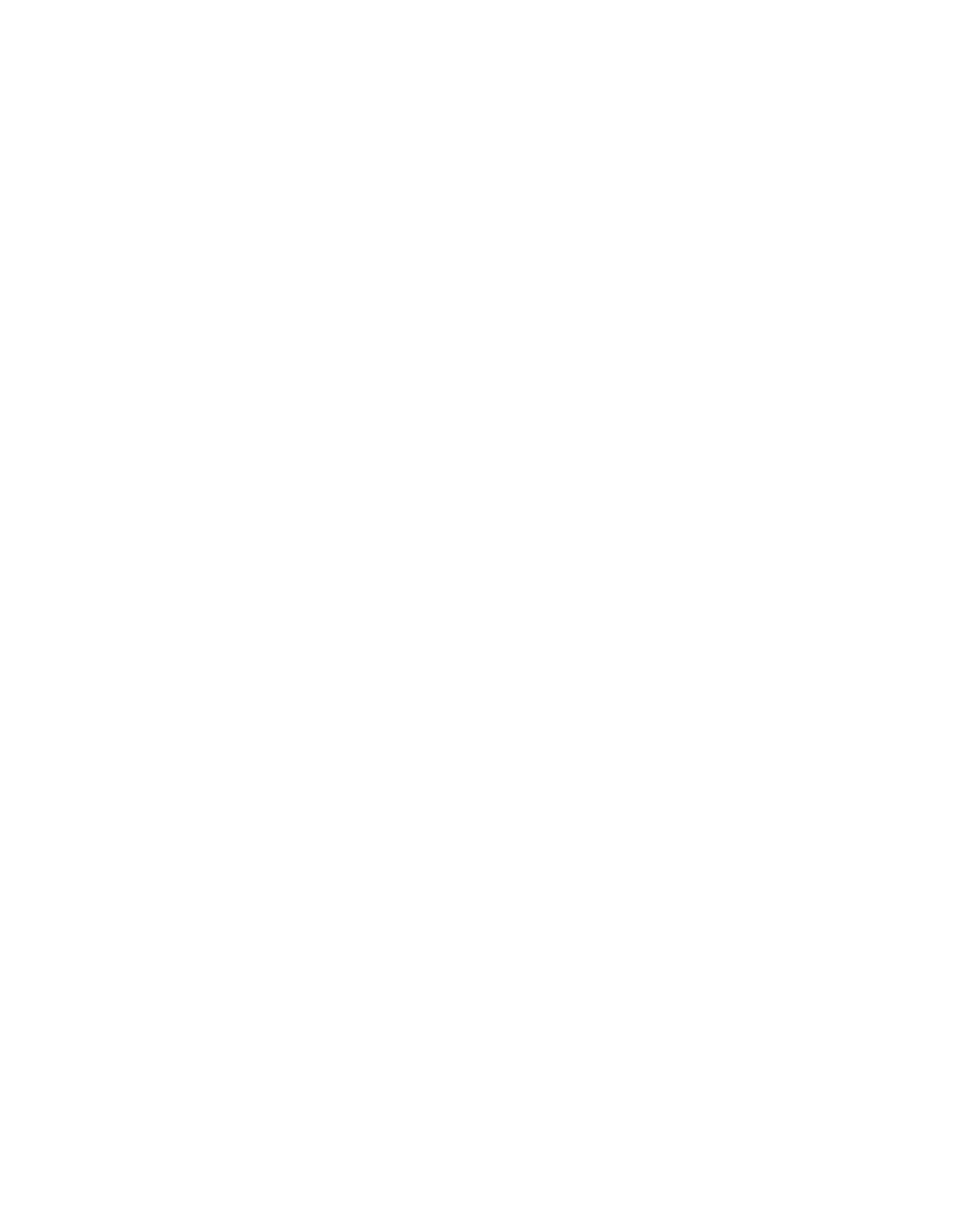# <span id="page-28-0"></span>**Appendices**

Appendix 1: Relevant EU level policies influencing biomass

Appendix 2: Relevant national schemes influencing biomass in the EU

Appendix 3: Relevant industry led sustainability schemes

Appendix 4: Supply and demand projections for pellets by country or region

Appendix 5: Possible EC policy actions for three different areas (production of biomass, GHG performance across life cycle, conversion of biomass to energy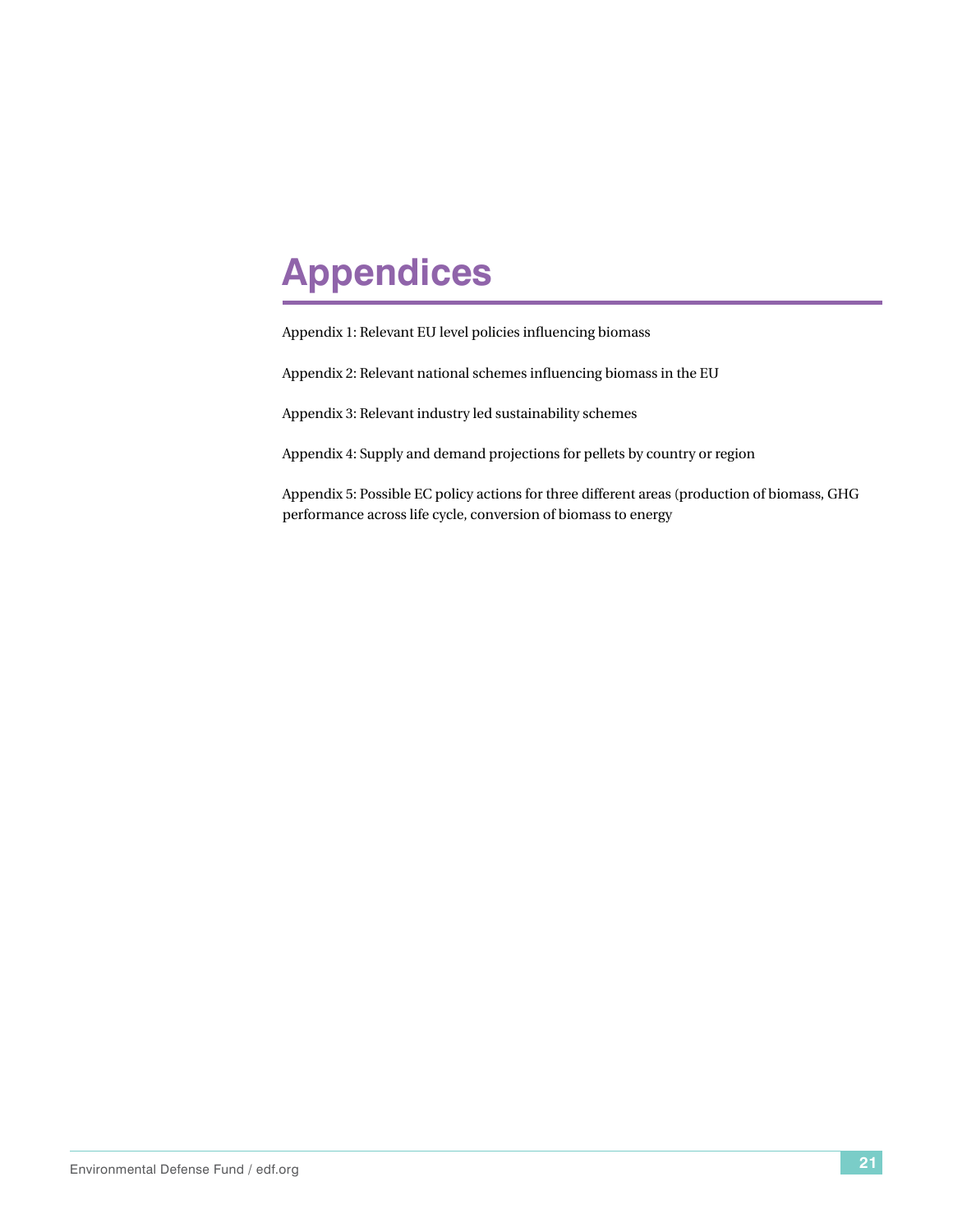# **Appendix 1Relevant EU level policies influencing biomass**

| <b>Policy</b>                      | <b>Description</b>                                                                                                                                                                                                                                                                                                  | <b>End-use</b><br>application                                               | <b>Eligibility requirements</b>                                                                                        | <b>Timeframe</b> | <b>Sustainability requirements</b>                                                                                                                                                                                                                                                                                                                                                                                                                                                                                                                                                                                                                                                                                                                                                                      | <b>Additional notes (upcoming</b><br>changes, etc.)                                                                                                                                                                                                                                                                                                                                                                                                                                                                                                                          |
|------------------------------------|---------------------------------------------------------------------------------------------------------------------------------------------------------------------------------------------------------------------------------------------------------------------------------------------------------------------|-----------------------------------------------------------------------------|------------------------------------------------------------------------------------------------------------------------|------------------|---------------------------------------------------------------------------------------------------------------------------------------------------------------------------------------------------------------------------------------------------------------------------------------------------------------------------------------------------------------------------------------------------------------------------------------------------------------------------------------------------------------------------------------------------------------------------------------------------------------------------------------------------------------------------------------------------------------------------------------------------------------------------------------------------------|------------------------------------------------------------------------------------------------------------------------------------------------------------------------------------------------------------------------------------------------------------------------------------------------------------------------------------------------------------------------------------------------------------------------------------------------------------------------------------------------------------------------------------------------------------------------------|
| Directive 2009/28/EC               | Renewable Energy Directive. 20%<br>final energy consumption from RE<br>(10% RE for transport) and 20%<br>decrease in GHG emissions by<br>2020. Mandatory compliance for all<br>Member States. Member States must<br>write RE Action Plans and bi-yearly<br>progress reports during the period<br>of implementation. | Solid and<br>liquid<br>biomass for<br>transport,<br>heat and<br>electricity | n/a                                                                                                                    | 2009-2020        | • Sustainability criteria given for<br>biofuels and bioliquids but not<br>solid biomass. Includes: (1) GHG<br>savings of at least 35%, up to<br>50% by 2017, and 60% by 2018,<br>(2) No production in land of<br>high biodiversity value, (3) No<br>production from the conversion of<br>land with high carbon stock, (4) No<br>production in converted peatland.<br>Biofuels produced and consumed<br>in the European Community must<br>adhere to these criteria.<br>• Certain approved independent<br>sustainability schemes may<br>demonstrate compliance with the<br>above criteria. Only biomass that<br>meets the above criteria can be<br>counted toward Member Countries<br>RE targets.<br>· Indicates that the "mass-balance<br>method" should be used to verify<br>compliance and the "energy | • Certification schemes for<br>boilers and stoves must<br>become available by Dec.<br>2012 according to Annex 4<br>• EC recently concluded that<br>binding criteria at EU level on<br>sustainability requirements<br>for solid biomass for<br>electricity and heating wasn't<br>necessary but recommend<br>that all sustainability schemes<br>developed within the EU align<br>with requirements in RED<br>(late 2011)<br>• Several certification schemes<br>for biofuels and bioliquids<br>have been approved by<br>EC, incl. ISCC, RTRS, RSB,<br>Bonsucro, Greenergy, etc. |
|                                    |                                                                                                                                                                                                                                                                                                                     |                                                                             |                                                                                                                        |                  | allocation method" for calculating<br>GHG emissions.                                                                                                                                                                                                                                                                                                                                                                                                                                                                                                                                                                                                                                                                                                                                                    |                                                                                                                                                                                                                                                                                                                                                                                                                                                                                                                                                                              |
| Report COM<br>(2010) 11            | Provides recommendations for<br>sustainability requirements for<br>solid biomass pursuant to Article 19<br>of RED. They are not binding, but<br>national or industry-led schemes<br>are encouraged to ensure criteria are<br>complimentary.                                                                         | Solid biomass<br>for electricity<br>or heating                              | Plants over 1 MW<br>capacity should adhere to<br>these criteria                                                        | 2010-2020        | • Stipulates that LCA methods must<br>include conversion efficiencies to<br>final energy to be valid.<br>· Criteria are essentially identical as<br>those for biofuels and bioliquids,<br>with the following exceptions: (1)<br>GHG requirements aren't necessary<br>for wastes because of complexity of<br>calculations, (2) GHG methodology<br>of solid biomass must be extended<br>to include conversion efficiency<br>of end use, and (3) compliance<br>may be demonstrated through<br>voluntary sustainability schemes,<br>bilateral or multilateral agreements<br>with third countries, and Member<br>States' national verification<br>methods.                                                                                                                                                   | • Recommends Member States<br>encourage uptake of highest-<br>efficiency technologies, such<br>as CHP or pellet boilers to<br>stimulate increased efficiency<br>· EU will publish a report<br>reviewing all relevant national<br>sustainability schemes<br>that are in agreement with<br>RED criteria, and make<br>further decision whether to<br>incorporate binding criteria,<br>pushed back to early 2012                                                                                                                                                                 |
| <b>Emissions Trading</b><br>System | "Cap and Trade" emissions program<br>operating within the EU. Emissions<br>caps are lowered each year to<br>achieve a 20% reduction below 1990<br>levels by 2020 by 2020. Currently<br>operating in 30 countries (EU-27<br>plus Iceland, Liechtenstein, and<br>Norway).                                             | Power<br>stations or<br>combustion<br>plants using<br>biomass               | Power stations,<br>combustion plants, oil<br>refineries and iron and<br>steel works, and other<br>industrial factories | 2005-2020        | • Must record all emissions and pay<br>for emission allowances or pay<br>heavy fines<br>· Emissions data is verified by an<br>independent auditor yearly<br>· Biomass plants are considered<br>carbon neutral in accounting<br>scheme (biomass share is carbon<br>neutral, dedicated biomass plants<br>are exempt)                                                                                                                                                                                                                                                                                                                                                                                                                                                                                      | • Changes in 2013 introducing an<br>auctioning system for allowances,<br>and expanding allowances to<br>include different gases<br>• Airlines joining in 2012                                                                                                                                                                                                                                                                                                                                                                                                                |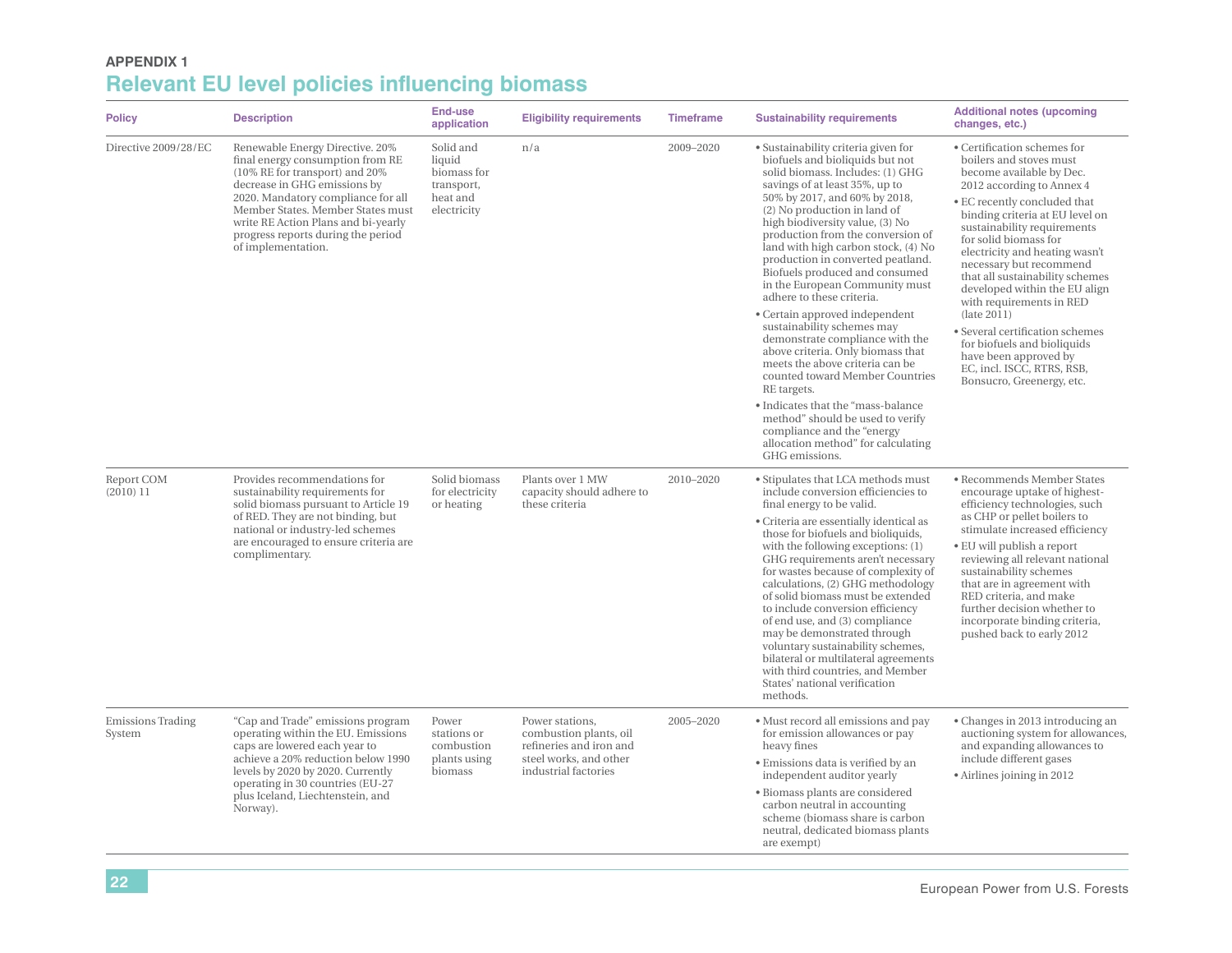| <b>Policy</b>                                                      | <b>Description</b>                                                                                                                                                                                                                                                                                                                                                       | End-use<br>application                                                                        | <b>Eligibility requirements</b>                                                                                                                                 | <b>Timeframe</b>                           | <b>Sustainability requirements</b> | <b>Additional notes (upcoming</b><br>changes, etc.)                                                                                                                                                                                                   |
|--------------------------------------------------------------------|--------------------------------------------------------------------------------------------------------------------------------------------------------------------------------------------------------------------------------------------------------------------------------------------------------------------------------------------------------------------------|-----------------------------------------------------------------------------------------------|-----------------------------------------------------------------------------------------------------------------------------------------------------------------|--------------------------------------------|------------------------------------|-------------------------------------------------------------------------------------------------------------------------------------------------------------------------------------------------------------------------------------------------------|
| <b>Energy Efficiency</b><br>Directive<br>(COM (2011) 370)          | Meant to stimulate energy efficiency<br>measures in order to reach 20%<br>reduction in consumption by 2020.<br>Involves such measures as requiring<br>public sector to retrofit buildings to<br>increase energy efficiency, industry<br>to perform energy audits and save a<br>minimum amount of energy a year,<br>and measures to promote district<br>heating (or CHP). | District<br>heating and<br>CHP plants                                                         | All Member States must<br>have national heating<br>and cooling plans by<br>2014, encouraging<br>the development and<br>expansion of CHP and<br>district heating | Initiated in<br>2011, in effect<br>by 2014 |                                    | • Member Countries are<br>encouraged to set energy<br>efficiency targets (non-<br>binding)<br>• If the Commission thinks that<br>by 2014 they are not likely to<br>achieve the 20% target, they<br>will impose binding national<br>efficiency targets |
| EU (Illegal) Timber<br>Regulation<br>(Regulation)<br>No. 995/2010) | Banning the entry of illegally logged<br>timber into the EU. Importers<br>will have to use due diligence and<br>perform risk assessments to ensure<br>incoming timber isn't being illegally<br>logged. Member States are required<br>to check operators for compliance<br>periodically.                                                                                  | Applies to all<br>raw timber<br>and wood<br>products.<br>Not paper<br>products until<br>2018. | All importers of wood<br>and wood products                                                                                                                      | Entering into<br>effect 2013               | n/a                                | • May affect sourcing of<br>biomass from third countries<br>(i.e., Russia might have a<br>problem)<br>• European Commission to<br>release more detailed rules<br>(expected July 2012) before<br>regulation comes into effect                          |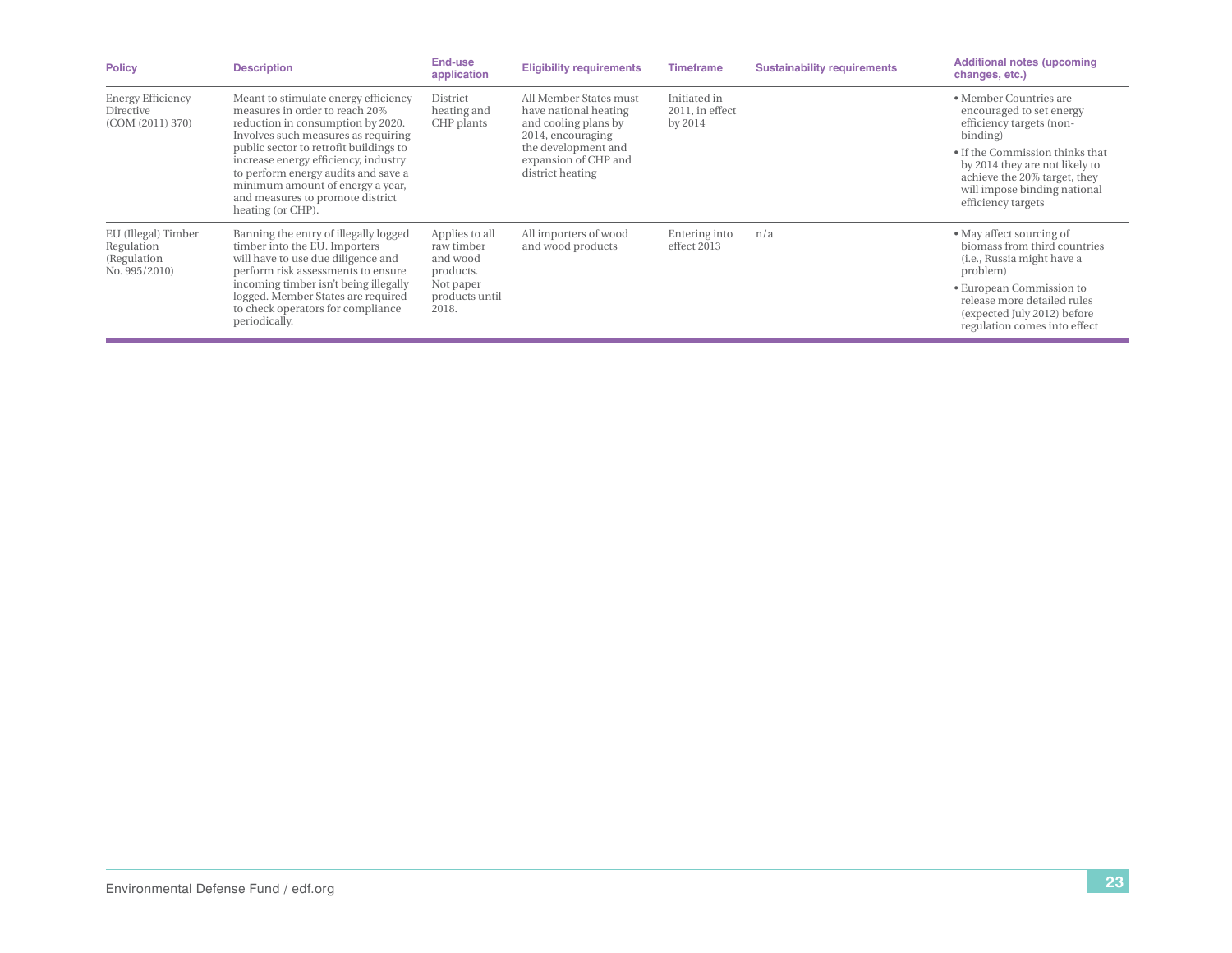# **Appendix 2Relevant national schemes influencing biomass in the EU**

| <b>Policy</b>                                                     | <b>Country</b> | <b>Description</b>                                                                                                                                                                                                                 | <b>End-use application</b>                                  | <b>Eligibility requirements</b>                                                                                           | <b>Timeframe</b>       | <b>Sustainability</b><br>requirements                                                                                                                                                                                                                                                         | <b>Additional notes</b><br>(upcoming changes,<br>etc.)                                                                                        |
|-------------------------------------------------------------------|----------------|------------------------------------------------------------------------------------------------------------------------------------------------------------------------------------------------------------------------------------|-------------------------------------------------------------|---------------------------------------------------------------------------------------------------------------------------|------------------------|-----------------------------------------------------------------------------------------------------------------------------------------------------------------------------------------------------------------------------------------------------------------------------------------------|-----------------------------------------------------------------------------------------------------------------------------------------------|
| Market Incentive<br>Program                                       | Germany        | Subsidies on purchase<br>and installation of pellet<br>stoves and boilers                                                                                                                                                          | High quality pellets for<br>residential use                 | Minimum boiler<br>efficiency of 89% when<br>used with pellets                                                             | Started 1999 ends 2012 | n/a                                                                                                                                                                                                                                                                                           |                                                                                                                                               |
| <b>Biomass Power</b><br>Sustainability<br>Ordinance               | Germany        | Regulates raw material<br>production within and<br>outside of the EU                                                                                                                                                               | Industrial power plants<br>or CHP using liquid<br>biomass   | n/a                                                                                                                       | Initiated 2009         | $\bullet$ Uses RED<br>requirements<br>· Mandatory 35% GHG<br>emissions reduction<br>· no land-use changes<br>associated with<br>biomass production<br>from 2005 onward<br>(instead of 2008 as in<br>RED)<br>• Proof of sustainable<br>production must be<br>provided (through<br>certificate) | n/a                                                                                                                                           |
| Green Electricity Act                                             | Austria        | To stimulate all forms of<br>green electricity                                                                                                                                                                                     | Electricity producers                                       | n/a                                                                                                                       | 2002                   | n/a                                                                                                                                                                                                                                                                                           |                                                                                                                                               |
| <b>Energy Action Plan</b>                                         | Austria        | Goal of 100% heating<br>by renewables, 39%<br>reduced demand, -65%<br>CO <sub>2</sub>                                                                                                                                              | n/a                                                         | n/a                                                                                                                       | 2010-2030              | n/a                                                                                                                                                                                                                                                                                           |                                                                                                                                               |
| <b>Fossil Fuel Tax</b><br>(Sulfur, CO <sub>2</sub> and<br>$NO2$ ) | Sweden         | Tax on heat produced<br>from fossil fuels.<br>incentivizes use of<br>biomass for production.                                                                                                                                       | CHP, district heating<br>plants                             | n/a                                                                                                                       | 1991–present           | n/a                                                                                                                                                                                                                                                                                           |                                                                                                                                               |
| Green Certificate<br>Schemes                                      | Belgium        | Provides guaranteed<br>value for electricity<br>generated from<br>biomass. Goal of<br>emission reduction of<br>7.5% by 2012, and 6%<br>renewable electricity<br>by 2010. Regional<br>standards for eligibility<br>differ slightly. | Industrial co-firing<br>power plants, and<br>biofuels users | Eligibility determined<br>by percentage of green<br>electricity provided, or<br>by meeting minimum<br>efficiency measures | n/a                    | Yearly evaluation of<br>CoC for biofuels, doesn't<br>mention verification for<br>solid biomass                                                                                                                                                                                                | • Since 2010, co-firing<br>stations will only receive<br>50% of the GEC, and<br>dedicated biomass<br>generating stations will<br>receive 100% |
| <b>MEP</b> Subsidies                                              | Netherlands    | Feed-in tariffs for<br>industrial power plants.<br>Soon to be replaced<br>by SDE and SDE+<br>which focus more on<br>small-scale electricity<br>production.                                                                         | For all industrial co-<br>firing power plants               | n/a                                                                                                                       | Ending 2012-2014       | Producers must comply<br>with NTA 8080/8081 in<br>order to qualify                                                                                                                                                                                                                            | • Netherlands has<br>proposed requirements<br>to mandate minimum<br>level of biomass to be<br>used in all power plants<br>by 2022             |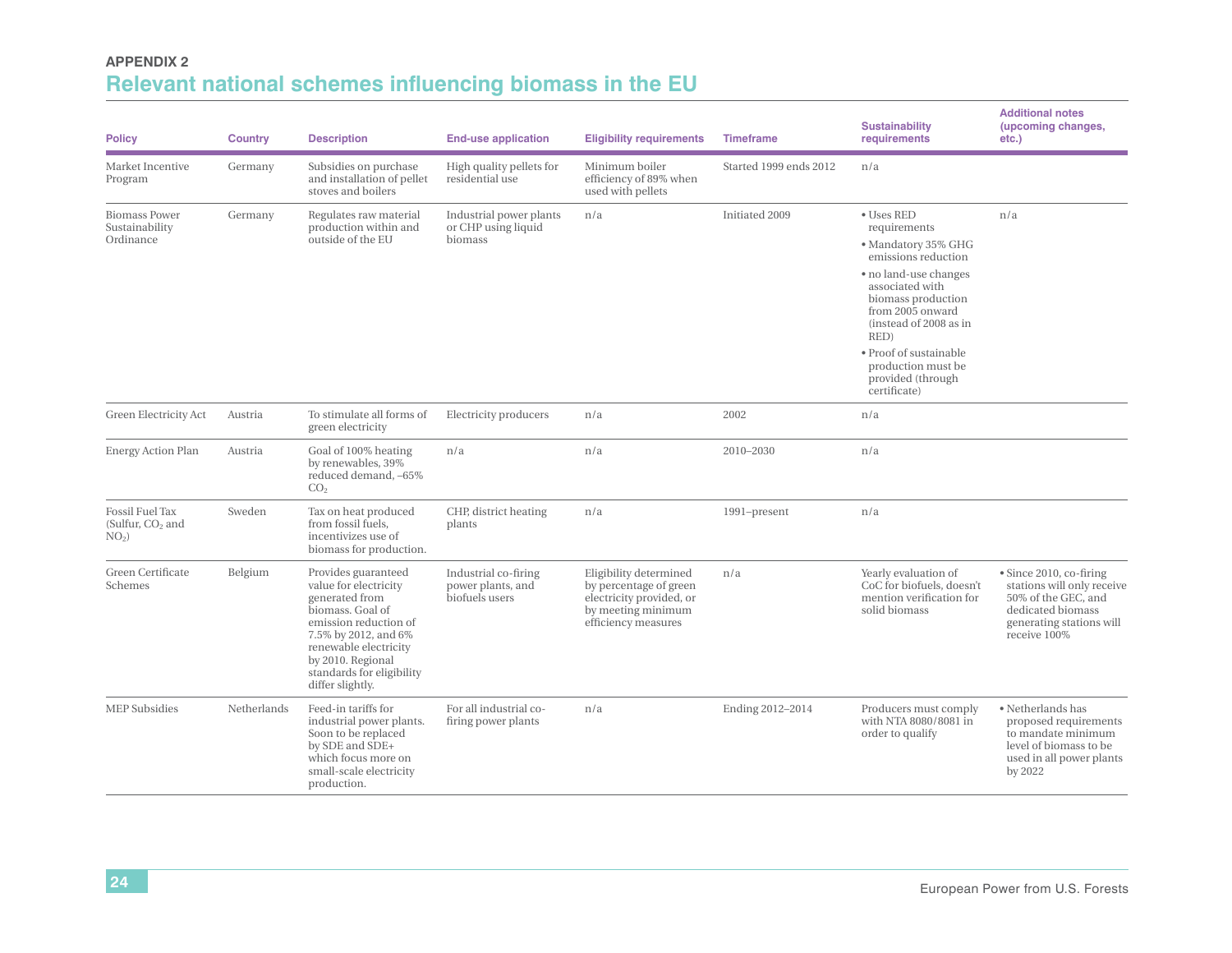| <b>Policy</b>                                                                       | <b>Country</b> | <b>Description</b>                                                                                                                                                                                                                                                           | <b>End-use application</b>                                                                                                       | <b>Eligibility requirements</b>                 | <b>Timeframe</b>                                                 | <b>Sustainability</b><br>requirements                                                                                                                                                                                                                       | <b>Additional notes</b><br>(upcoming changes,<br>etc.)                                                                                                                                                                                                                                                 |
|-------------------------------------------------------------------------------------|----------------|------------------------------------------------------------------------------------------------------------------------------------------------------------------------------------------------------------------------------------------------------------------------------|----------------------------------------------------------------------------------------------------------------------------------|-------------------------------------------------|------------------------------------------------------------------|-------------------------------------------------------------------------------------------------------------------------------------------------------------------------------------------------------------------------------------------------------------|--------------------------------------------------------------------------------------------------------------------------------------------------------------------------------------------------------------------------------------------------------------------------------------------------------|
| NTA 8080/8081                                                                       | Netherlands    | This is a certification<br>scheme to ensure<br>sustainability of<br>biomass, to promote<br>sustainable biomass use<br>within the Netherlands.<br>This criteria is also<br>being considered in<br>development of CENTC<br>383 (CEN standards for<br>biofuels and bioliquids). | Voluntary, but<br>mandatory for all<br>electricity operators<br>and transport industry<br>who wish to apply for<br>MEP subsidies | n/a                                             | 2009                                                             | • Certification audits<br>are done by an<br>independent certifying<br>body<br>• Electricity and<br>heating: mass balance,<br>track and trace or book<br>and claim methods<br>all acceptable for CoC<br>verification<br>• Group certification is<br>possible | • Dutch government<br>hoping to promote<br>wider adoption of this<br>criteria in the future<br>• Corbey Commission is<br>working on addressing<br>new topics within<br>this scheme: iLUC,<br>solid biomass and is a<br>principlal advocator<br>for an EU wide binding<br>criteria for solid<br>biomass |
| Tax Incentives for<br>RE in Heating and<br>Cooling, Subsidies<br>for RE Electricity | Denmark        | Economic incentives to<br>stimulate RE usage for<br>electricity and heating<br>and cooling                                                                                                                                                                                   | RE developers &<br>investors                                                                                                     | n/a                                             | Amended 2009                                                     | n/a                                                                                                                                                                                                                                                         | • Tariffs ending<br>2012-2015, may affect<br>demand of pellets                                                                                                                                                                                                                                         |
| <b>Biomass Regulations</b>                                                          | Denmark        | <b>Biomass Agreement</b><br>• with large utilities<br>required them to co-<br>fire a certain amount<br>per year<br>• Green Growth 2.0 to<br>promote biomass use<br>in smaller generating<br>stations, also has other<br>initiative to promote<br>biogas, and energy<br>crops | Co-firing industrial<br>power plants, combined<br>heat and power                                                                 | For Green Growth 2.0:<br>Co-gen plants $<$ 2 MW | <b>Biomass Agreement</b><br>initiated in 1993, GG 2.0<br>Planned | n/a                                                                                                                                                                                                                                                         | • Biomass Agreement<br>ended in 2008, replaced<br>by Green Growth                                                                                                                                                                                                                                      |
| Renewable<br>Obligations &<br>Renewable Transport<br><b>Fuel Obligation</b>         | UK             | Regulatory measures<br>to increase percentage<br>of RE in energy<br>generation. Goal is to<br>increase RE to 30%.<br>CHP is one of the most<br>supported technologies,<br>offers 2 ROCs per MW<br>produced.                                                                  | Large scale electricity<br>and CHP (ROs) and<br>transport industry<br>(RTFO)                                                     | n/a                                             | Initiated 2002, in effect<br>until 2037                          | • Uses other standards<br>to prove compliance<br>with their own<br>meta-standards.<br>Requires companies<br>to report on carbon<br>emissions savings<br>and sustainability of<br>biofuels or biomass<br>being used.                                         | • Tariffs for electricity<br>generation are also in<br>development<br>• RFTO is under review.<br>to see if it can become<br>more aligned with the<br><b>RED</b>                                                                                                                                        |
| Renewable Heating<br>Incentive                                                      | UK             | Financial incentives<br>to increase heat<br>production from RE<br>technologies to 12%                                                                                                                                                                                        | Businesses, individuals<br>generating heat at all<br>levels                                                                      | n/a                                             | Initiated 2011                                                   | n/a                                                                                                                                                                                                                                                         |                                                                                                                                                                                                                                                                                                        |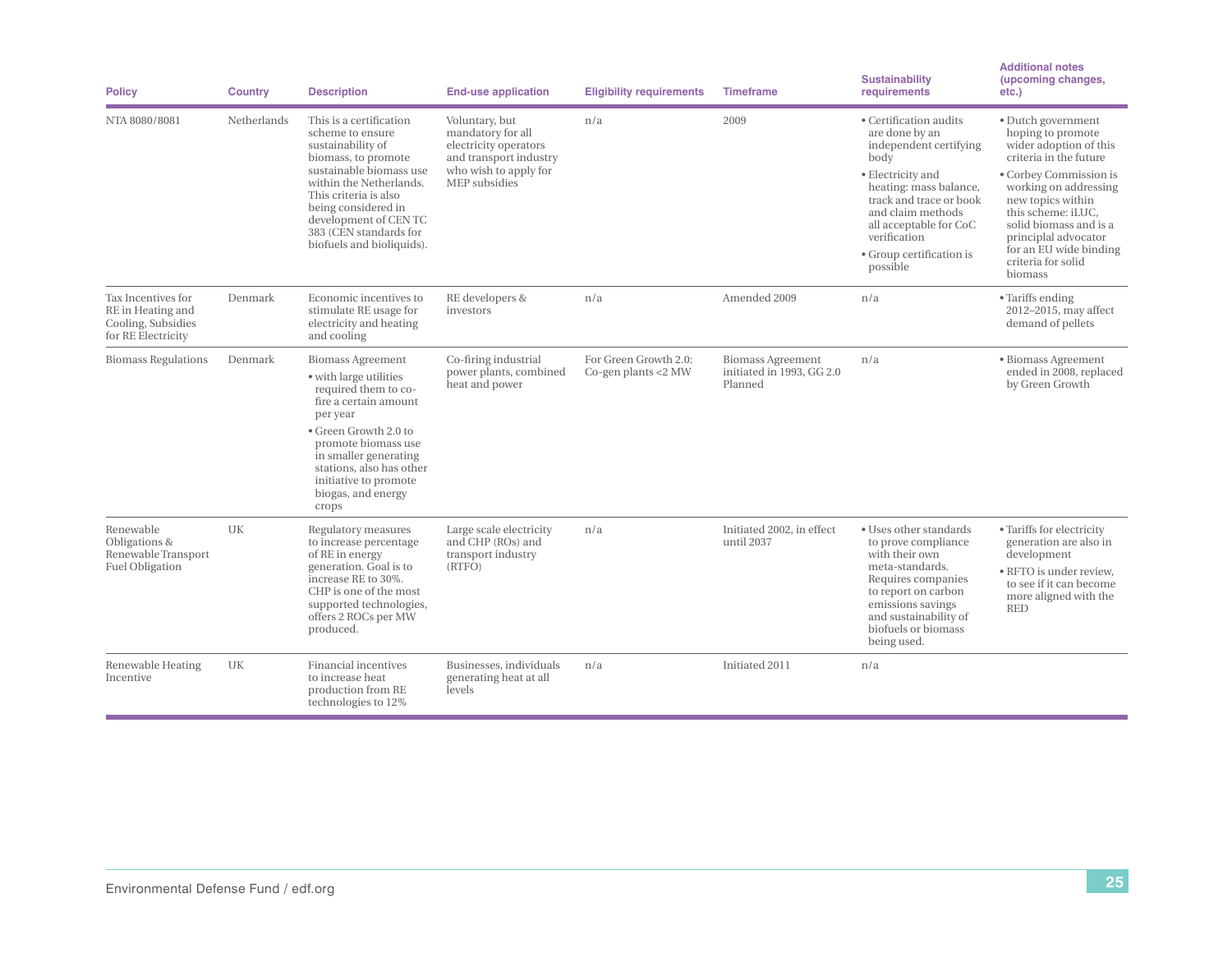# **Appendix 3Relevant industry-led sustainability schemes**

| <b>Name of Scheme</b>                          | <b>Developer</b>                                                                                | <b>Region</b>                                                                                                            | <b>Description</b>                                                                                                                                                                                                                                                                                                                                                                          | <b>Sustainability Criteria</b>                                                                                                                                                                                                                                                                                                                            | Link/Reference                                                                                                                                                                                                                                                                                               |                                                                                                                                   |
|------------------------------------------------|-------------------------------------------------------------------------------------------------|--------------------------------------------------------------------------------------------------------------------------|---------------------------------------------------------------------------------------------------------------------------------------------------------------------------------------------------------------------------------------------------------------------------------------------------------------------------------------------------------------------------------------------|-----------------------------------------------------------------------------------------------------------------------------------------------------------------------------------------------------------------------------------------------------------------------------------------------------------------------------------------------------------|--------------------------------------------------------------------------------------------------------------------------------------------------------------------------------------------------------------------------------------------------------------------------------------------------------------|-----------------------------------------------------------------------------------------------------------------------------------|
| <b>SWAN Ecolabel</b><br>(Nordic Ecolabel)      | Nordic Council of<br>Ministers in 1989                                                          | Sweden, Denmark,<br>Norway, Iceland,<br>Finland                                                                          | Most well-known ecolabel in Nordic countries.<br>Criteria for solid biomass and biofuels, as well<br>as 61 other product groups. Mostly intended<br>for pellets for district and residential heating.<br>Criteria are updated every 3-5 years.                                                                                                                                              | • Criteria address manufacturing methods,<br>transport and storage. Must identify<br>proportion of certified product, origin, type<br>of material (whether residue or virgin wood<br>material) and energy consumption due to<br>manufacturing. If pellets are made from<br>virgin wood, a minimum of 70% raw material<br>must come from certified forest. | van Dam et al. 2010<br>http://www.nordic-ecolabel<br>.org/about/                                                                                                                                                                                                                                             |                                                                                                                                   |
|                                                |                                                                                                 |                                                                                                                          |                                                                                                                                                                                                                                                                                                                                                                                             | • A number of new criteria may be introduced<br>in the future; such as lowering energy<br>consumption during production, controlling<br>emissions of stored pellets, different quality<br>specifications based on production process<br>and feedstock type                                                                                                |                                                                                                                                                                                                                                                                                                              |                                                                                                                                   |
| Green Gold Label                               | RWE-Essent in 2002                                                                              | Originated in<br>Netherlands-<br>Green Gold Label<br>now worldwide<br>(certification in<br>9 countries, 25<br>companies) | Independent from Essent, moving toward<br>multi-stakeholder certification. Has been<br>recognized formally by the EU, Dutch<br>Emissions Authority (Netherlands) and the UK<br>as a valid certification system.                                                                                                                                                                             | • Has 8 separate standards for different<br>aspects of biomass production (whether<br>ag or forestry, processing and trade,<br>GHG calculations, etc.). Meant to ensure<br>sustainability from utilities to the source.<br>GGL is waiting to get approval for a new<br>GGL-RED standard.<br>· Uses the mass-balance verification system,                  | http://www.greengoldcertified<br>.org/site/pagina.php?id=11<br>van Dam et al. 2010                                                                                                                                                                                                                           |                                                                                                                                   |
|                                                |                                                                                                 |                                                                                                                          |                                                                                                                                                                                                                                                                                                                                                                                             | and yearly audits                                                                                                                                                                                                                                                                                                                                         |                                                                                                                                                                                                                                                                                                              |                                                                                                                                   |
| SGS/Laborelec<br>Certification<br>System (LBE) | <b>GDF-SUEZ&amp;</b><br>Electrabel                                                              | 2005                                                                                                                     | Belgium, initiated                                                                                                                                                                                                                                                                                                                                                                          | Complies with Belgium policies and Green<br>Certification Schemes. Looking into updating<br>the LBE to include Cramer Criteria in the near<br>future. This is a business-to-business initiative.<br>Mostly aimed at woody residues, but some<br>agricultural residues included.                                                                           | Feedstock must be from sustainably managed<br>forest (certified or evidence to prove), comply<br>with legislation, protect environment, meet<br>energy/CO <sub>2</sub> balances, identify origin of raw<br>material, and be traceable. Emphasis on full<br>traceability of resources used (incl. electricity | van Dam et al. 2010<br>http://www.laborelec.com/<br>ENG/wp-content/uploads/<br>PDF/Biomass/LBE-YR<br>-Certification-Biomass-short |
|                                                |                                                                                                 |                                                                                                                          | Laborelec also involved in PellCert and IWPB,<br>which may become dominant in future.                                                                                                                                                                                                                                                                                                       | used, fossil resources used, and transport) and<br>carbon/energy balances.                                                                                                                                                                                                                                                                                | .pdf                                                                                                                                                                                                                                                                                                         |                                                                                                                                   |
| EN 14961                                       | European Committee<br>of Standardization<br>(CEN), finalized in<br>2010                         | <b>EU-27</b>                                                                                                             | Classification system for wood pellets within<br>EU. Industrial and non-industrial, must be<br>declared on bulk pellet products since 2010.                                                                                                                                                                                                                                                 | Includes origin and source, moisture and<br>ash content, amount of fines and additives,<br>calorific value, and mechanical durability,<br>among other criteria                                                                                                                                                                                            | Junginger et al. 2010, van Dam<br>et al. 2010                                                                                                                                                                                                                                                                |                                                                                                                                   |
| ISO 13065                                      | International<br>Organization for<br>Standardization (ISO)<br><b>Technical Committee</b><br>248 | International-29<br>countries involved, 14<br>observing. Initiated<br>in 2009, project<br>committee set until<br>2015.   | Status is "in development" but lists the goal<br>of standardization of "sustainability criteria<br>for production, supply chain and application<br>of bioenergy. This includes terminology and<br>aspects related to the sustainability (e.g.,<br>environmental, social and economic) of<br>bioenergy."                                                                                     | n/a                                                                                                                                                                                                                                                                                                                                                       | http://www.iso.org/iso/<br>iso_technical_committee<br>.html?commid=598379                                                                                                                                                                                                                                    |                                                                                                                                   |
| Drax<br>Sustainability<br>Policy               | Drax Power Limited,<br>2011                                                                     | UK                                                                                                                       | Principles for responsible procurement.<br>Mandate that all suppliers adhere to<br>these principles and provide evidence to<br>demonstrate compliance. Drax commits<br>to working with organizations to develop<br>international standards and improvement of<br>principles, including using 3rd party auditors<br>to ensure compliance. Also committing to<br>reduce GHG emissions by 70%. | Minimum: suppliers must comply with<br>sustainability requirements of the UK<br>government. Principles address GHG<br>emissions, carbon stock, biodiversity,<br>competition with food and water resources,<br>soil, water, and air quality, local prosperity and<br>social well-being.                                                                    | http://www.draxpower.com/<br>biomass/sustainability policy/                                                                                                                                                                                                                                                  |                                                                                                                                   |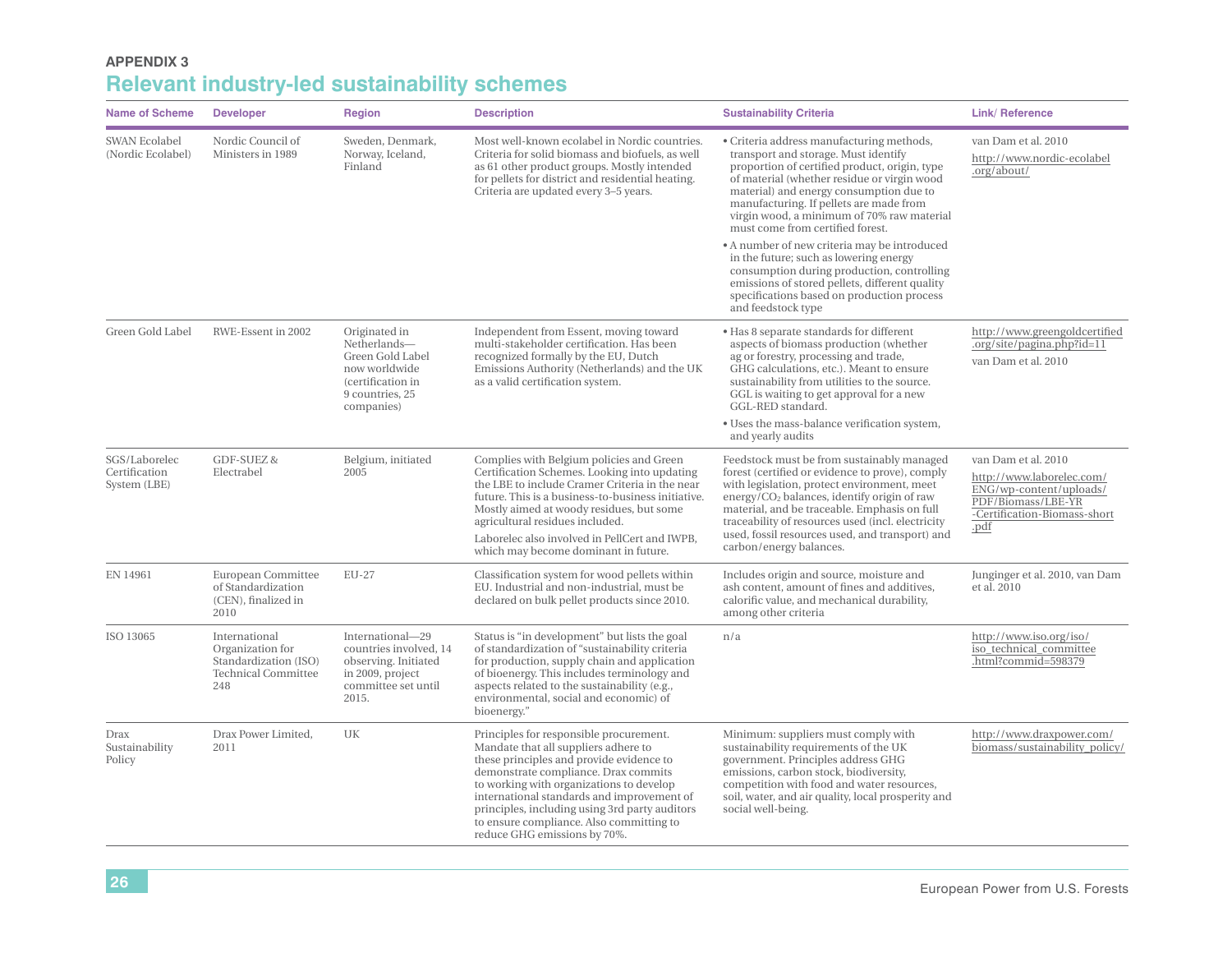| <b>Name of Scheme</b>                             | <b>Developer</b>                                                                                                                                                    | <b>Region</b> | <b>Description</b>                                                                                                                                                                                                                                                                                                       | <b>Sustainability Criteria</b>                                                                                                                                                                                                                                                                                                                                                                                                                       | <b>Link/Reference</b>                                                                                                           |
|---------------------------------------------------|---------------------------------------------------------------------------------------------------------------------------------------------------------------------|---------------|--------------------------------------------------------------------------------------------------------------------------------------------------------------------------------------------------------------------------------------------------------------------------------------------------------------------------|------------------------------------------------------------------------------------------------------------------------------------------------------------------------------------------------------------------------------------------------------------------------------------------------------------------------------------------------------------------------------------------------------------------------------------------------------|---------------------------------------------------------------------------------------------------------------------------------|
| <b>ENPlus</b>                                     | European Biomass<br>Association<br>(AEBIOM), through<br>the European Pellet<br>Council (EPC) with<br>input from 10 national<br>pellet associations and<br>Laborelec | EU-27         | Continuation on EN-14961 quality standards,<br>attempting to create a uniform quality<br>standard for all pellets coming into/produced<br>in the EU. All certification bodies are in the<br>EU. Producer-based standards, meaning<br>producers may choose to apply.                                                      | Developing sustainability criteria for this<br>"ENPlus GREEN" which will be added by<br>autumn 2012. Sustainability requirements as<br>of right now: state GHG emissions associated<br>with production, or use default values<br>supplied by EPC. Must also document the<br>origin of feedstock, how much is certified and<br>by what scheme.                                                                                                        | http://www.enplus-pellets.eu/                                                                                                   |
| <b>IWPB</b> (Initiative<br>Wood Pellet<br>Buyers) | Initiated by Laborelec,<br>with the participation<br>of 7 major utilities:<br>Vattenfal, DONG<br>Energy, E.ON, Drax<br>Power, Delta, RWE-<br>Essent, GDF-SUEZ       | EU-27         | Agreement on sustainability principles for<br>7 major utilities. Takes the meta-standards<br>approach, and makes use of other certification<br>schemes to demonstrate compliance. In draft<br>form, currently serves as a guide only. Purpose<br>is to ensure trade within major utilities is<br>guaranteed sustainable. | 8 principles: GHG Balance, Carbon Stock,<br>Biodiversity, Soil Quality, Air Quality, Water<br>Quality, Competition for Food and Water,<br>and Local Socioeconomic Performance. First<br>three principles must be explicitly verified<br>by an independent auditor, last five must be<br>addressed in reports and meet minimum<br>legal requirements. Certification can be used<br>to prove these criteria (e.g., FSC, Laborelec,<br>RSPO, SFI, PEFC) | IEA Bioenergy Task 40 2011,<br>http://www.laborelec.com/<br>pages_files/2011-11-09-IWPB<br>-Sustainability%20principles<br>.pdf |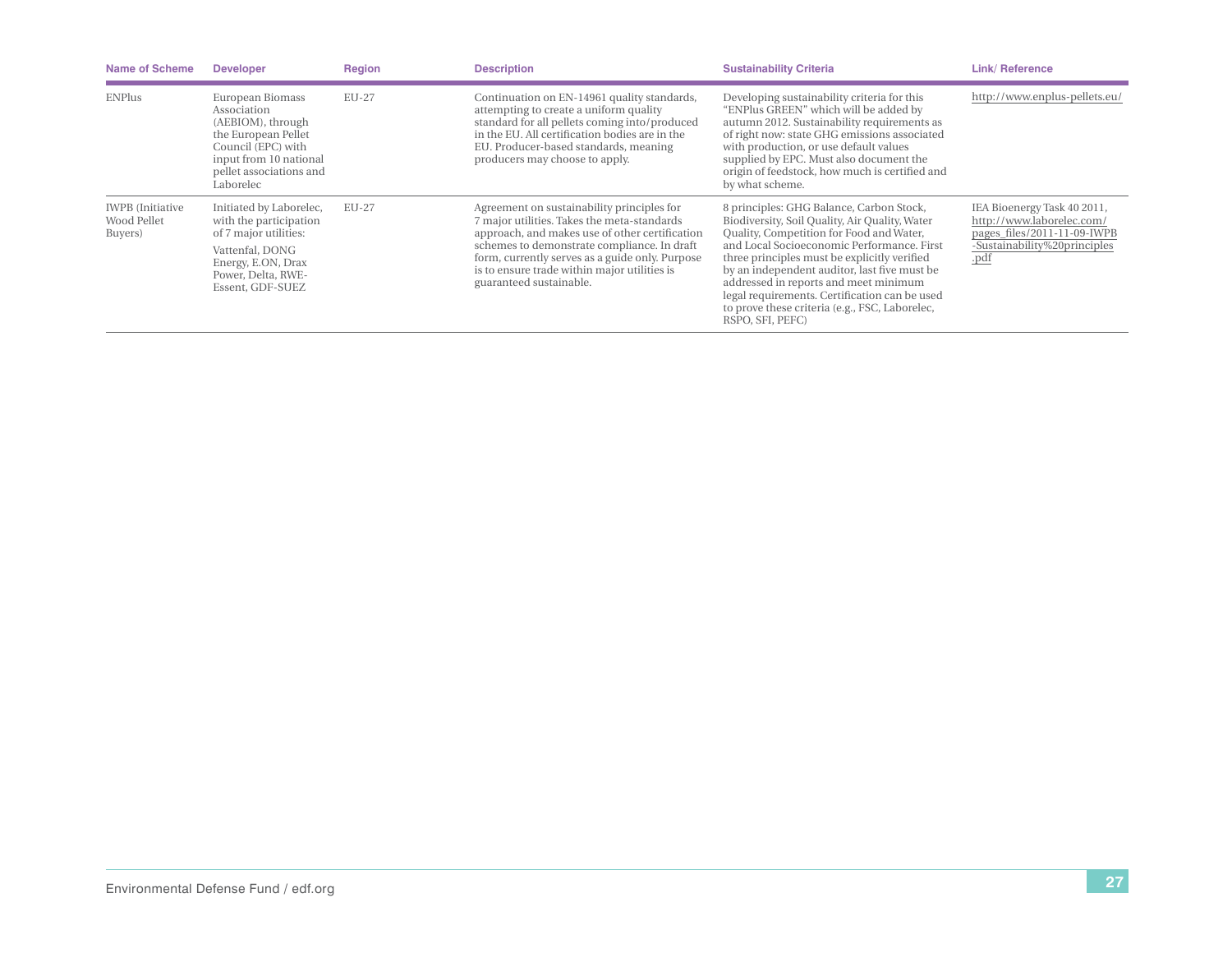# **Appendix 4Supply and demand projections for pellets by country or region**

|                                                 | <b>Use</b>                                                    | <b>Current</b><br>demand        | <b>Current</b><br><b>imports</b> | <b>Current</b><br>supply<br>(domestic) | <b>Projected total</b><br>demand | <b>Projected</b><br>imports     | <b>Projected</b><br>supply<br>(domestic) | <b>Notes</b>                                                                                                  |
|-------------------------------------------------|---------------------------------------------------------------|---------------------------------|----------------------------------|----------------------------------------|----------------------------------|---------------------------------|------------------------------------------|---------------------------------------------------------------------------------------------------------------|
| <b>North America</b>                            |                                                               |                                 |                                  |                                        |                                  |                                 |                                          |                                                                                                               |
| Sikkema et al. 2011                             | Export, some<br>residential<br>heating<br>(Northeast<br>USA)  | n/a                             |                                  | 3.2 million<br>tonnes (2008)           | n/a                              | n/a                             | n/a                                      |                                                                                                               |
| Society of American<br>Foresters 2012           | Export, some<br>residential<br>heating<br>(Northeast)<br>USA) | n/a                             |                                  | 1.6 million<br>tonnes $(2010)*$        | n/a                              | n/a                             | n/a                                      | *To the Netherlands, UK and Belgium                                                                           |
| Sweden                                          |                                                               |                                 |                                  |                                        |                                  |                                 |                                          |                                                                                                               |
| Cocchi & Marchal<br>2011                        | District heating,<br><b>CHP</b>                               | 2.3 million<br>tonnes $(2010)$  | 695,000 tonnes<br>(2010)         | 1.65 million<br>tonnes                 | n/a                              | n/a                             | n/a                                      |                                                                                                               |
| Beurskens et al. 2011/<br><b>Country NREAPs</b> | District heating,<br><b>CHP</b>                               | n/a                             | 360,530 tonnes<br>(2008)         | n/a                                    | 27.029 million<br>tonnes (2020)  | 660,584 tonnes                  | n/a                                      |                                                                                                               |
| Germany                                         |                                                               |                                 |                                  |                                        |                                  |                                 |                                          |                                                                                                               |
| Cocchi & Marchal<br>2011                        | Residential<br>heating                                        | 1.2 million<br>tonnes $(2010)$  | n/a                              | 1.7 million<br>tonnes (2010)           | n/a                              | n/a                             | n/a                                      | Exports to Austria, Denmark, Italy,<br>Sweden & France                                                        |
| Beurskens et al. 2011/<br><b>Country NREAPs</b> | Residential<br>heating                                        | n/a                             | n/a                              | n/a                                    | 77.69 million<br>tonnes (2020)   | 22.1 million<br>tonnes $(2020)$ | 55.6 million<br>tonnes (2020)            | These numbers are for total biomass,<br>not woody biomass or pellets<br>specifically                          |
| Austria                                         |                                                               |                                 |                                  |                                        |                                  |                                 |                                          |                                                                                                               |
| Cocchi & Marchal<br>2011                        | Residential<br>heating                                        | 630,000 tonnes<br>(2010)        | n/a                              | 850,000 tonnes<br>(2010)               | n/a                              | n/a                             | n/a                                      | Net exporter                                                                                                  |
| Beurskens et al. 2011/<br><b>Country NREAPs</b> | Residential<br>heating                                        | n/a                             | n/a                              | n/a                                    | 9 million<br>tonnes (2020)       | 1.63 million<br>tonnes (2020)   | 7.37 million<br>tonnes (2020)            | The imports are listed as "woody<br>biomass, usually waste products like<br>sawmill, pulp and paper residues" |
| <b>Denmark</b>                                  |                                                               |                                 |                                  |                                        |                                  |                                 |                                          |                                                                                                               |
| Cocchi & Marchal<br>2011                        | District heating,<br>CHP, co-firing                           | 1.72 million<br>tonnes $(2010)$ | 1.58 million<br>tonnes (2010)    | 137,000 tonnes<br>(2010)               | n/a                              | n/a                             | n/a                                      |                                                                                                               |
| Beurskens et al. 2011/<br><b>Country NREAPs</b> | Co-firing power<br>plants                                     | n/a                             | n/a                              | n/a                                    | 4.28 million<br>tonnes (2020)    | 3.85 million<br>tonnes (2020)   | 428,000 tonnes<br>(2020)                 | Numbers from Danish NREAP<br>Memorandum                                                                       |
| Italy                                           |                                                               |                                 |                                  |                                        |                                  |                                 |                                          |                                                                                                               |
| Cocchi & Marchal<br>2011                        | Residential<br>heating                                        | 1.4 million<br>tonnes $(2010)$  | 1.05 million<br>tonnes $(2010)$  | n/a                                    | n/a                              | n/a                             | n/a                                      |                                                                                                               |
| Beurskens et al. 2011/<br>Country NREAPs        | Residential<br>heating                                        | n/a                             | n/a                              | n/a                                    | 10.0 million<br>tonnes (2020)    | n/a                             | n/a                                      | No information on imports or<br>projected domestic supply in NREAP<br>or Beurskens et al. 2011 report         |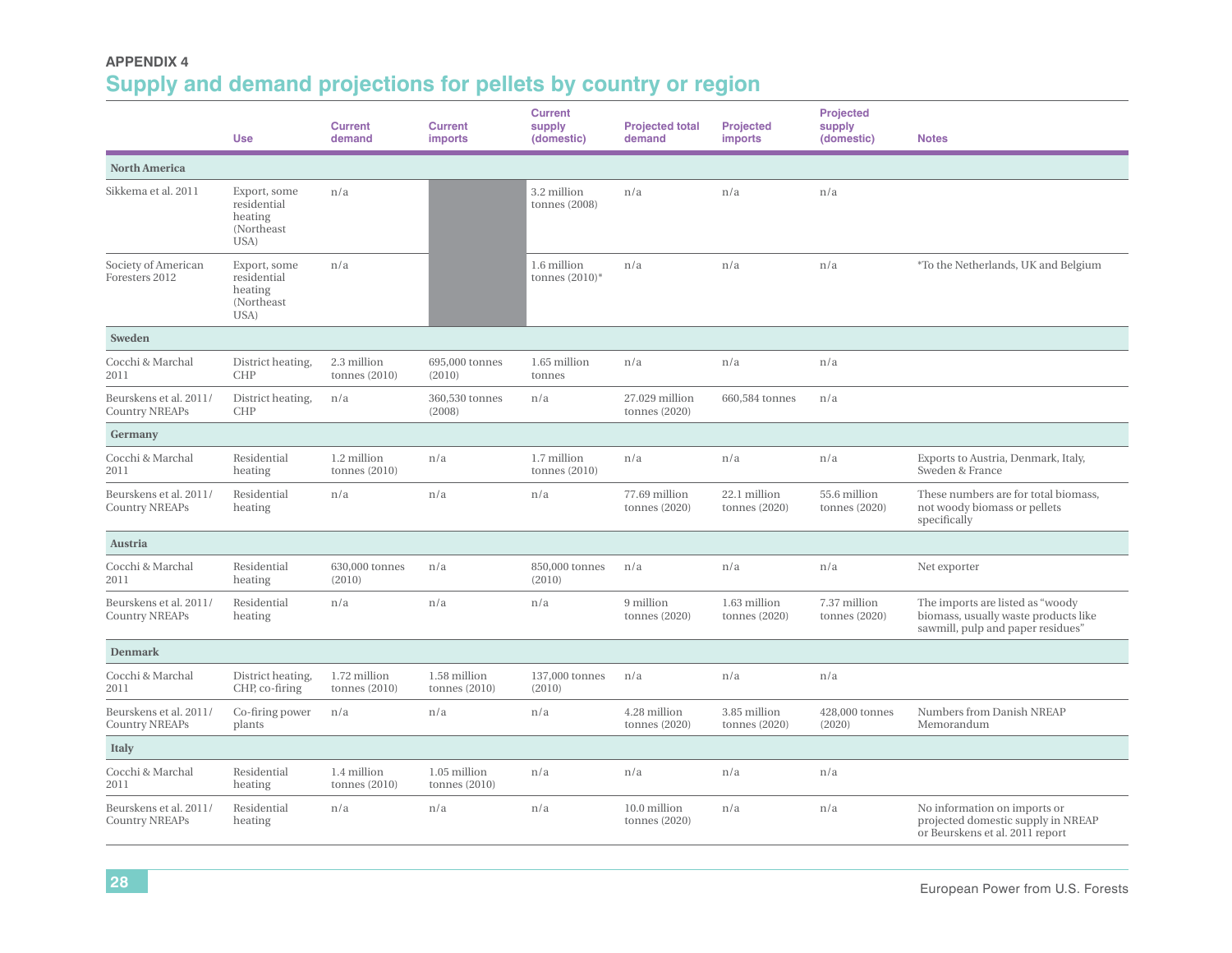|                                                |                                | imports                                   | (domestic)               | demand                                         | <b>Projected</b><br>imports   | supply<br>(domestic)                              | <b>Notes</b>                                                                                                                     |
|------------------------------------------------|--------------------------------|-------------------------------------------|--------------------------|------------------------------------------------|-------------------------------|---------------------------------------------------|----------------------------------------------------------------------------------------------------------------------------------|
|                                                |                                |                                           |                          |                                                |                               |                                                   |                                                                                                                                  |
| Co-firing<br>mostly,<br>residential<br>heating | 940,000 (2010)                 | n/a                                       | 300,000 tonnes<br>(2010) | n/a                                            | n/a                           | n/a                                               | Not a lot of info on imports, although<br>acknowledgment that imports are<br>important                                           |
| Co-firing<br>mostly,<br>residential<br>heating | n/a                            | n/a                                       | n/a                      | 9.11 million<br>tonnes (2020)                  | 7.21 million<br>tonnes (2020) | 2.23 million<br>tonnes (2020)                     |                                                                                                                                  |
|                                                |                                |                                           |                          |                                                |                               |                                                   |                                                                                                                                  |
| Industrial co-<br>firing                       | 683,000 tonnes<br>(2010)       | $550,000-$<br>884,000 tonnes<br>$(2010)*$ | 197,000 tonnes<br>(2010) | n/a                                            | n/a                           | n/a                                               | * Lower estimate is from UK Forestry<br>Commission, higher estimate is from<br>Eurostat                                          |
| Industrial co-<br>firing                       | n/a                            | n/a                                       | n/a                      | 12.5 million<br>tonnes solid<br>biomass (2020) | n/a                           | 5.225 million<br>tonnes solid<br>biomass $(2020)$ | No info on imports, states that<br>"imports are market driven and can't<br>be predicted"                                         |
|                                                |                                |                                           |                          |                                                |                               |                                                   |                                                                                                                                  |
| Industrial co-<br>firing                       | 1.5 million<br>tonnes $(2011)$ | 1.4 million<br>tonnes $(2010)$            | n/a                      | n/a                                            | n/a                           | n/a                                               |                                                                                                                                  |
| Industrial co-<br>firing                       | n/a                            | n/a                                       | n/a                      | 18.6 million<br>tonnes (2020)                  | 3.95 million<br>tonnes (2020) | 11.63 million<br>tonnes (2020)                    | Numbers are for total biomass, not<br>wood pellets, except for the imports,<br>which includes all solid biomass for<br>co-firing |
|                                                |                                |                                           |                          |                                                |                               |                                                   |                                                                                                                                  |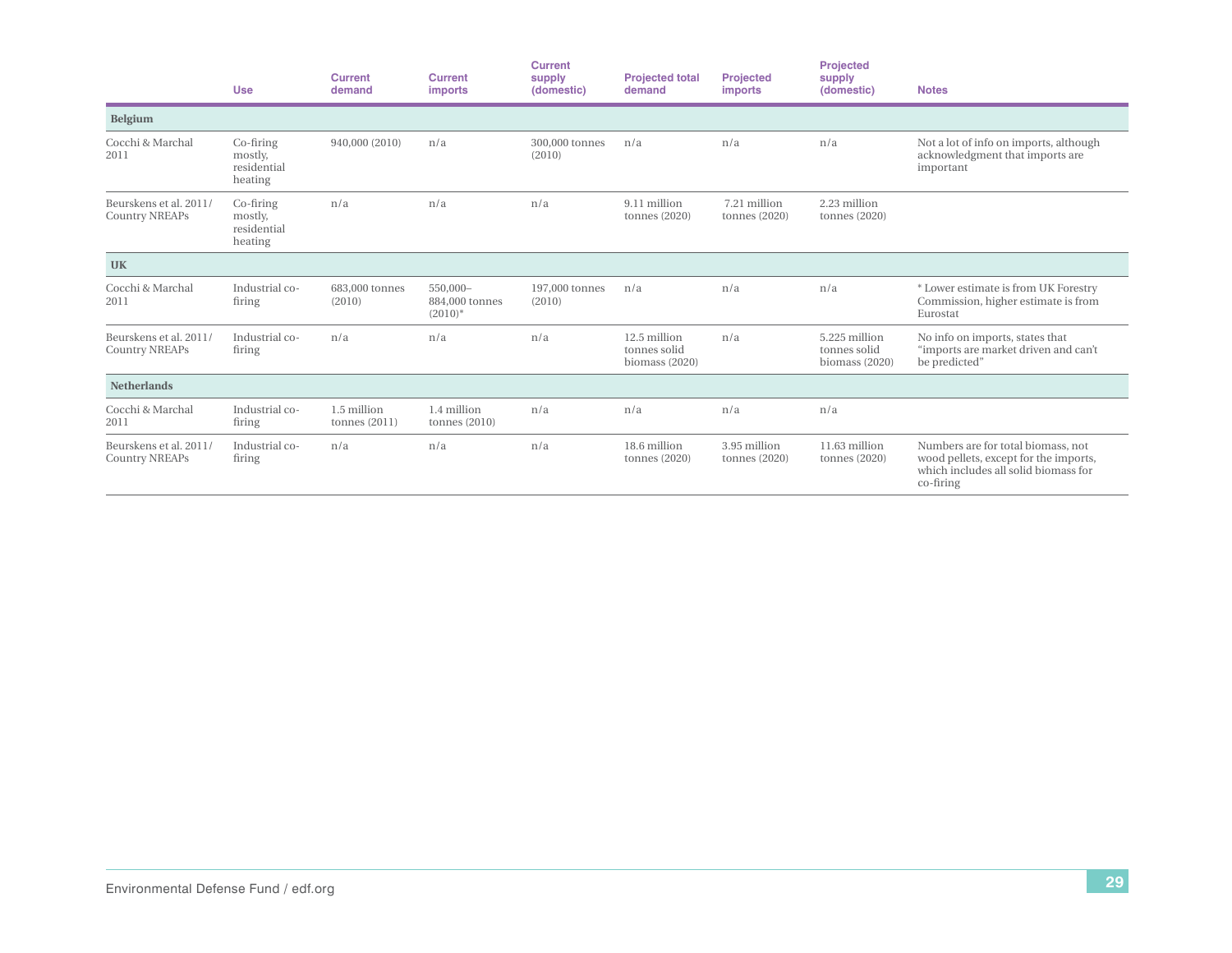#### **Appendix 5**

# **Possible EC policy actions for three different areas: production of biomass, GHG performance across life cycle, conversion of biomass to energy**

|                                                                                                                                                                                         | <b>Effectiveness in achieving objectives</b>                                                                                                   | <b>Efficiency (cost-effectiveness)</b>                                                                                   | <b>Consistency (with policy structures and</b><br>socioeconomic developments)                                                                                                                       |
|-----------------------------------------------------------------------------------------------------------------------------------------------------------------------------------------|------------------------------------------------------------------------------------------------------------------------------------------------|--------------------------------------------------------------------------------------------------------------------------|-----------------------------------------------------------------------------------------------------------------------------------------------------------------------------------------------------|
| Option A1: No new EU action                                                                                                                                                             | Ineffective in avoiding negative land-use<br>changes                                                                                           | Not relevant                                                                                                             | Inconsistent with biofuels policy                                                                                                                                                                   |
| Option A3: Minimum biodiversity and land-<br>use criteria                                                                                                                               | Effective in ensuring further safeguards against<br>negative land-use changes                                                                  | Administrative costs minimized as verification<br>scheme for origin of biomass is required under<br><b>RES Directive</b> | Consistent with biofuels policy                                                                                                                                                                     |
| Option A4a: Option A3 + mandatory reporting<br>and monitoring SFM                                                                                                                       | Effective in ensuring further safeguards against<br>negative land-use changes and effective in<br>informing decisionmakers about future trends | Administrative costs can be minimized where<br>reporting is based on existing voluntary<br>reporting tools (e.g., MCPFE) | Consistent with biofuels and with global SFM<br>policies                                                                                                                                            |
| Option A5: Option A3 + SFM obligation                                                                                                                                                   | Effective in avoiding negative land-use impacts<br>as well as ensuring SFM                                                                     | High administrative costs for monitoring<br>implementation of SFM criteria and for<br>certification of SFM               | Consistent with EU policy objectives to tackle<br>deforestation and forest degradation                                                                                                              |
| Option B1: No new EU action                                                                                                                                                             | May lead to some biomass pathways not<br>achieving high GHG performance                                                                        | Not relevant                                                                                                             | Inconsistency of accounting GHG emissions for<br>agricultural biomass under the RED                                                                                                                 |
| Option B2: Labeling of GHG performance                                                                                                                                                  | Effective only for consumer products not large-<br>scale plants                                                                                | Some costs to administrations and to economic<br>operators                                                               | Not relevant                                                                                                                                                                                        |
| Option B3: Minimum GHG savings threshold<br>for agricultural and forestry pathways of 35%<br>(increasing to 50–60% in 2017/2018)                                                        | Effective in avoiding pathways with low GHG<br>performance                                                                                     | Some costs for verification of GHG performance                                                                           | Consistent with biofuels policy                                                                                                                                                                     |
| Option B4: Minimum GHG performance in<br>Effective in avoiding worst practices and<br>accordance with GHG performance potential<br>lowering GHG emissions<br>(except for waste biomass) |                                                                                                                                                | Some costs for verification of GHG performance                                                                           | Consistent with GHG emissions reduction<br>policy, but not with biofuels policy (e.g., second<br>generation biofuels)                                                                               |
| Option C: No new EU action                                                                                                                                                              | Some improvement due to existing policies                                                                                                      | Not relevant                                                                                                             | Not relevant                                                                                                                                                                                        |
| Effective as bio-energy producers receive a<br>direct incentive, but the effect depends on<br><b>Option C2: Bonus or penalty</b><br>bonus/ penalty structure                            |                                                                                                                                                | Cost for governments can be significant                                                                                  | Easily included in existing policy framework<br>and in line with general approach to reward<br>good behavior                                                                                        |
| Effective in excluding poor performing<br>Option C3: Minimum efficiency performance<br>installations, but difficult to set unambiguous<br>standards<br>thresholds                       |                                                                                                                                                | High compliance costs to economic operators if<br>applied to existing installations                                      | Requires development of new policy instrument<br>and may conflict with aims of other policies<br>(promotion of renewables vs. fossil, waste<br>treatment, rural development, security of<br>supply) |

#### $\hfill\Box$  <br> Positive effect  $\hfill\Box$  <br> Moderate effect  $\hfill\Box$  <br> Negative effect

taken from European Commission 2010a, p. 50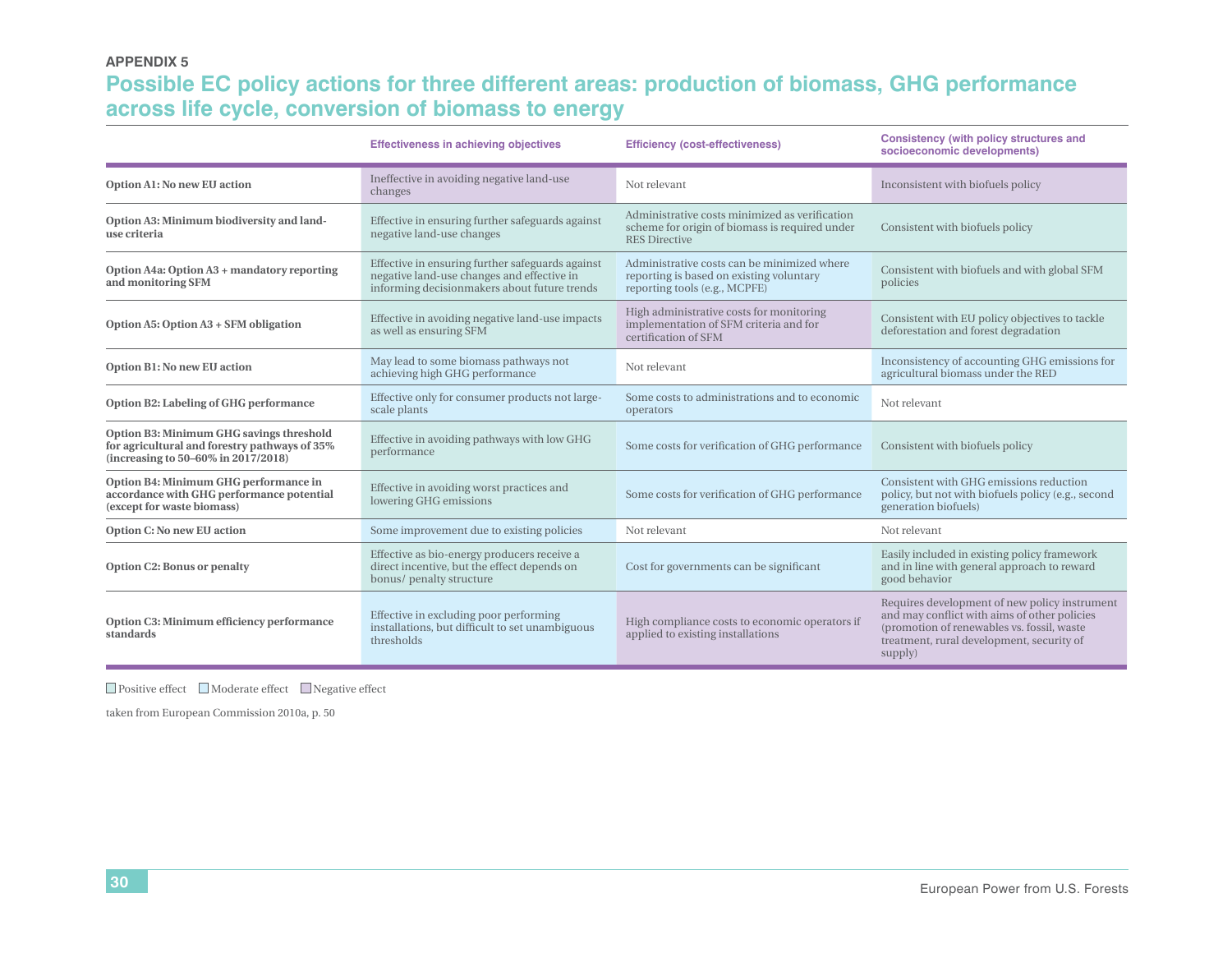# <span id="page-38-0"></span>**References**

Alakangas, E. (2010) New European Pellets Standards—European Pellet Conference, 3–4 March 2010,

Wels, Austria [Online] Available at [<http://www.wsed.at/en/reviews/wsed-2010/review-2010/presentations](http://www.wsed.at/en/reviews/wsed-2010/review-2010/presentations-wsed-2009/) [-wsed-2009/>](http://www.wsed.at/en/reviews/wsed-2010/review-2010/presentations-wsed-2009/) Accessed 07-05-2012

Atanasiu, B. (2010) The Role of Bioenergy in the National Renewable Energy Action Plans: A First Identification of Issues and Uncertainties. Institute for European Environmental Policy. [Online] Available at [<http://](http://www.ieep.eu/assets/753/bioenergy_in_NREAPs.pdf) [www.ieep.eu/assets/753/bioenergy\\_in\\_NREAPs.pdf>](http://www.ieep.eu/assets/753/bioenergy_in_NREAPs.pdf) Accessed 07-05-2012

Austria (2010) National Renewable Energy Action Plan for Austria [Online] Available at [<http://ec.europa.eu/](http://ec.europa.eu/energy/renewables/action_plan_en.htm) [energy/renewables/action\\_plan\\_en.htm>](http://ec.europa.eu/energy/renewables/action_plan_en.htm) Accessed 07-05-2012

Belgium (2010) Belgium National Renewable Energy Action Plan Pursuant to Directive 2009/28/EC [Online] Available at <[http://ec.europa.eu/energy/renewables/action\\_plan\\_en.htm>](http://ec.europa.eu/energy/renewables/action_plan_en.htm) Accessed 07-05-2012

Bennett, O., & E. Ares (2011) Illegally Logged Timber: EU and UK Legislation. SN/SC/5858 [Online] Available at <<www.parliament.uk/briefing-papers/SN05858.pdf>> Accessed 07-05-2012

Beurskens, L., M. Hekkenberg, P. Vethman (2011) Renewable Energy Projections as Published in the National Renewable Energy Action Plans of the European Member States. Energy Research Center & European Environment Agency [Online] Available at [<http://www.ecn.nl/units/ps/themes/renewable](http://www.ecn.nl/units/ps/themes/renewable-energy/projects/nreap/reports/) [-energy/projects/nreap/reports/>](http://www.ecn.nl/units/ps/themes/renewable-energy/projects/nreap/reports/) Accessed 07-05-2012

Biomass Technology Group (2008) Sustainability Criteria & Certification Systems for Biomass Production Final Report. Prepared for DG TREN—European Commission [Online] Available at <[http://ec.europa.eu/](http://ec.europa.eu/energy/renewables/bioenergy/sustainability_criteria_en.htm) [energy/renewables/bioenergy/sustainability\\_criteria\\_en.htm](http://ec.europa.eu/energy/renewables/bioenergy/sustainability_criteria_en.htm)> Accessed 07-05-2012

ClientEarth (2011) Bringing the ETS in Line with Reality: Making Biomass Emissions Count Through the Monitoring and Reporting Regulation. [Online] Available at [<http://www.clientearth.org/climate-and](http://www.clientearth.org/climate-and-forests/climate-forests-publications/biomass-emissions-1384) [-forests/climate-forests-publications/biomass-emissions-1384](http://www.clientearth.org/climate-and-forests/climate-forests-publications/biomass-emissions-1384)> Accessed 07-05-2012

- Cocchi, M., & D. Marchal (2011) Global Wood Pellets and Wood Chips Markets and Trade Study: Preliminary Results. Presented at the 19th European Biomass Conference and Exhibition, 6–10 June 2011, Berlin, Germany.
- Danish Energy Agency (2011) Memorandum: Clarification of the Danish Renewable Energy Action Plan [Online] Available at [<http://ec.europa.eu/energy/renewables/action\\_plan\\_en.htm](http://ec.europa.eu/energy/renewables/action_plan_en.htm)> Accessed 07-05-2012

Denmark (2010) National Action Plan for Renewable Energy in Denmark [Online] Available at [<http://](http://ec.europa.eu/energy/renewables/action_plan_en.htm) [ec.europa.eu/energy/renewables/action\\_plan\\_en.htm>](http://ec.europa.eu/energy/renewables/action_plan_en.htm) Accessed 07-05-2012

Directorate-General for Energy (2011) Results of the Public Consultation on Additional Sustainability Measures at EU Level for Solid and Gaseous Biomass Used in Electricity, Heating and Cooling. Published July 2011 [Online] Available at [<http://ec.europa.eu/energy/renewables/consultations/doc/20110329\\_biomass](http://ec.europa.eu/energy/renewables/consultations/doc/20110329_biomass_consultation_report.pdf) [\\_consultation\\_report.pdf](http://ec.europa.eu/energy/renewables/consultations/doc/20110329_biomass_consultation_report.pdf)> Accessed 07-05-2012

- Drax Power (2011) Sustainability Policy for Biomass [Online] Available at [<http://www.draxpower.com/](http://www.draxpower.com/biomass/sustainability_policy/) [biomass/sustainability\\_policy/>](http://www.draxpower.com/biomass/sustainability_policy/) Accessed 07-05-2012
- Egger, C. (2010) Key Issues for Pellets Market Development. Presentation at European Conference 2010, Wels, Austria [Online] Available at <[http://www.wsed.at/en/reviews/wsed-2010/review-2010/](http://www.wsed.at/en/reviews/wsed-2010/review-2010/presentations-wsed-2009/) [presentations-wsed-2009/>](http://www.wsed.at/en/reviews/wsed-2010/review-2010/presentations-wsed-2009/) Accessed 07-05-2012

ENPlus PellCert [Online] Available at [<http://www.enplus-pellets.eu/pellcert/>](http://www.enplus-pellets.eu/pellcert/) Accessed 07-05-2012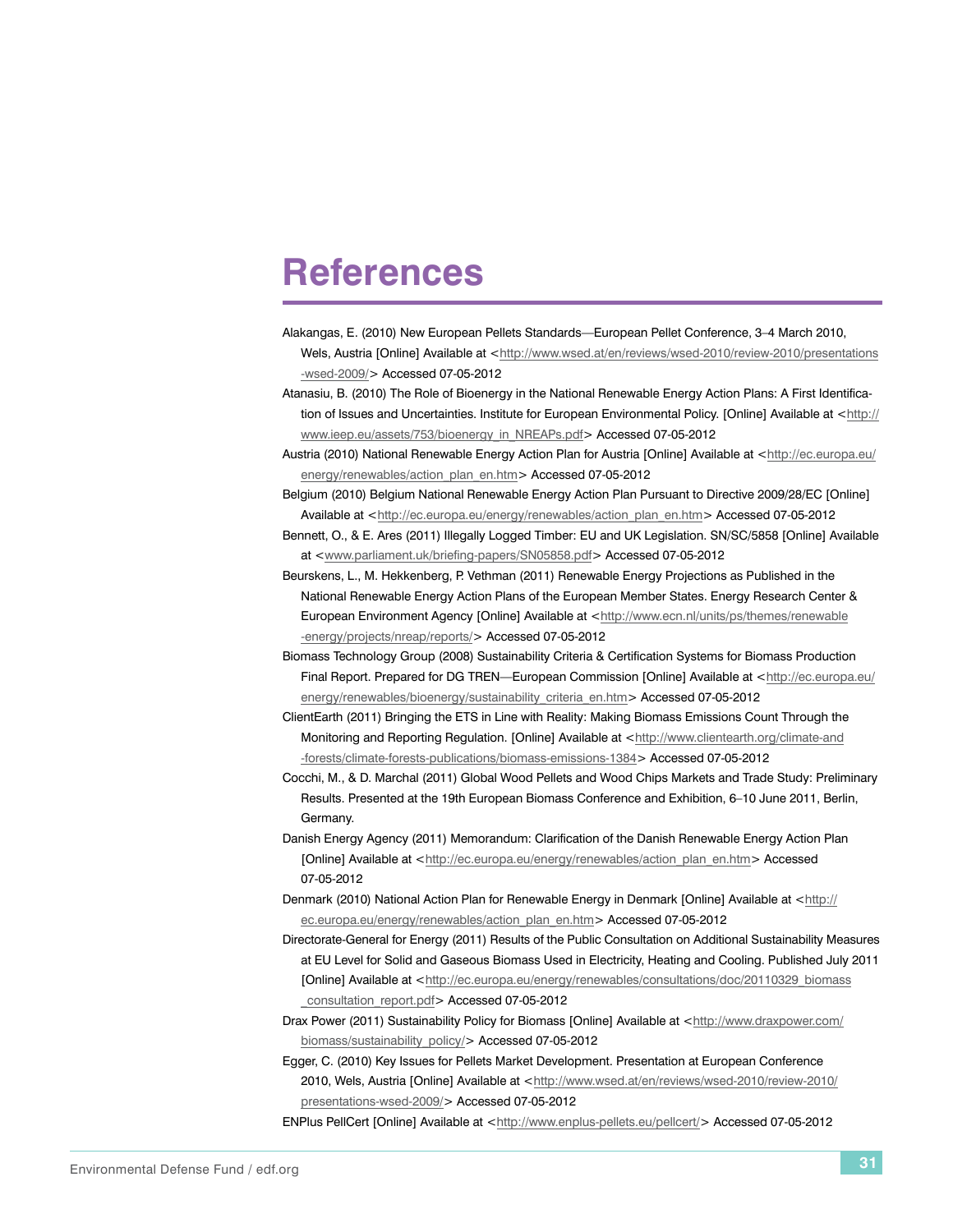- European Commission (2009) Directive 2009/28/EC On the Promotion of the Use of Energy from Renewable Sources. Official Journal of the European Union. May 6th, 2009. P. 16 - 62 [Online] Available at <[http://](http://eur-lex.europa.eu/LexUriServ/LexUriServ.do?uri=CELEX:32009L0028:EN:NOT) [eur-lex.europa.eu/LexUriServ/LexUriServ.do?uri=CELEX:32009L0028:EN:NOT](http://eur-lex.europa.eu/LexUriServ/LexUriServ.do?uri=CELEX:32009L0028:EN:NOT)> Accessed 07-05-2012
- European Commission (2010a) SEC (2010) 65 Impact Assessment Accompanying the Report on Biomass Sustainability, Report COM (2010) 11. [Online] Available at [<http://ec.europa.eu/energy/renewables/](http://ec.europa.eu/energy/renewables/bioenergy/sustainability_criteria_en.htm) bioenergy/sustainability criteria en.htm> Accessed 07-05-2012
- European Commission (2010b) Report COM (2010) 11 On Sustainability Requirements for the Use of Solid and Gaseous Biomass Sources in Electricity, Heating and Cooling. Released February 25, 2010 [Online] Available at [<http://eur-lex.europa.eu/LexUriServ/LexUriServ.do?uri=CELEX:52010DC0011:EN:HTML:NOT>](http://eur-lex.europa.eu/LexUriServ/LexUriServ.do?uri=CELEX:52010DC0011:EN:HTML:NOT) Accessed 07-05-2012
- European Commission Timber Regulation [Online] Available at <[http://ec.europa.eu/environment/forests/](http://ec.europa.eu/environment/forests/timber_regulation.htm) [timber\\_regulation.htm>](http://ec.europa.eu/environment/forests/timber_regulation.htm) Accessed 07-05-2012
- European Commission (2011) The Commission's New Energy Efficiency Directive. Memo/11/440. Released 22 June 2011 [Online] Available at [<http://europa.eu/rapid/pressReleasesAction.do?reference=MEMO/](http://europa.eu/rapid/pressReleasesAction.do?reference=MEMO/11/440&format=HTML&aged=0&language=en&guiLanguage=en) [11/440&format=HTML&aged=0&language=en&guiLanguage=en](http://europa.eu/rapid/pressReleasesAction.do?reference=MEMO/11/440&format=HTML&aged=0&language=en&guiLanguage=en)> Accessed 07-05-2012
- European Commission (2012a)—Emission Trading System [Online] Available at <http://ec.europa.eu/clima/ policies/package/index\_en.htm> Accessed 07-05-2012
- European Commission (2012b) Timber Regulation [Online] Available at <http://ec.europa.eu/environment/ forests/timber\_regulation.htm> Accessed 07-05-2012
- GBEP Secretariat (2011) The Global Bioenergy Partnership Sustainability Indicators for Bioenergy, First Edition [Online] Available at <[http://www.globalbioenergy.org/fileadmin/user\\_upload/gbep/docs/](http://www.globalbioenergy.org/fileadmin/user_upload/gbep/docs/Indicators/The_GBEP_Sustainability_Indicators_for_Bioenergy_FINAL.pdf) [Indicators/The\\_GBEP\\_Sustainability\\_Indicators\\_for\\_Bioenergy\\_FINAL.pdf>](http://www.globalbioenergy.org/fileadmin/user_upload/gbep/docs/Indicators/The_GBEP_Sustainability_Indicators_for_Bioenergy_FINAL.pdf) Accessed 07-05-2012
- Germany, Federal Republic of (2010) National Renewable Energy Action Plan in Accordance with Directive 2009/28/EC on the Promotion of the Use of Energy from Renewable Sources [Online] Available at [<http://ec.europa.eu/energy/renewables/action\\_plan\\_en.htm](http://ec.europa.eu/energy/renewables/action_plan_en.htm)> Accessed 07-05-2012
- Green Gold Certified (2012) GGL Recognition [Online] Available at [<http://www.greengoldcertified.org/site/](http://www.greengoldcertified.org/site/pagina.php?id=19) [pagina.php?id=19>](http://www.greengoldcertified.org/site/pagina.php?id=19) Accessed 07-05-2012
- Greenpeace Canada (2011) Fueling a Biomess: Why Burning Trees for Energy Will Harm People, the Climate and Forests. [Online] Available at [<http://www.greenpeace.org/canada/en/recent/Burning-trees-for](http://www.greenpeace.org/canada/en/recent/Burning-trees-for-energy-puts-Canadian-forests-and-climate-at-risk-Greenpeace/) [-energy-puts-Canadian-forests-and-climate-at-risk-Greenpeace/>](http://www.greenpeace.org/canada/en/recent/Burning-trees-for-energy-puts-Canadian-forests-and-climate-at-risk-Greenpeace/) Accessed 07-05-2012
- Hennig, C. (2011) Biomass Flows and Markets in Europe and Worldwide. Presentation at European Pellet Conference, Wels, Austria [Online] Available at <[http://www.wsed.at/en/reviews/wsed-2011/review-2011/](http://www.wsed.at/en/reviews/wsed-2011/review-2011/presentations-wsed-2011/) [presentations-wsed-2011/>](http://www.wsed.at/en/reviews/wsed-2011/review-2011/presentations-wsed-2011/) Accessed 07-05-2012
- Hewitt, J. (2011) Flows of Biomass to and from the EU: an Analysis of Data and Trends. Produced by FERN. ISBN 978-1-906607-16-6. [Online] Available at <<http://www.fern.org/flowsofbiomass>> Accessed 07-05-2012
- IEA Bioenergy Task 40 (2011) Global Wood Pellet Industry Market and Trade Study [Online] Available at <[http://www.bioenergytrade.org/downloads/t40-global-wood-pellet-market-study\\_final.pdf](http://www.bioenergytrade.org/downloads/t40-global-wood-pellet-market-study_final.pdf)> Accessed 07-05-2012
- Initiative Wood Pellets Buyers (WPB) Work Group on Sustainability (2011) Report Number 1: Sustainability Principles. November 2011 [Online] Available at <[http://www.laborelec.be/ENG/initiative-wood-pellet](http://www.laborelec.be/ENG/initiative-wood-pellet-buyers-iwpb/) [-buyers-iwpb/>](http://www.laborelec.be/ENG/initiative-wood-pellet-buyers-iwpb/) Accessed 07-05-2012
- International Organization for Standardization (ISO) (20120 TC 248 [Online] Available at [<http://www.iso.org/](http://www.iso.org/iso/iso_technical_committee.html?commid=598379) [iso/iso\\_technical\\_committee.html?commid=598379](http://www.iso.org/iso/iso_technical_committee.html?commid=598379)> Accessed 07-05-2012
- Italian Ministry for Economic Development (2010) Italian National Renewable Energy Action Plan [Online] Available at <[http://ec.europa.eu/energy/renewables/action\\_plan\\_en.htm>](http://ec.europa.eu/energy/renewables/action_plan_en.htm) Accessed 07-05-2012
- Junginger, M., J. van Dam, S. Zarrilli, F. Ali Mohamed, D. Marchal & A. Faaij. (2010) Opportunities and Barriers for International Bioenergy Trade. Manuscript submitted for publication in Energy Policy, May 2010.
- Lowe, L., S. Brogan, J. Nowak, B. Oates, D. Preston, & W. Tucker (2011) Forest Certification Programs: Status and Recommendations in the South. Southern Group of State Foresters. November 18, 2011.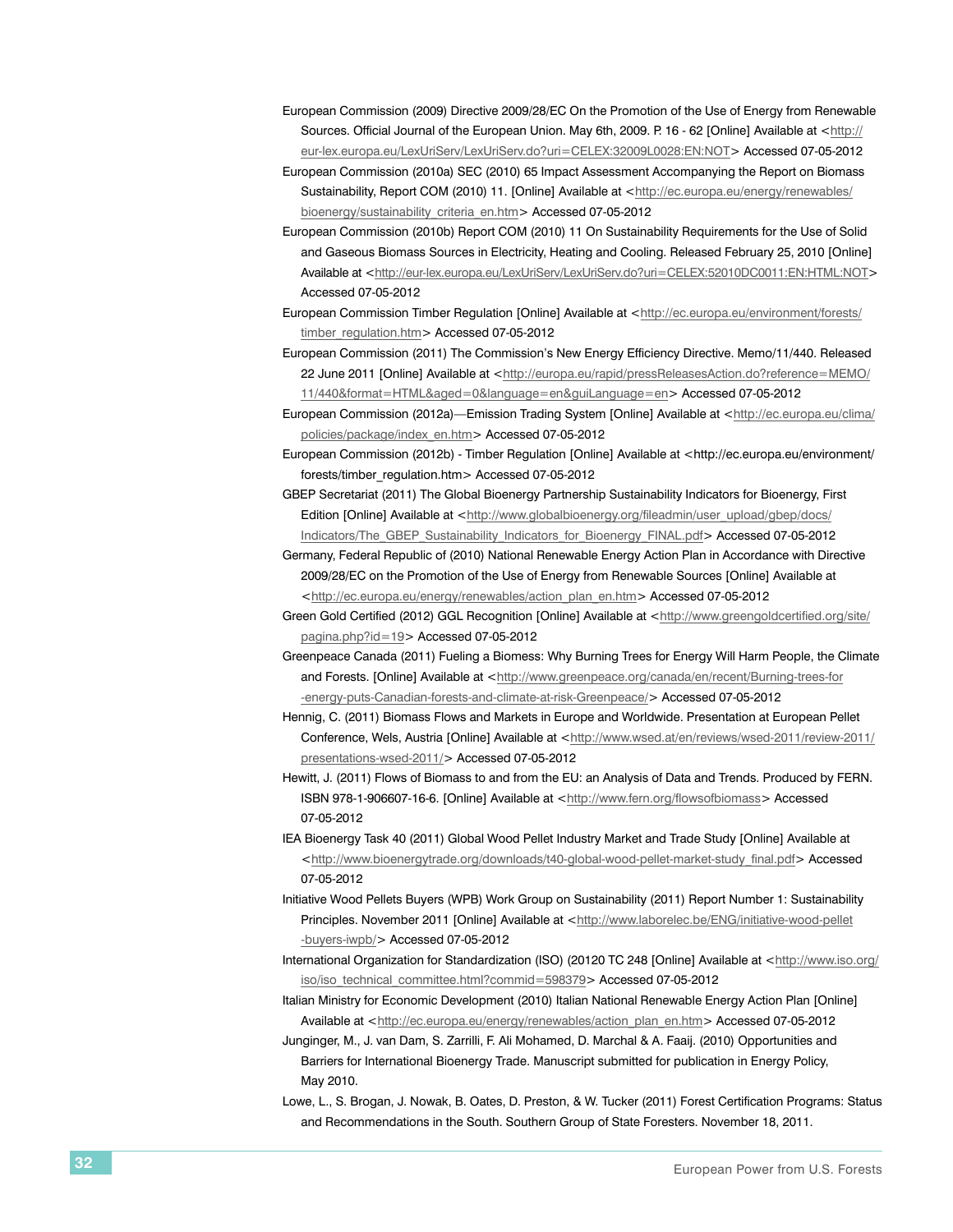- Nordic Ecolabel (2007) Nordic Ecolabelling of Biofuels Pellets, Version 2.1. Valid from 13 Dec 2007– 31 December 2014 [Online] Available at <<http://www.nordic-ecolabel.org/criteria/product-groups/>> Accessed 07-05-2012
- Ontario Ministry of the Environment (2011) Climate Change Action Plan [Online] Available at [<http://www](http://www.ene.gov.on.ca/environment/en/category/climate_change/STDPROD_078897.html) [.ene.gov.on.ca/environment/en/category/climate\\_change/STDPROD\\_078897.html>](http://www.ene.gov.on.ca/environment/en/category/climate_change/STDPROD_078897.html) Accessed 07-05-2012
- Peksa-Blanchard, M., P. Dolzan, A. Grassi, J. Heinimö, M. Junginger, T. Ranta, & A. Walter (2007) Global Wood Pellets Markets and Industry: Policy Drivers, Market Status and Raw Material Potential. IEA Bioenergy 40 [Online] Available at <[http://www.bioenergytrade.org/downloads/ieatask40pelletand](http://www.bioenergytrade.org/downloads/ieatask40pelletandrawmaterialstudynov2007final.pdf) [rawmaterialstudynov2007final.pdf](http://www.bioenergytrade.org/downloads/ieatask40pelletandrawmaterialstudynov2007final.pdf)> Accessed 07-05-2012
- Ryckmans, Y., & N. Andre (2005) Novel Certification Procedure for the Sustainable Import of Wood Pellets to Power Plants in Belgium [Online] Available at [<http://www.laborelec.com/ENG/wp-content/uploads/PDF/](http://www.laborelec.com/ENG/wp-content/uploads/PDF/Biomass/Ryckmans-OC6%204-Marketsustainability.pdf) [Biomass/Ryckmans-OC6%204-Marketsustainability.pdf](http://www.laborelec.com/ENG/wp-content/uploads/PDF/Biomass/Ryckmans-OC6%204-Marketsustainability.pdf)> Accessed 07-05-2012
- Sikkema, R., M. Steiner, M. Junginger, W. Heigl, M. T. Hansen, & A. Faaij (2011) The European Wood Pellet Markets: Current Status and Prospects for 2020. Biofuels, Bioproducts and Biorefineries 5: 250–278.
- Sweden (2010) The Swedish National Action Plan for the Promotion of the Use of Renewable Energy in Accordance with Directive 2009/28/EC and the Commission Decision of 30.06.2009 [Online] Available at <[http://ec.europa.eu/energy/renewables/action\\_plan\\_en.htm>](http://ec.europa.eu/energy/renewables/action_plan_en.htm) Accessed 07-05-2012
- Society of American Foresters (2012) The Forestry Source, Vol. 12, No. 1. Edited by Steve Wilent United Kingdom (2010) National Renewable Energy Action Plan for the United Kingdom [Online] Available at <[http://ec.europa.eu/energy/renewables/action\\_plan\\_en.htm>](http://ec.europa.eu/energy/renewables/action_plan_en.htm) Accessed 07-05-2012
- U.S. Department of Energy (2011) U.S. Billion-Ton Update: Biomass Supply for a Bioenergy and Bioproducts Industry. R. D. Perlack and B. J. Stokes (Leads), ORNL/TM-2011/224. Oak Ridge National Laboratory, Oak Ridge, TN. 227p.
- van Dam, J., M. Junginger & A.P.C. Faaij (2010) From the Global Efforts on Certification of Bioenergy Towards an Integrated Approach Based on Sustainable Land-Use Planning. Renewable and Sustainable Energy Reviews 14: 2445–2472.